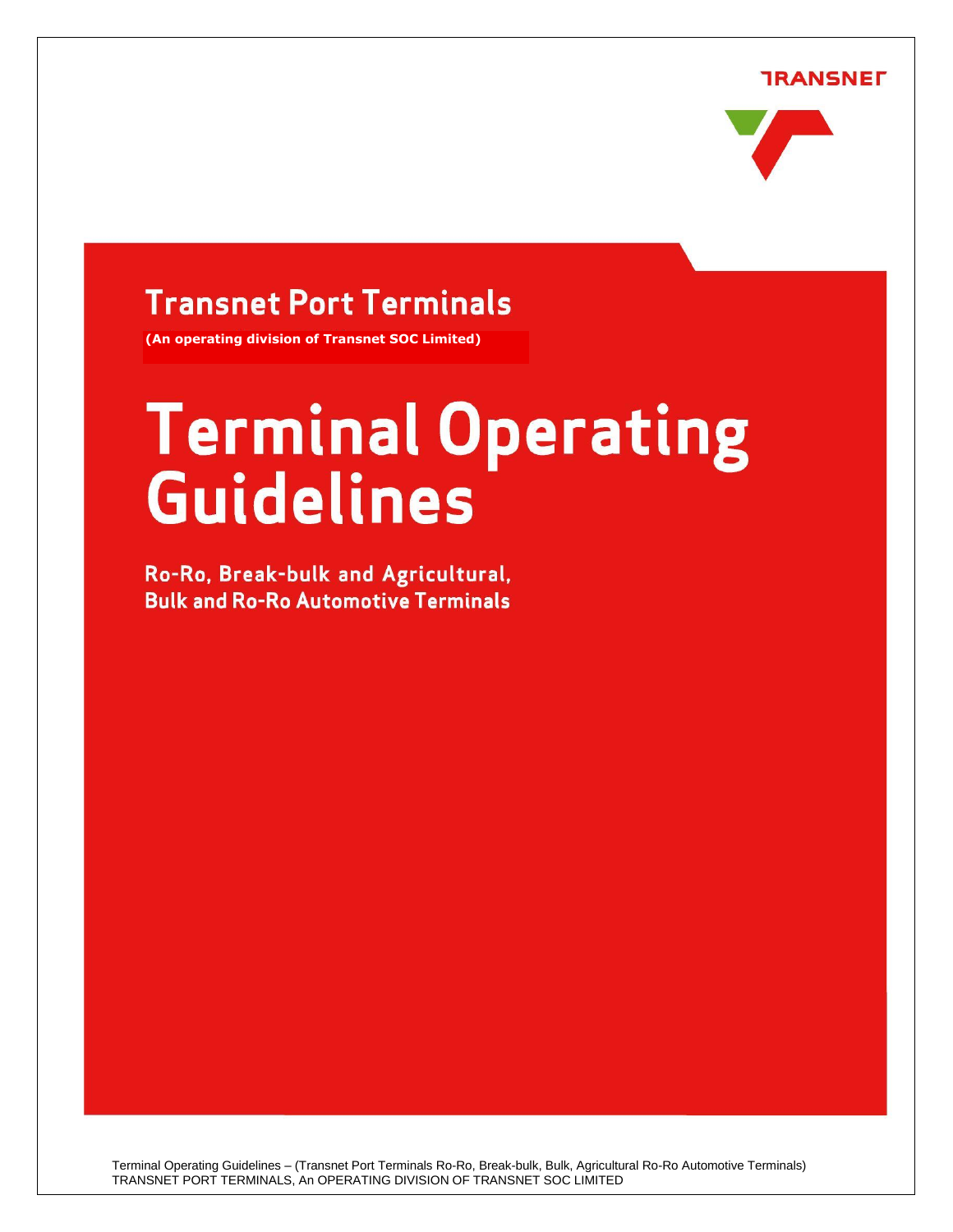# **CONTENTS**

#### Preamble to the Terminal Operating Guidelines ("TOGs")

- 1. Interpretation and Definitions
- 2. Pre-berthing Obligations of the Customer
	- 2.1. Nomination criteria (Phase I process)
	- 2.2. Berth allocations and activities
	- 2.3. Hatch and vessel preparedness
	- 2.4. Planning for cargo working (Phase II)
	- 2.5. Resources allocation
	- 2.6. Documents
	- 2.7. Order amendments
	- 2.8. Phase II amendments
	- 2.9. Cargo availability
- 3. Vessel performance and monitoring
- 4. Early/ late arrivals
- 5. Delays to vessels on berth
	- 5.1. Delays caused by the vessel, its cargo and /or its representative
	- 5.2. Delays caused by weather
	- 5.3. Suspension of work due to wind
	- 5.4. Dust sensitive cargo
	- 5.5. Delays cause by Force majeure
	- 5.6. Delays occasioned by cargo
	- 5.7. Hatch separations for exports (cocooning)
	- 5.8. Recording of delays
	- 5.9. Redeployment of resources
- 6. Terminal rights
- 7. Arrest of vessels, cargo or bunkers
- 8. Shifting of vessels and cargo between berths
- 9. Unproductive vessels
- 10. Cargo, Security and Harbour mobile crane criteria
	- 10.1. Dispatch of cargo
	- 10.2. Retention of cargo
	- 10.3. Miscellaneous services
	- 10.4. Security
	- 10.5. Cargo pre-assembled prior to shipping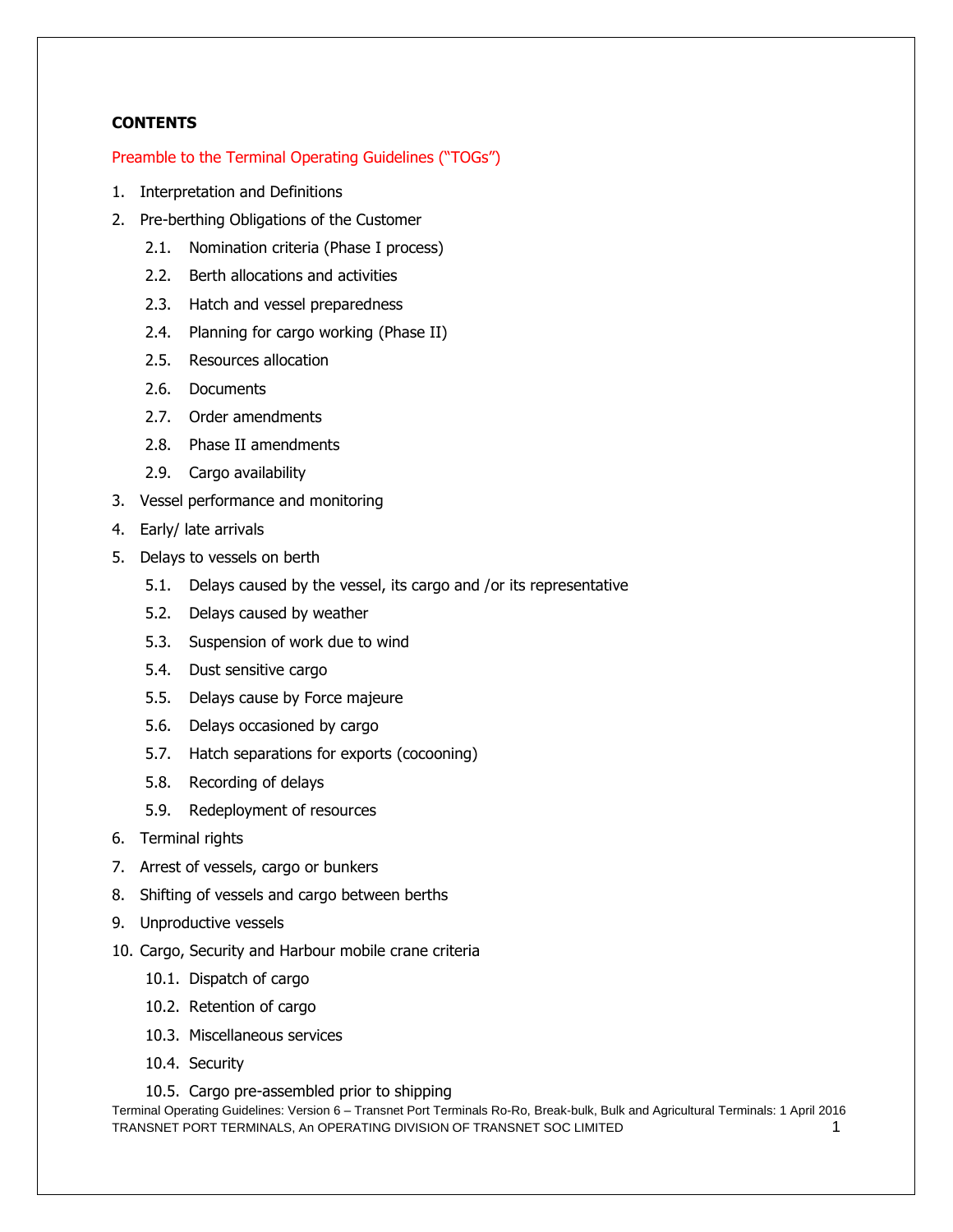- 10.6. Cargo dwell time
- 10.7. Stacking/ stockpile
- 10.8. Material safety data sheet/ IMBSC Code
- 10.9. Transhipments
- 10.10.Road motor transport
- 10.11.Abnormal cargo
- 10.12.Mate's receipts
- 10.13.Flat-rack
- 10.14.Third party equipment
- 10.15.Harbour Mobile crane
- 11. TOGs for Saldanha Terminals incorporating;
	- 11.1. Saldanha Bulk Terminal
	- 11.2. Saldanha Multi-purpose Terminal
- 12. TOGs for Cape Town Terminals (incorporating;
	- 12.1. Cape Town Multi-purpose Terminal
- 13. TOGs for Port Elizabeth Terminals incorporating;
	- 13.1. Port Elizabeth Ro-Ro, Break-bulk & Agricultural Terminal
	- 13.2. Port Elizabeth Bulk Terminal
- 14. TOGs for East London Terminals incorporating;
	- 14.1. East London Ro-Ro, Break-bulk & Agricultural Terminal
- 15. Maydon Wharf Berth Planning Rules (Refer footnote TNPA guidelines)
- 16. TOGs for Durban Terminals incorporating;
	- 16.1. Durban Maydon Wharf Agri Ro-Ro Terminal
	- 16.2. Durban Agricultural Terminal Maydon Wharf
	- 16.3. Durban Ro-Ro
- 17. TOGs for Richards Bay Terminals incorporating
	- 17.1. Richards Bay Ro-Ro, Break-bulk & Agricultural Terminal
	- 17.2. Richards Bay Mineral Bulk Terminal
- 18. Dispute Resolution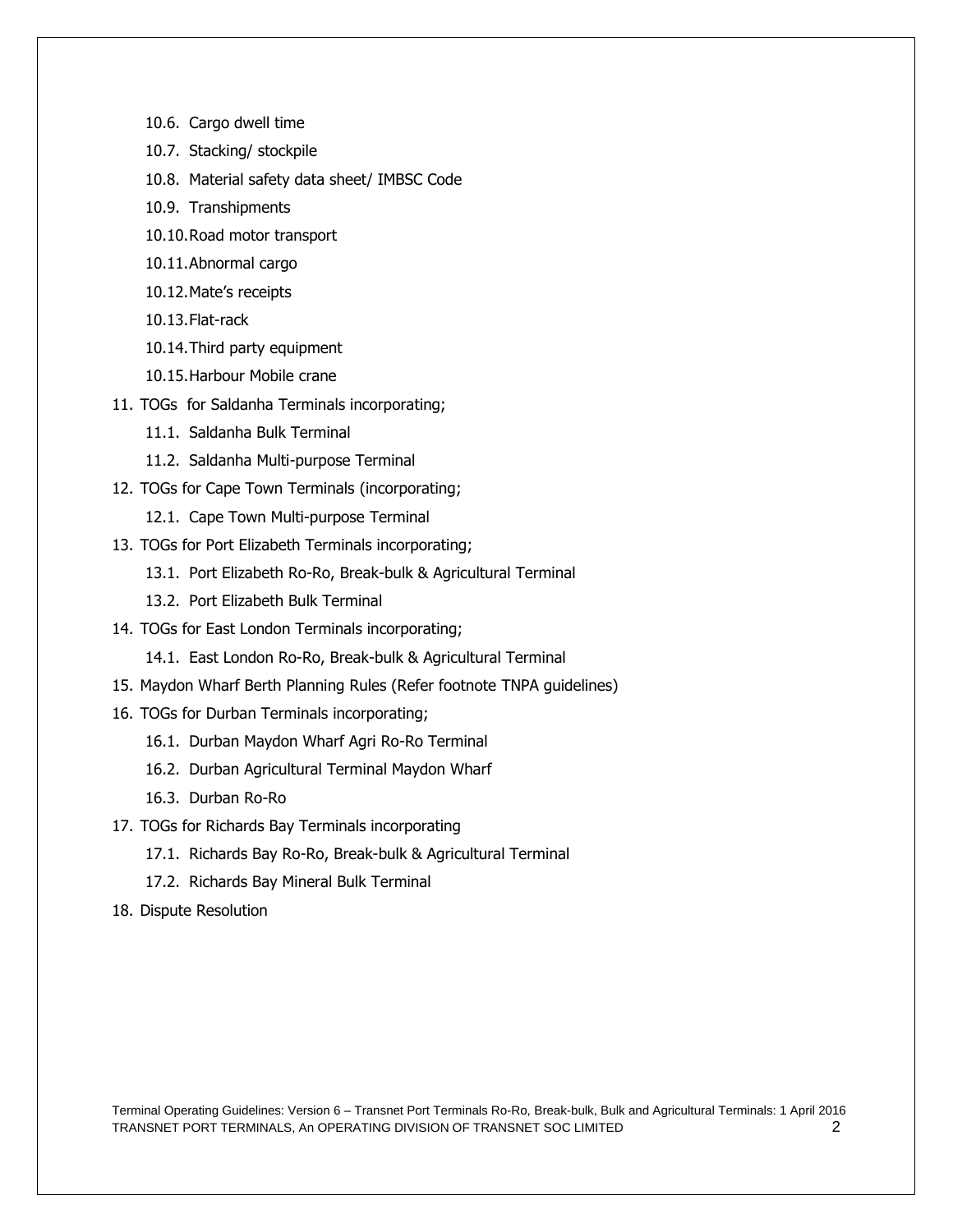# **Preamble**

These Terminal Operating Guidelines ("TOGs") are prepared and issued by Transnet Port Terminals ("TPT"), an operating division of Transnet SOC Ltd.

The objective of these TOGs is to provide information regarding the berthing of vessels and the working of cargo at the following terminals operated and managed by TPT in the Republic of South Africa:

- Ro-Ro Automotive Terminals;
- Bulk Terminals;
- Ro-Ro, Break-bulk and Agricultural Terminals.

The allocation procedure for berths takes account of, but is not limited to, considerations such as berth availability, weather, cargo availability, availability of resources, logistics, stacking space, the expected efficiency of vessel working and the optimal use of terminal resources. The berths available in the terminals operated by TPT are designated for use by TPT only; however, the berths at the Maydon Wharf Terminal in Durban are not designated for the sole use of TPT and are also used by other terminal operators.

#### This is version Six of the TOGs which supersedes version Five and is effective from 1 April 2016

The TOGs, where applicable, must be read in conjunction with TPT's Standard Trading Terms and Conditions for the Ro-Ro, Break-bulk and Agricultural and Ro-Ro Automotive Terminals; Standard Terms and Conditions for all Visitors to these terminals; and TPT's official tariff book/brochure, all of which are available under TPT documents on TPT's Website: [www.transnetportterminals.net.](http://www.transnetportterminals.net/)

- TPT may at any time, and in its sole discretion deviate from the TOGs, should it consider it necessary or appropriate to do so in the interests of safe and efficient cargo working, optimal use of terminal resources and/or in the light of its contractual commitments which will take precedence over the terms of these TOGs. In so doing, TPT will:
	- $\circ$  comply with all applicable international codes and conventions, national legislation, regulations and/or any applicable statutory and/or regulatory directives, International Maritime Dangerous Goods Code (IMDG), laws and bylaws including but not limited to the provisions of the International Ship and Port Facility Security Code (ISPS Code), other codes, conventions, laws and regulations concerning the protection of the environment, transportation, labour and social responsibility such as they may be applicable to these TOGs;
	- $\circ$  ensure that it holds, and that it observes the terms and conditions of all relevant permits, licenses and approvals of public authorities in relation to the activities carried out by it in terms of these TOGs;
	- $\circ$  act in accordance with its Policies and Procedures and its ISO 14001 Environmental Management System (EMS System) and ISO 9001 Quality Management System (QMS);
	- $\circ$  comply with the National Ports Act No. 12 of 2005 ("the Act"), Port Rules and Harbour Master's Written Instructions issued in terms of Section 80 (2) and 74 (3) respectively of the Act.

The provisions of clauses 11 through to 17 hereof, will enjoy precedence. These provisions, clauses 11 to 17 (inclusive), where applicable, take into account the various terminal configurations, facilities, infrastructure, equipment, handling methods, specific types of cargo as well as productivity norms which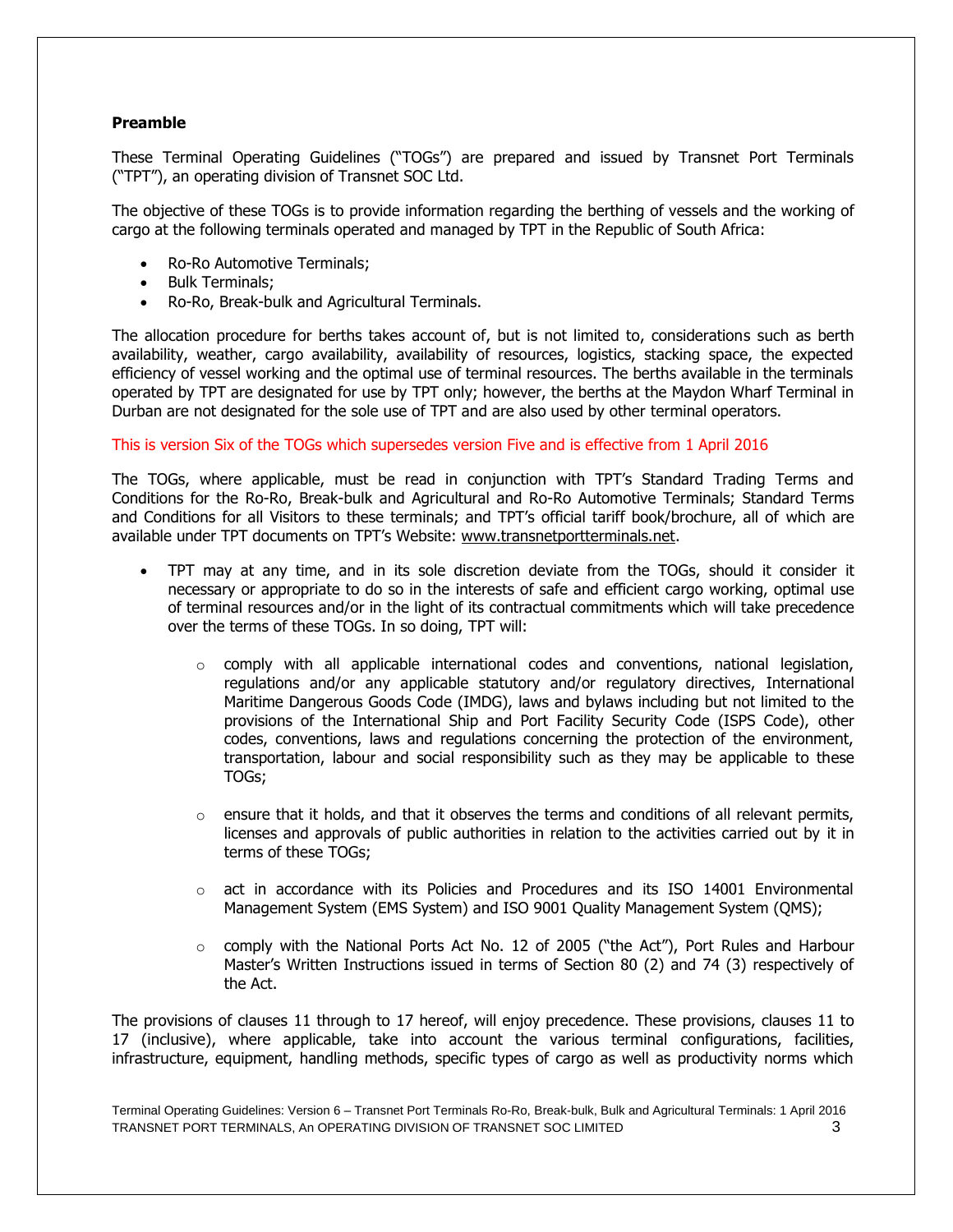apply to the various terminals operated by TPT and if there is any conflict between these provisions and the other provisions of these TOGs, the provisions in clauses 11 through to 17 shall take precedence.

Notwithstanding the provisions of these TOGs, the rights and obligations of whatever nature of the Transnet National Ports Authority as set out in, and originating from the National Ports Act No. 12 of 2005 will in all circumstances take precedence.

In issuing these TOGs, cognisance must be taken of the expansion investment planning by Transnet in its Market Demand Strategy (MDS). The MDS may give rise to occasions necessitating interventions to deviate from these TOGs in its execution. Such deviations will be managed between Customers and Stakeholders through a structured engagement process. Furthermore the TNPA is currently revising its berthing policies, which policies may have bearing on these TOG's.

### **1. INTERPRETATION AND DEFINITIONS**

- 1.1. Unless the context otherwise requires, the following words shall have the meanings ascribed to them hereunder-
	- 1.1.1. "Agricultural Terminal" means the terminal at Maydon Wharf in the Port of Durban which handles agricultural products using bulk conveyor systems, and general cargo.
	- 1.1.2. "Arrival" means that a vessel has arrived at port limits/ outer anchorage in accordance with the TNPA's VTS recorded date and time.
	- 1.1.3. "Bar Chart" means the fourteen (14) day advance vessel berthing and working programme compiled from the nomination data as required of, and nominated by vessels and does not necessarily constitute a firm berthing window.
	- 1.1.4. "Berthing window" means a time period allocated to a vessel to berth, to carry out cargo working and to undock and sail from the berth. The window will also consider any berth and route preparation time as required.
	- 1.1.5. "Bona Fide Vessel" means a vessel with a valid International Maritime Organisation (IMO) number wishing to berth at a TPT terminal, which subscribes to the nomination criteria as required herein and for which cargo has been scheduled to be loaded or discharged at a TPT terminal.
	- 1.1.6. "Break-bulk" means general cargo shipped loose such as cartons, steel, pallets of goods, bulk bagged cargo, bagged cargo and the like, stowed loose in a vessel's hold, as opposed to the cargo which is containerised.
	- 1.1.7. "Bulk Terminal Saldanha (BTS)" means the bulk terminal at the Port of Saldanha Bay which is a Harbour Bound Industry developed for exporting iron ore.
	- 1.1.8. "Cargo working" (or "working cargo") means the process of either loading onto or discharging cargo from a vessel.
	- 1.1.9. "Cargo" means goods carried by a vessel (or by other modes of transport in the context of rail road or air transport).
	- 1.1.10. "Carrier" means the party employed to carry cargo.
	- 1.1.11. "CLM" means the TPT Chief Logistics Manager in each terminal responsible for the terminal's logistics planning.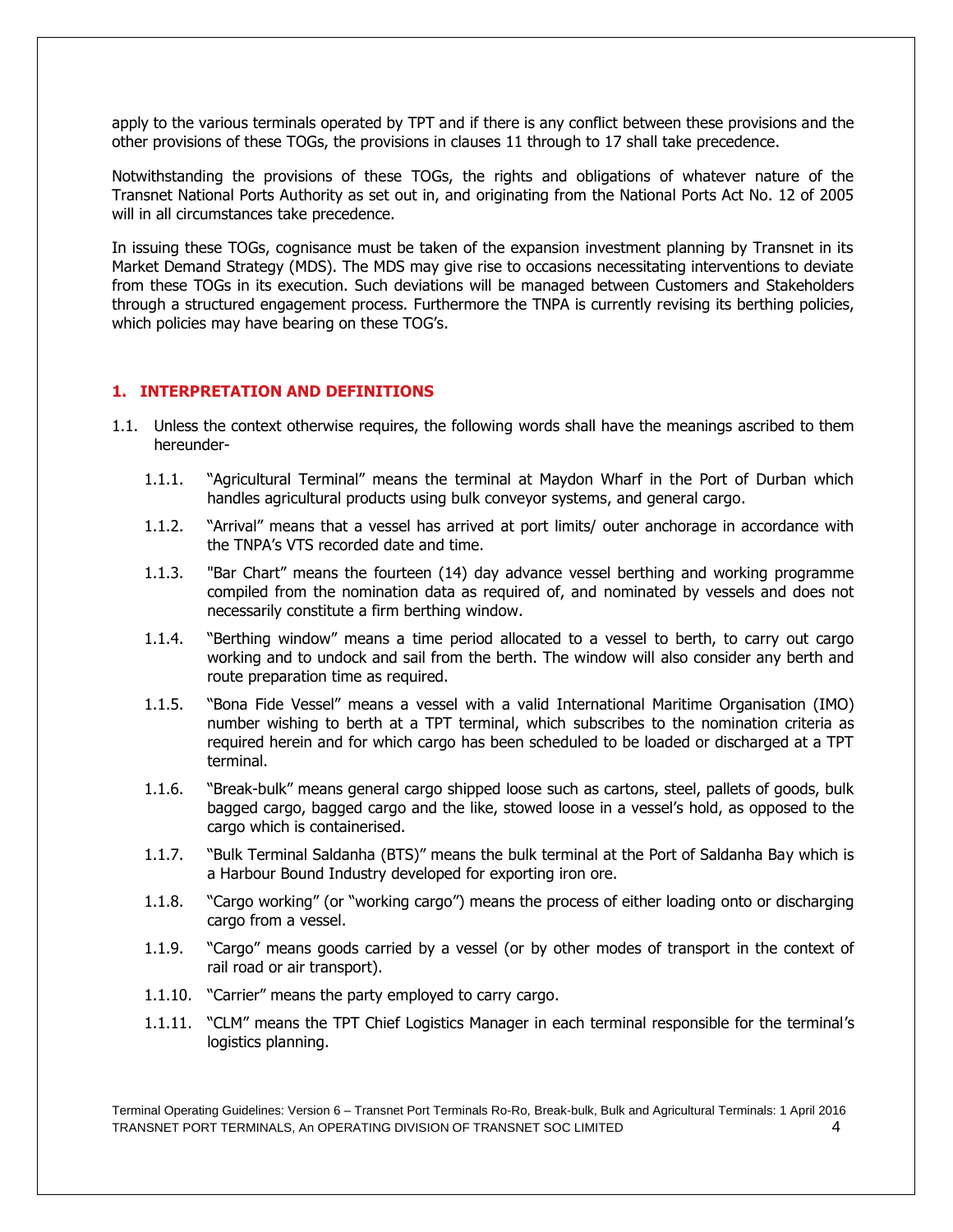- 1.1.12. "Container" means any container, reefer container, controlled atmosphere container, integral reefer container, transportable tank or flat rack container which conforms to the International Standards Organisation standard container type designations.
- 1.1.13. "CPO" means the Central Planning Office at each Terminal which is responsible for all planning activities including allocating, shifting and removing of vessels from berths, the overall planning of allocation of berths and terminal resources.
- 1.1.14. "Customer's vessels" means those vessels operated by or on behalf of the Customer, which call at any of TPT's Terminals.
- 1.1.15. "Customer" means the party to whom a service is provided at the relevant TPT Terminal and, where it is used in relation to cargo, includes the Owner, Shipper or Importer/Exporter of such cargo, or their representatives.
- 1.1.16. "Day" means any day of any month as designated on a calendar, commencing at 00h00 midnight and ending 23h59.
- 1.1.17. "Draft Survey" means the methods employed by an independent marine surveyor to calculate and confirm, as accurately as possible, the tonnage of bulk cargo on-board a vessel.
- 1.1.18. "Dust and cross contamination Cargo" means goods which by their nature are either sensitive to contamination from another source or cargo, or which are liable to contaminate another source or cargo and for which special contingencies and planning may need to be implemented by a terminal.
- 1.1.19. "Dual loading" means utilising two ship loaders simultaneously to load a vessel.
- 1.1.20. "ETA" means the estimated time (and date) of arrival of a vessel at the pilot station in a port.
- 1.1.21. "ETA arrival Window" means a period commencing eight (8) hours before an ETA and ending a maximum of eight (8) hours after the ETA.
- 1.1.22. "ETD" means the estimated time (and date) of departure.
- 1.1.23. First scheduled, first served" means the vessel scheduling methodology used whereby a bona fide vessel calling to work specific cargo;
	- 1.1.23.1. which is duly nominated in accordance with paragraph 1.1.48
	- 1.1.23.2. which is then scheduled and allocated a preliminary available and suitable berthing window based on its ETA
	- 1.1.23.3. which then adheres to its firm ETA as provided by it to TPT five (5) days prior to such ETA and
	- 1.1.23.4. which arrives not earlier than eight (8) hours before and not later than eight (8) hours after its ETA,
	- 1.1.23.5. is accorded seniority for berthing and cargo working purposes based on its firm notice, over a vessel or vessels which have not complied with clauses 1.1.23.1, 1.1.23.3 and 1.1.23.4 above.
- 1.1.24. "Firm", used in respect of a vessel, means that a vessel has been allocated a suitable and firm berthing window based on the final written and accurate five day ETA update received, of within eight hours and which will be senior with reference to the allocation of a specific berthing window and in relation to any non-firmed vessels.
- 1.1.25. "Force majeure" for the purposes of these TOGs, means, in respect of either party, any event or circumstance, or combination of events or circumstances occurring during the operation of these TOGs, the occurrence of which is beyond the reasonable control (directly or indirectly)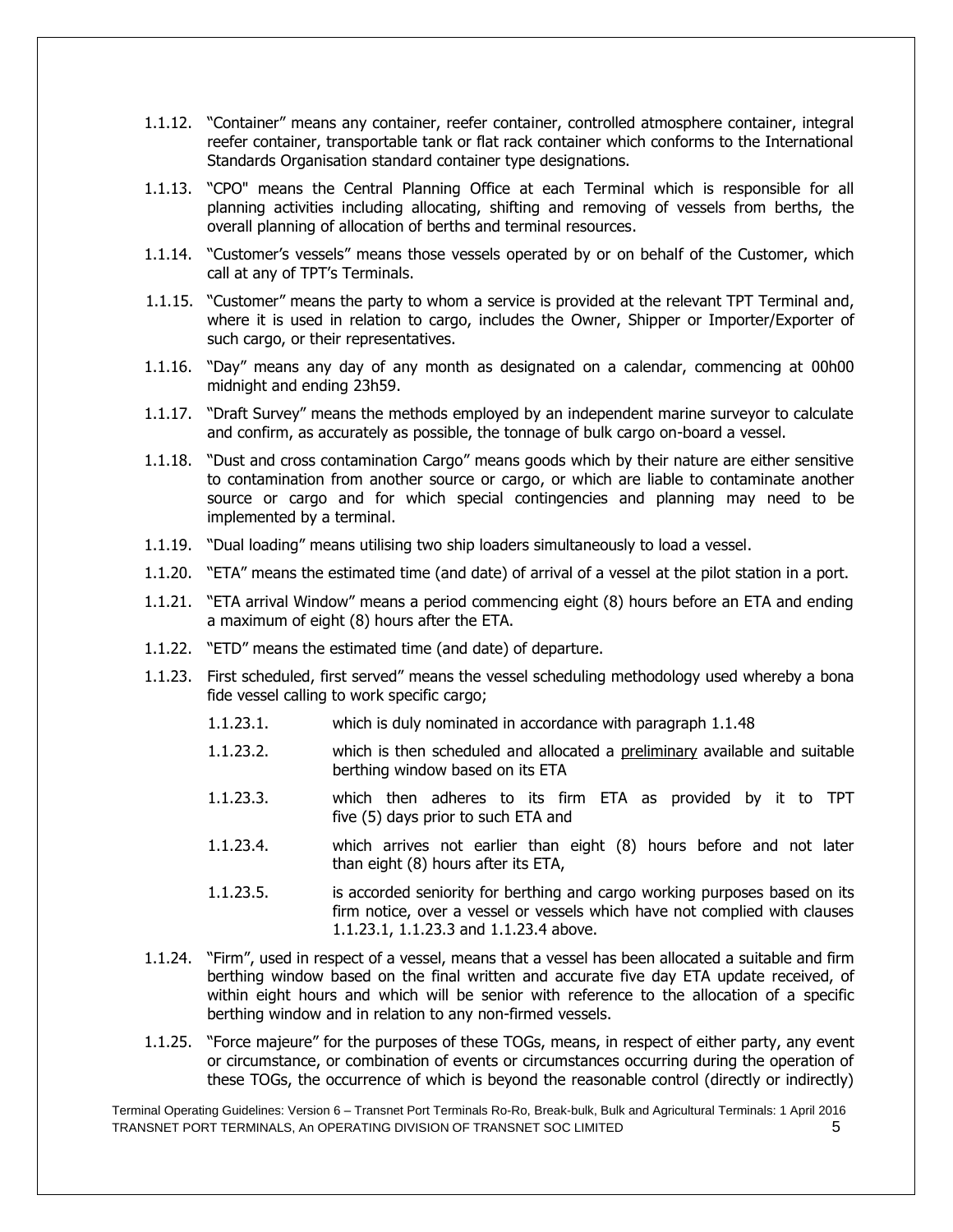of a party, and could not have been avoided by steps which might reasonably be expected to have been taken by such party, acting as a reasonable and prudent commercial entity. Without limiting the generality of this clause, such events or circumstances may include any one or more of the following:

- 1.1.25.1. an act of God, act of public enemy, act or threat of terrorism, war, invasion, embargo, military coup or armed conflict, revolution, riot, insurrection, civil commotion, public demonstration, sabotage, piracy, act of vandalism, explosions, lightning, fire, flood, storm, strong winds, drought or earthquake;
- 1.1.25.2. any unforeseen breakdown of essential machinery or equipment used in Terminals or Customer operations which was not caused by the negligence of the relevant party or its project managers, agents, or contractors, and which occurs notwithstanding adequate maintenance in accordance with manufacturer's specifications;
- 1.1.25.3. blockade or closure of the Port;
- 1.1.25.4. curfews in, or restrictions on travel within the surrounding areas of Durban, Richards Bay, East London, Ngqura, Port Elizabeth, Saldanha or Cape Town;
- 1.1.25.5. epidemic, plague or quarantine;
- 1.1.25.6. meteorites;
- 1.1.25.7. nuclear explosion, radioactive or chemical contamination or ionising radiation;
- 1.1.25.8. power failures or interruptions of any nature whatsoever, including but not limited to electricity;
- 1.1.25.9. pressure waves caused by aircraft or other aerial devices;
- 1.1.25.10. strikes or other industrial action.
- 1.1.26. "Hatch covers" mean covers, normally of steel construction, used to cover and protect the hold of a vessel from weather and which are either mechanically operated or need to be removed with a crane.
- 1.1.27. "HBI" means harbour bound industry which is an industry having a location close to a specific port for reasons of access to strategic mineral stockpiles, trade zones or a specific sea route and/or port/terminal, the transportation needs of which are predominantly serviced by the proximate port/terminal.
- 1.1.28. "Hold cleanliness certificate" means a certificate issued by an independent marine surveyor certifying that a nominated bulk vessel on berth is free of contaminants.
- 1.1.29. "IACS" means the International Association of Classification Societies.
- 1.1.30. "IMSBC" means International Maritime Solid Bulk Cargoes.
- 1.1.31. "ISM" means the International Safety Management Code.
- 1.1.32. "ISPS" means International Ship and Port Facilities Security Code.
- 1.1.33. "Lay can" means the earliest date at which cargo working (lay time) is contracted to commence and the latest date upon which the vessel can arrive at its appointed loading place without its call being at risk of being cancelled.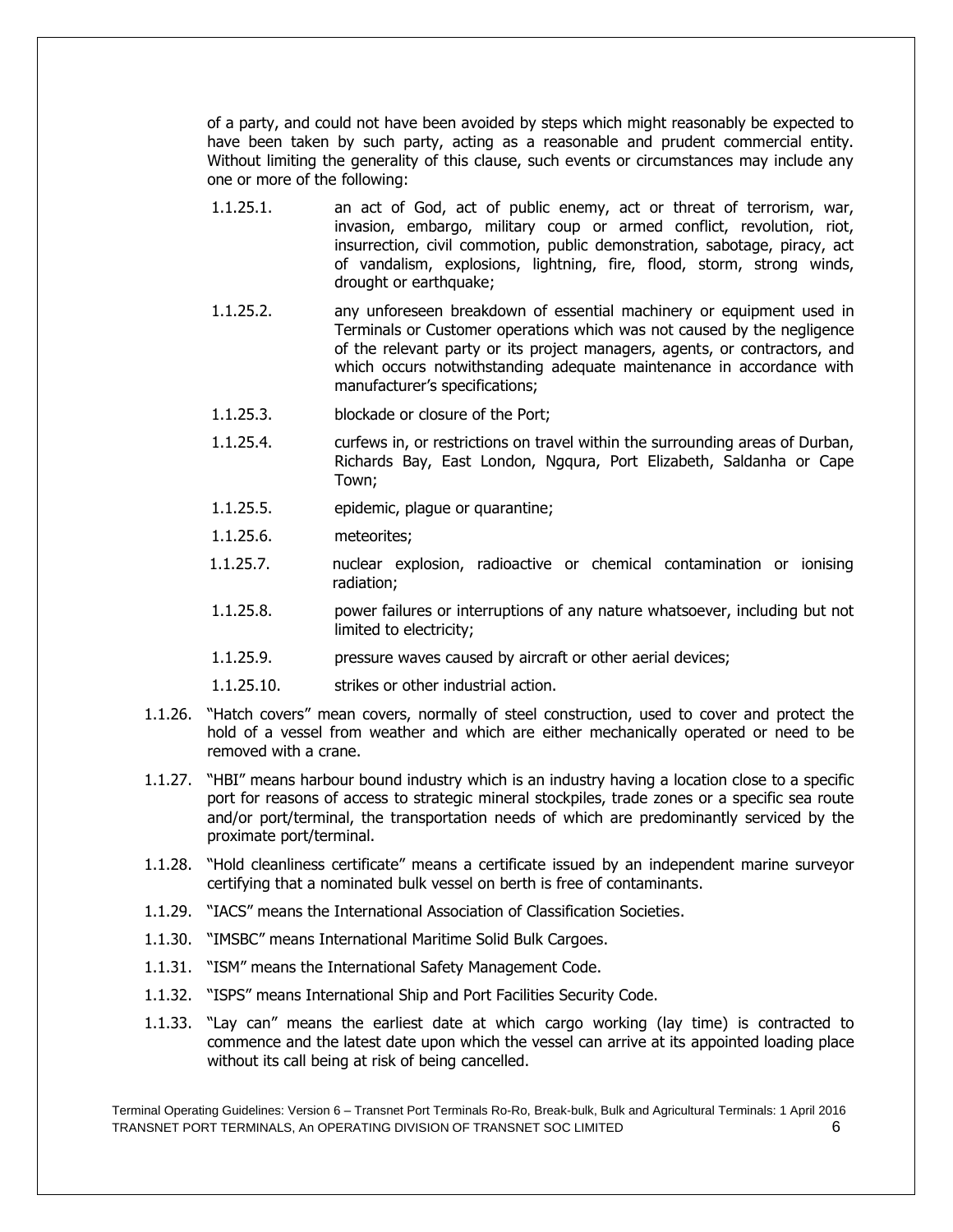- 1.1.34. "Lay days" means the number of days allowed for cargo working in a charter party relating to a specific vessel or cargo.
- 1.1.35. "Leasehold operator" means a terminal operator at the Maydon Wharf Terminal, other than TPT.
- 1.1.36. "Leasehold cargo" means cargo which is intended to be worked by a leasehold operator at Maydon Wharf Terminal.
- 1.1.37. "Liner" in relation to vessels, services, or cargo, means vessels operated, services rendered and /or cargo carried by a shipping line in accordance with a fixed published schedule.
- 1.1.38. "LOA" (Length Overall) means the length of a vessel measured along the length between two (2) opposite points on the hull furthest apart from one another, perpendicular to the waterline.
- 1.1.39. "Maintenance" means the period for which a berth or equipment is removed from service for maintenance or construction reasons and can include emergency maintenance.
- 1.1.40. "Mandatory public holidays" means 1 January, 1 May and 25 December of each year.
- 1.1.41. "Manganese Terminal" means the terminal at the Port of Port Elizabeth which is a terminal designed and dedicated to handle manganese ore exports.
- 1.1.42. "Master" means the vessel Captain in command of the performing vessel.
- 1.1.43. "MWT" means the Maydon Wharf Terminal in the Port of Durban.
- 1.1.44. "MRCC" means the Maritime Rescue Co-ordination Centre which requires shipping lines to meet certain legislative requirements and provide information.
- 1.1.45. "Mates receipt" means a categorised list of all cargo loaded as per bills of lading for which the vessel signs as having been received from TPT.
- 1.1.46. "Maydon Wharf Agri Ro-Ro Terminal" means the terminal at Maydon Wharf incorporated within the Durban Terminals in the Port of Durban which is a general purpose terminal which handles paper, steel, cement, fertiliser, and Combi vessels carrying ISO containers and general goods and vehicles.
- 1.1.47. "MSCC" means the Maritime Safety Coordinating Committee which is the regulatory body responsible for granting the ISPS clearance.
- 1.1.48. "Nominated vessel" means a vessel which has been accepted by the TNPA's ship planning officer and TPT for scheduling purposes after receipt of the ID 100 nomination document relating to such vessel, either by telex, fax or e-mailed ETA advice.
- 1.1.49. "Non-liner" in relation to vessels, services, or cargo means vessels operated, services rendered or cargo carried otherwise than by a shipping line in accordance with a fixed published schedule.
- 1.1.50. "Notice of readiness" (NOR) is the unequivocal advice tendered by the Master/ Owner/Charterer, as the case might be, of a vessel indicating that the vessel is in all aspects clean and ready to commence cargo working.
- 1.1.51. "Official Working Hours" means the customary hours of work as agreed between TPT and its employees or contractors as from time to time. The current working hours for each terminal are reflected in Clauses 11 through to 17 of these Guidelines, and are subject to change from time to time at the sole discretion of TPT.
- 1.1.52. "Opportunity vessel" means any vessel not nominated fourteen (14) days before ETA and includes vessels which call at a port on a speculative/opportunity basis from time to time.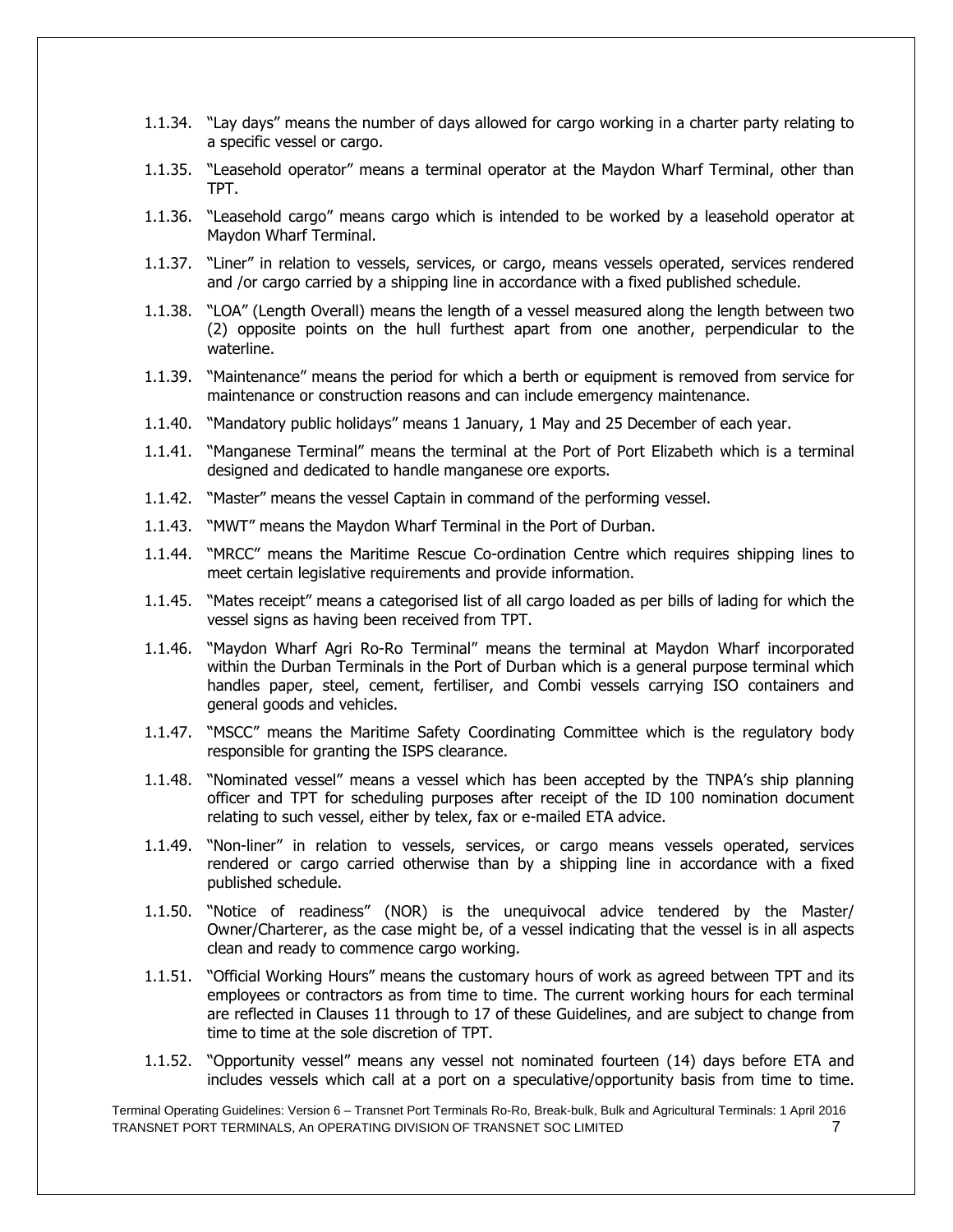Such vessels will be accommodated on the first suitable available berth, provided they meet all berthing and cargo requirements and after considering the consequences of their berthing for other planned cargo movements having due regard to the best interests of terminal productivity and efficiency, and without impeding any scheduled or planned vessels. Such opportunity vessel may be required to shift at its own costs if requested by TPT to do so in order to maintain the seniority and working order of other scheduled or planned vessels. The nomination period of fourteen (14) days will be used as the worst case default time period for seniority should no suitable berth be available within this time period. Seniority over other opportunity vessels will be based on the ID 100 nomination received. The conditions as per clause 2 will prevail.

- 1.1.53. "Overtime working hours" means the time that is worked outside of the official working hours for which an overtime charge may be levied.
- 1.1.54. "Phase I" means the vessel nomination process as defined in clauses 1.1.91 and 2.1.
- 1.1.55. "Phase II" means a meeting between TPT, the Customer or its representative, the Vessel or its representative and/or vessel Stevedore, for the purpose of planning the vessel's intended cargo working and port stay window/s.
- 1.1.56. "Phase III" means a meeting between TPT, the Customer or their representative, the Vessel or its representative and/or vessel Stevedore, held daily to monitor the progress of cargo working on all vessels in order to review performance, report on the maintenance of norms, and inform corrective action for improvement and general communication on progress and daily forward planning.
- 1.1.57. "Phase IV" means a structured meeting between TPT, the Customer or its representative, the Vessel or its representative and/or vessel Stevedore which must be held within seventy two (72) hours after completion of cargo working unless the relevant parties have mutually agreed in writing to forego such meetings, and instead to hold a monthly meeting covering a number of port calls. The primary purpose is to discuss the performance and overall measurement and continuous improvement of vessel working and to direct structured strategic feedback for Terminal Management intervention.
- 1.1.58. "Planned delay" means a controllable event which takes place to effect cargo working and such delay and the time required is discussed and planned at the phase II. (For example the moving of ship loaders between hatches or the planning of hatch separations, etc.).
- 1.1.59. "Planned work stoppage" means the time officially allowed by TPT for general meetings with its employees which are held during working hours.
- 1.1.60. "Planning Manager" means the official in charge of all planning activities in the CPO in each terminal, including allocating, coordinate shifting and removing of vessels from berths.
- 1.1.61. "Planning meeting" means any planned meeting relating to any planning phase, or an ad hoc meeting specially convened for the purpose of vessel and cargo planning, enhancing communication, expediting cargo working and/or resolving issues related to berthing or cargo working.
- 1.1.62. "Planned Vessel" means a nominated vessel in respect of which a Phase II meeting as contemplated in clause 1.1.55 has been held, at which all relevant aspects concerning the berthing, cargo working and port stay window/s of such vessel have been finalised by signature by all parties concerned of the relevant Phase II planning minutes.
- 1.1.63. "Planned Shift" means an eight (8) hour shift during weekdays or a twelve (12) hour shift over weekends or on public holidays, which has been planned specifically in respect of the cargo working of a particular vessel at a particular berth at a particular time.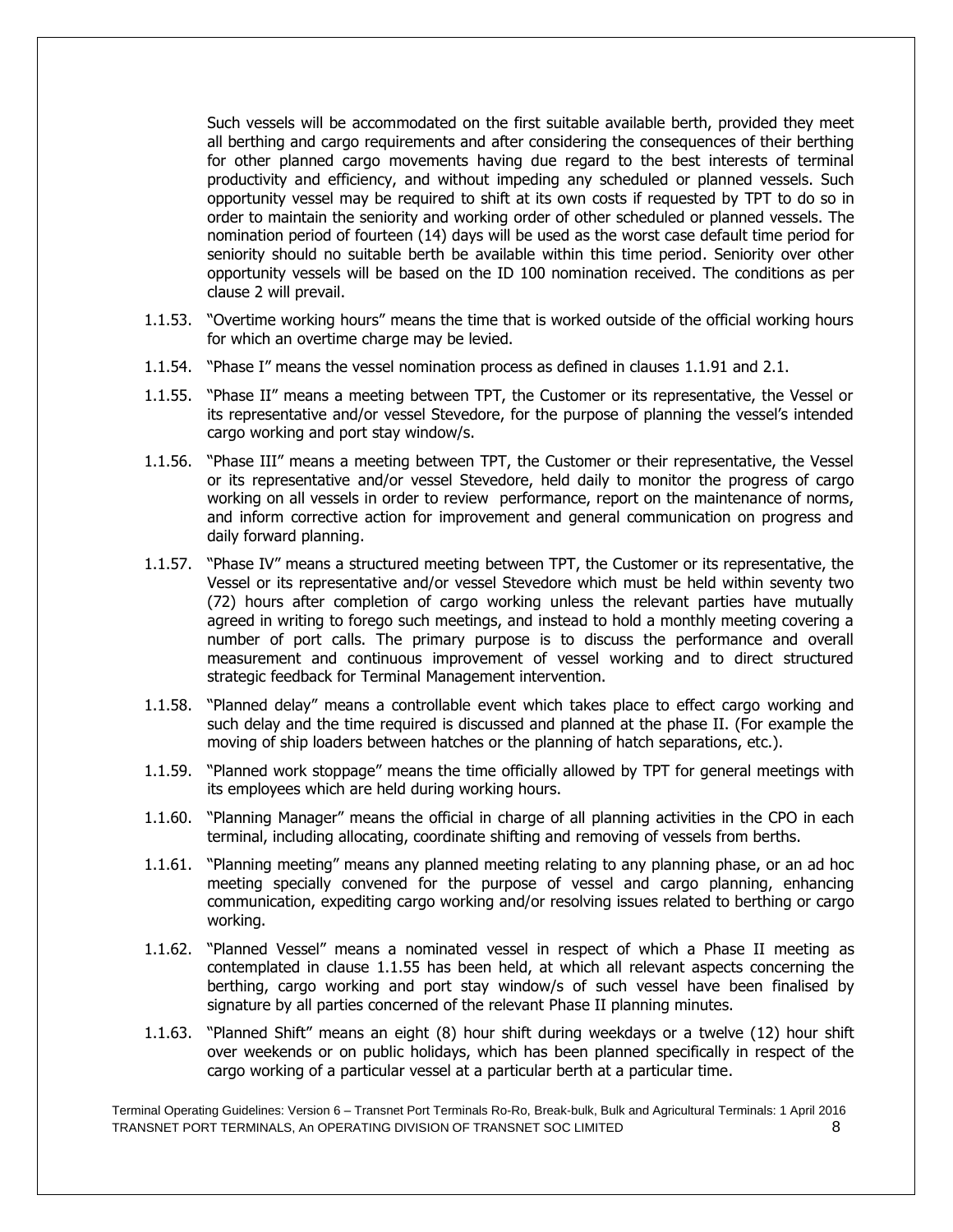- 1.1.64. "Public Holiday" means any day designated as such by the South African legislature.
- 1.1.65. "Ready to Load/Discharge" means that a vessel has reached such a state of preparedness in all respects that it is ready to immediately commence cargo working.
- 1.1.66. "Re-planned vessel" means a vessel which for any reason whatsoever no longer complies with the provisions of the original Phase II planning minute. Such vessel is subject to a re-planning process which in some instances, at the discretion of TPT, may occur simply by way of written communication. Re-planning may arise from, but is not limited to, the following factors: original planned volumes increase, equipment availability changes, vessel substitution, vacating a berth due to productivity issues, equipment failure and returning later to resume cargo working either at the same berth or an alternative berth within the same or at an adjacent terminal. Where circumstances permit, a vessel can retain its seniority on the berth or may have to be re-scheduled by the terminal to an alternative berth or slot. A new nomination will not be required.
- 1.1.67. "Representative" means the duly authorised representative of any party, including but not limited to representatives of the Customer, Vessel and /or Vessel Owner engaged in the shipment of cargo.
- 1.1.68. "Re-scheduled" means a vessel which changes its ETA by more than eight (8) hours later in aggregate after confirmation of the firm ETA which will, at the discretion of TPT, be allocated an alternative berthing window, either at the same berth or at the next suitable available berth, provided that no scheduled or planned vessel is prejudiced thereby. The maximum default period will be five (5) days from the time of the original firm ETA date to 00.01 on the rescheduled day and in this instance the vessel will fall in behind any other already firmed vessels on the re-scheduled date. No new nomination will be required. Where rescheduling takes place in relation to failed hatches, then the default period of five (5) days will commence from the time when the notice of readiness is tendered.
- 1.1.69. "Resources" means, personnel and equipment provided by TPT which are required for cargo working.
- 1.1.70. "Richards Bay Bulk Terminal" means the Mineral Bulk Terminal (MBT) designed to handle bulk products using bulk conveyor systems to ship and land cargo from and to ships, incorporating a general purpose terminal predominantly shipping break-bulk cargo such as loose and palletised steel, granite blocks, paper reels, and the like, as well as homogenous bulk parcels by means of skips as well as ISO containers, and situated within the Port of Richards Bay.
- 1.1.71. "Ring fenced cargo" means cargo of a specific type in respect of which specific storage areas have been identified, usually adjacent to or in close proximity to a berth/s normally used for the loading of such types of cargo and with the object of efficient use of terminal space and resources.
- 1.1.72. "Ro-Ro, Break-bulk and Agricultural Terminal" means areas set aside for the handling of break-bulk cargo, bulk cargo, containers and vehicles, by means of TPT equipment (as per local arrangement) at the following terminals: Richards Bay; Durban and Maydon Wharf; East London; Port Elizabeth; Cape Town & Saldanha.
- 1.1.73. "Ro-Ro" means a roll-on roll off vessel of which certain cargo decks are accessible only by means of a ramp which is lowered onto the quayside and over which cargo is driven onto or off the vessel by means of the ramp.
- 1.1.74. "Safe Working Load" (SWL) means the accepted international standard used to certify the safe working load of any equipment and which terminology can be used to include any other accepted international safety standard in use when applicable.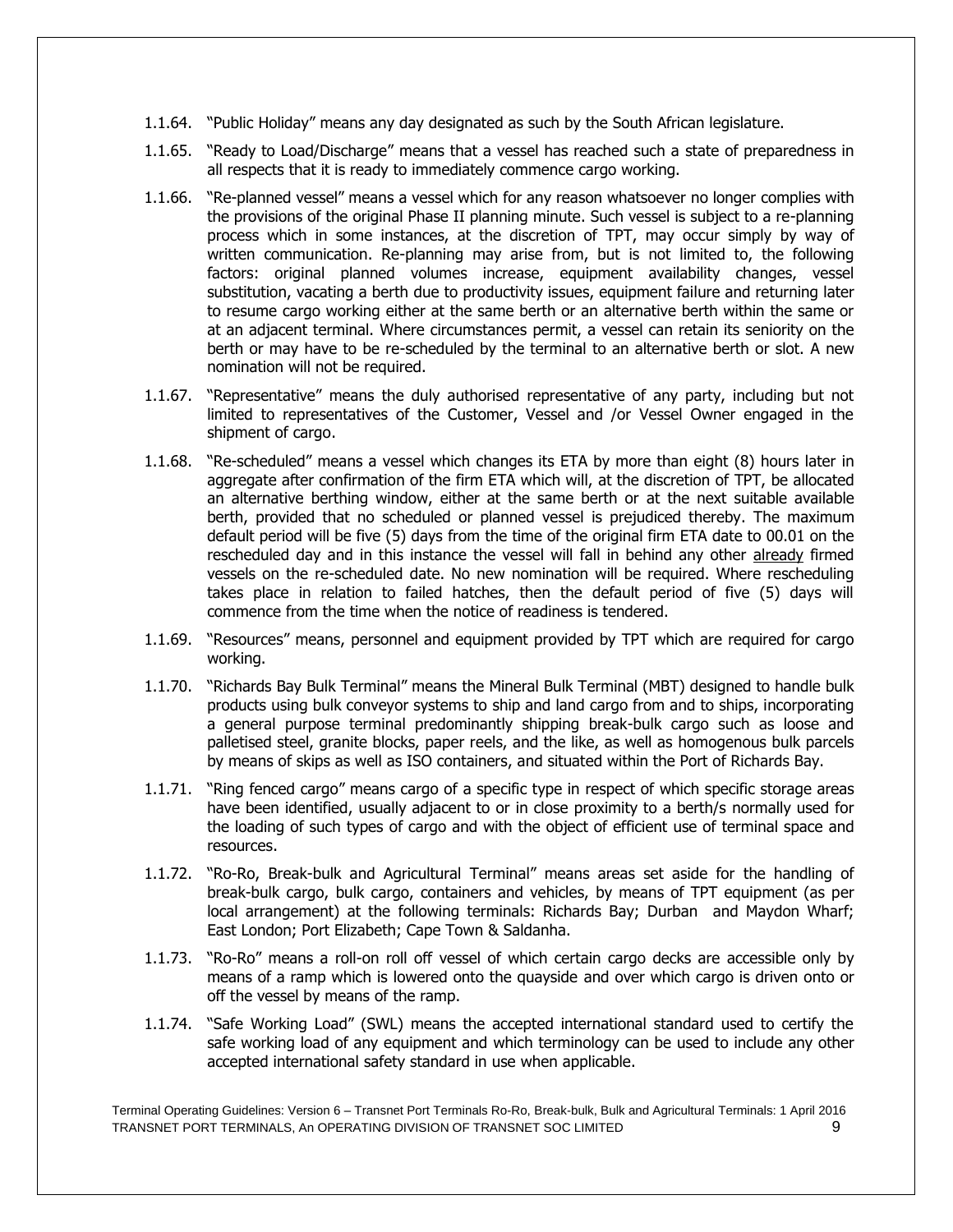- 1.1.75. "Senior vessel" means, in comparison to another vessel, a vessel nominated as required herein and sequenced in the terminal queue schedule, ahead of another in terms of the "First Scheduled, First Served" concept, attaining seniority as allocated by a terminal, after receipt of its five day firm nomination, and is not necessarily the vessel with the earliest arrival time at the port as captured on the TNPA arrival queue priority list.
- 1.1.76. "Slot Allocation" means the scheduling of particular berths by allocating a berthing window (slot) in accordance with the Customers planned export order sequence.
- 1.1.77. "Staggered Loading" means utilising one (1) ship loader per vessel while loading two (2) vessels simultaneously in the port of Saldanha.
- 1.1.78. "Shore crane" means a crane either in a fixed position, or rail mounted for traversing ashore as well as any mobile crane deemed to be standard terminal equipment for the purpose of lifting and transferring cargo from quayside to vessel and vice versa.
- 1.1.79. "Stand-by charges" means charges raised in respect of the costs of holding resources available where a vessel has been unproductive for a period of time and terminal staff are standing by, waiting recommencement of cargo working or in instances where a vessel elects to keep resources on stand-by for any reason whatsoever.
- 1.1.80. "Stevedore" means the party/ parties contracted by a vessel or cargo owner to work cargo on board a vessel and to operate vessel cranes.
- 1.1.81. "Terminal Discretion" means the exercise of a discretion by TPT to ensure the safe, efficient and productive operation of the Terminal in the first instance, with due regard for the interests of all stakeholders, as opposed to the interests of any individual stakeholder or vessel call, to the exclusion of the others. TPT General Manager Commercial and Planning and/or authorised senior management in consultation with the Terminal will have the final say in the exercise of such discretion and this will be confirmed in writing to the Customer. Senior management will endeavour to communicate the final decision outcome within 24 hours.
- 1.1.82. "Terminal Manager" (TM) is the official employed by TPT who is responsible and accountable for the overall management and operation of a terminal.
- 1.1.83. "Throughput contract" means capacity allocation at a specific terminal facility on the basis of shipping entitlement which is underpinned by a **guaranteed** volume performance contract by the customer.
- 1.1.84. "TNPA" means Transnet National Port Authority, a division of Transnet SOC Ltd.
- 1.1.85. "TNPA Berth Planner" means the Transnet National Ports Authority official responsible for the co-ordination of the physical berthing of vessels in accordance with the defined berth plan.
- 1.1.86. "Ton" means a metric ton.
- 1.1.87. "Transhipping" means the process of planning, landing and reshipping cargo either onto the same vessel or a different vessel in the same terminal and such cargo is manifested for such a transaction.
- 1.1.88. "Unplanned vessel" means a scheduled or opportunity vessel in respect of which no Phase II has been held but excludes vessels which may need to be re-planned.
- 1.1.89. "Unproductive vessel" means a vessel which has had cargo working interrupted or delayed for a period in excess of four (4) hours for any reason whatsoever and which will then be calculated to exceed its Phase II plan by more than eight (8) hours.
- 1.1.90. "Vessel crane" means a crane mounted on a vessel as part of the vessel's equipment, and employed in lieu of shore cranes.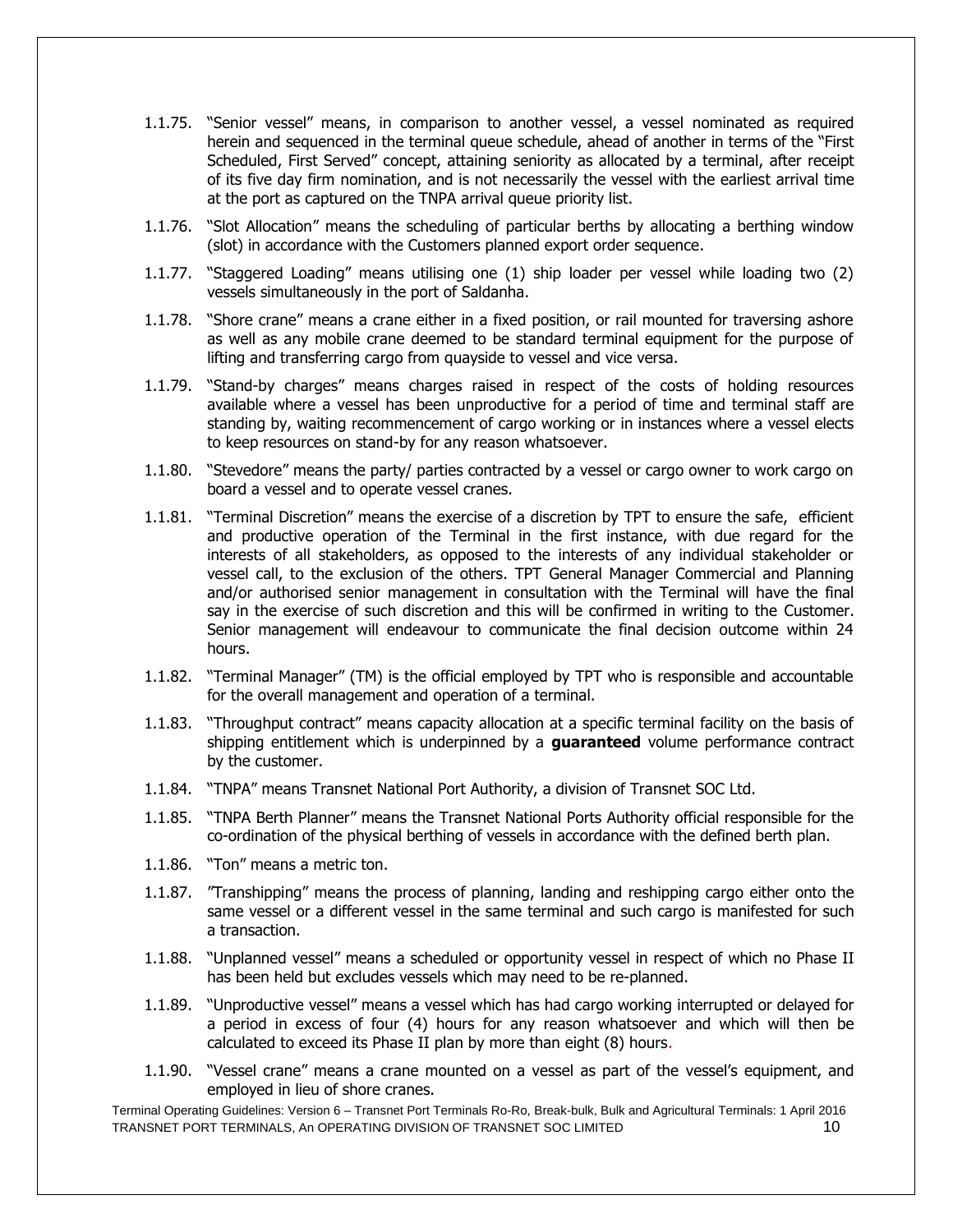- 1.1.91. "Vessel Nomination" means the official advice tendered by means of the ID100 nomination document, which must be telefaxed or emailed to the TNPA Planning Officer with a copy to TPT's CPO, by the Customer or his representative, whereby a specific vessel is nominated to call at a terminal at a specified time and date to work cargo and such vessel is thereupon required to maintain an acceptable schedule integrity (Referred to as Phase 1 Planning).
- 1.1.92. "Weather sensitive cargo" means cargo which by its nature cannot be worked due to it being adversely affected during the working process by particular weather conditions such as, but not limited to, rain or wind, and for which special contingencies and planning may need to be implemented by TPT.
- 1.1.93. "Working Vessel" means a vessel which has been planned, berthed and in respect of which cargo working is in progress.

# **2. PRE-BERTHING OBLIGATIONS OF THE CUSTOMER**

- **2.1 Nomination criteria (Phase 1 process)**The nomination of bona fide vessels for which specific cargo has been fixed is a pre-requisite for effective port planning and any nominations established to be speculative will be void and of no force and effect.
- 2.1.2. TPT has adopted the TNPA vessel nomination document, the "ID100", for the official nomination criteria. This does not preclude TPT from requesting additional information in the interests of better berth and cargo planning. Any such additional information will be tabled by the specific terminals and is not intended to infringe on the rights of any party and is considered confidential.
- 2.1.3. A vessel's nomination may be accepted subject to confirmation at the discretion of TPT from the time of dispatch of such notice, provided that such a nomination must be confirmed by the representative as required herein, failing which such nomination will lapse and be of no force and effect. If the nomination is accepted, TPT will advise the party tendering such nomination of such acceptance by close of business on the day following that of the nomination, or if the nomination is made on a Friday, on the Monday, following from that Friday or the next working day following any public holiday.
- 2.1.4. All vessels intending to call at a terminal for cargo working must adhere in all respects to the nomination process. This process requires the submission by the vessel or its representative, of a fully detailed and completed ID 100 form to both the TNPA Planning Officer and the CPO of the relevant terminal. The Vessel or their representative, as the case may be, is responsible for ensuring that the nomination process is correctly followed. This process is referred to as Phase I and does not necessarily entitle the nominated vessel to the nominated berth as the allocation may change leading up to vessel arrival to best suit any given situation to enhance vessel turnaround time.
- 2.1.5. The vessel or its representative is responsible for ensuring that the vessel vacates any berth on completion of cargo working and/or when requested to do so by TPT for any legitimate reason whatsoever.
- 2.1.6. Should a vessel change ownership and appoint a different representative this must be declared prior to the Phase II to enable TPT to identify the party responsible for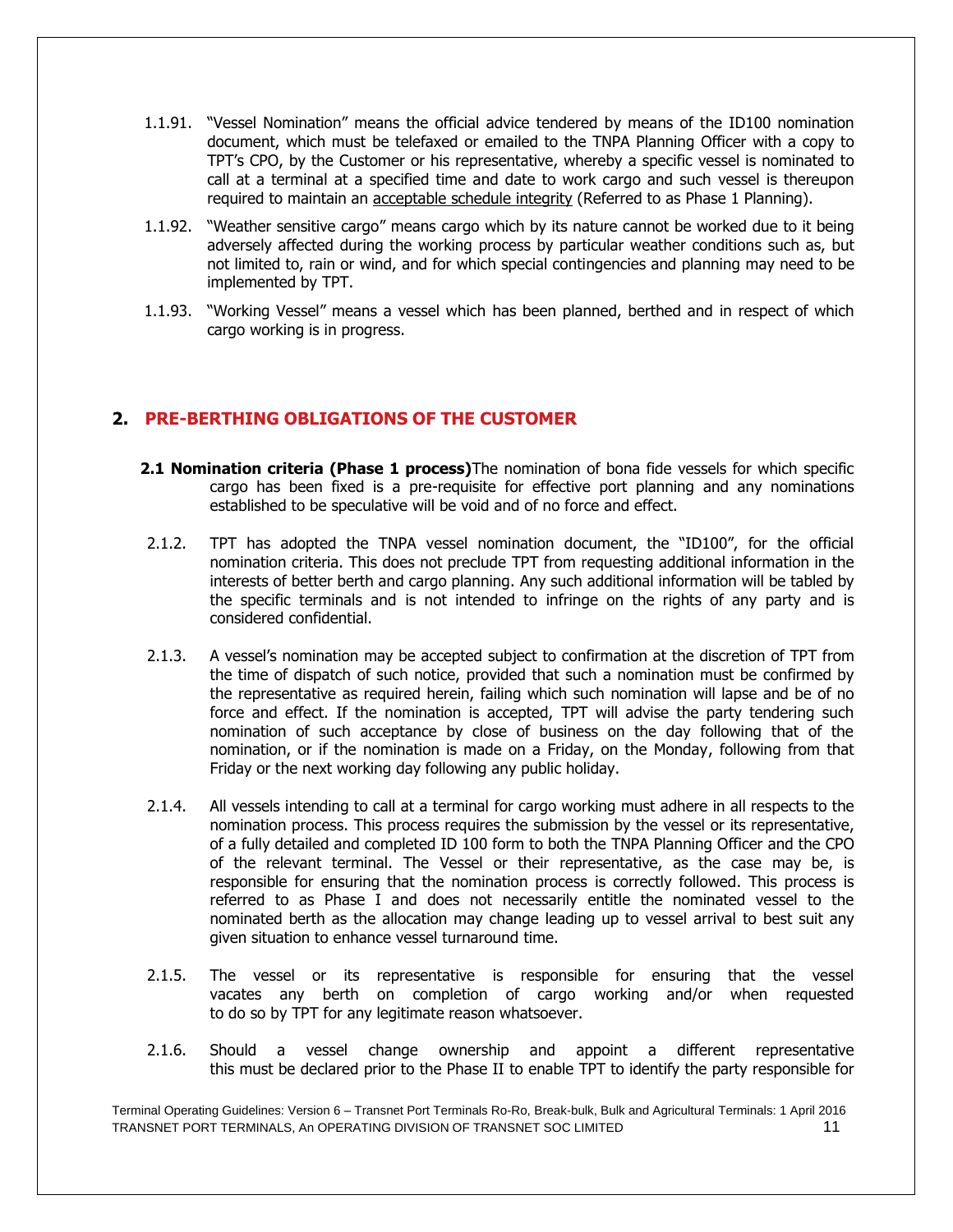the planning on behalf of the vessel. The planned status of the vessel will not be affected provided that this clause and all other conditions relating to planning continue to be met.

- 2.1.7. Vessels may only be nominated for one (1) specific terminal at a time within a specific port. The speculative nomination of more than one (1) vessel, berth or terminal at a particular terminal or port, as the case might be, when the requirement is in fact for a single vessel, berth or terminal, is strictly forbidden and such speculative nomination will be considered null and void and the vessel will be obliged to commence the nomination process afresh.
- 2.1.8. The documents necessary for the nomination of a vessel must be submitted no less than fourteen (14) days before ETA. The minimum nomination period is, therefore, fourteen (14) days. Nominations received earlier than fourteen days in accommodating administration due to weekends, public holidays or container or automotive stack planning, will not serve as an indicator of vessel seniority by virtue of its ID 100 submission date and will not be shown on the Bar Chart. In these instances, and provided the ETA does not change by virtue of an ETA update received, then the nomination will automatically be defaulted at fourteen (14) days and shown on the Bar Chart. No verbal nominations will be accepted or scheduled on the Bar Chart.
- 2.1.9. Any nomination will only be valid for a period of twenty four (24 calendar days aggregate of 14 days for nomination and 10 days grace period), days from the original ETA date and time tendered, where after the nomination will lapse and be of no force or effect and subject to the following, a fresh nomination will be required.
- 2.1.10. Where a firmed vessel arrives late and falls outside of the ten days grace period as mentioned in clause 2.1.9 above then the vessel will be treated in accordance with clause 4.2 as a late arrival and will be rescheduled accordingly and the nomination will remain in force subject to the vessel representative providing CPO with a written application for consideration. The relief sought will be upheld for a period for an additional 3 days (72 hours) and should no written representation be forwarded to CPO the vessel nomination will be deemed not bona fide.
- 2.1.11. Where a firmed vessel has arrived at a port and has failed hatches, then the vessel will be rescheduled upon receipt of the fresh Notice of Readiness and the nomination will remain in force.
- 2.1.12. Where a firmed vessel which has arrived at port limits and is waiting to be berthed due to a marine service delay or waiting on a berth to become available, then such nomination will remain in force.
- 2.1.13. Where a firmed vessel is arriving late from any neighbouring African port or South African coastal port call, then such vessel must provide a daily update status of such late arrival to the CPO for the vessel to be rescheduled accordingly and such nomination will remain in force subject to the vessel representative providing CPO with a written application for consideration. Should no written representation be forwarded to CPO the vessel nomination will be deemed not bona fide.
- 2.1.14. Windows will be preliminary allocated on the Bar Chart upon receipt of the ID 100, but will only be firmed and prioritised for seniority by TPT, using the updated ETA confirmation received from the vessel or representative, within five (5) days of ETA, with an accurate ETA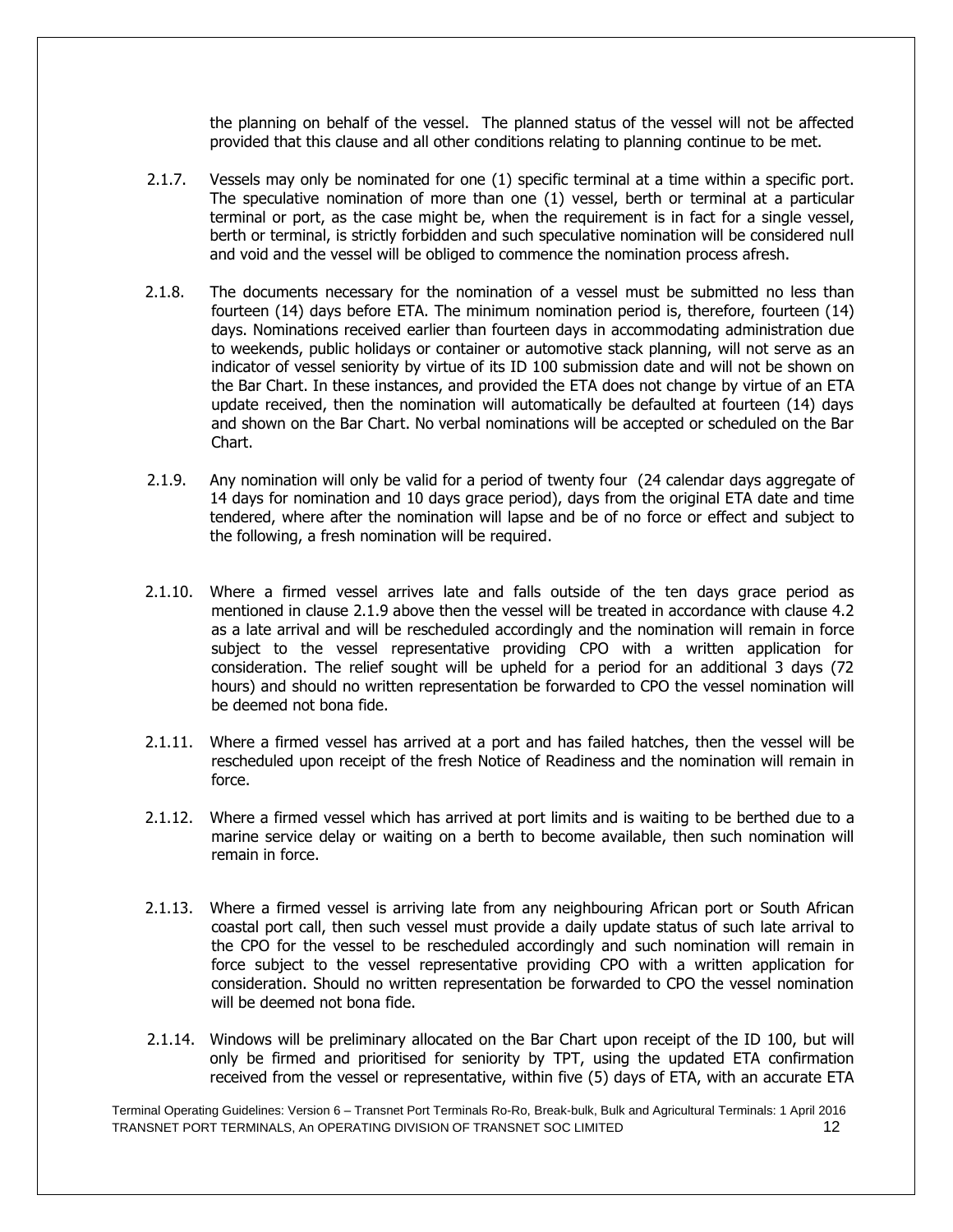of within eight (8) hours. Should the final ETA change by more than eight (8) hours later than the original firm ETA, the vessel will be re-scheduled at the discretion of TPT to the next available berthing window, provided that no scheduled or planned vessel is prejudiced thereby and a default period of five (5) days from time of the firmed ETA at 00.01 will apply should no berth be available. The vessel will fall in behind any vessel already scheduled before 12.00 hours midday on the rescheduled date in the event of the default date being applied. A new nomination will not be required if rescheduling is to take place.

- 2.1.15. Once nominated, a vessel or representative must submit to the relevant CPO a written update of her ETA on the,  $10^{\text{th}}$ ,  $7^{\text{th}}$ ,  $5^{\text{th}}$ ,  $3^{\text{rd}}$ ,  $2^{\text{nd}}$ , and last day prior to her ETA. The day on which the ETA falls is excluded from the computing of the number of days. At day five (5) from ETA, the vessel must be firm and once firm, the planned suitable berth will be confirmed by TPT. It will not be necessary for a vessel which arrives early to submit a daily update provided that the arrival update indicates final notice of vessel arrival. Such vessel will, however, still be treated on the basis of an early arrival and planned in accordance with clause 4.
- 2.1.16. The firm nomination notice update of five (5) days as specified in clauses 2.1.10 and 2.1.11 above must be clearly endorsed as such, and unless specified elsewhere in these TOGs, will be the source information used by TPT in establishing vessel seniority. Any subsequent "firming" notices received for a vessel will simply serve as an ETA update and such vessel will be treated as either an early or late arrival.
- 2.1.17. Vessels arriving within a same eight (8) hour shift/period will at the discretion of TPT be treated on the basis of first come, first served, and the physical arrival at Port limits/outer anchorage will be factors taken into consideration in determining an outcome. The allocation of the berth will in any event take into consideration the factors of clause 2.2 which will guide any decisions in this regard.
- 2.1.18. A vessel needing to either increase or decrease cargo or make changes to the cargo mix at the request of shippers may do so but only up until five (5) days out from ETA. Any increases will be subject to Terminal approval in order to minimise any impact prejudicing any other scheduled vessel. Where a nominated vessel reduces its cargo mix by more than thirty (30) percent from its original nominated intention, then such vessel will be subject to a new nomination.
- 2.1.19. Vessels may be substituted from time to time provided that:
- 2.1.20. The vessel for substitution is presented to TPT for consideration and approval;
- 2.1.21. The vessel and cargo characteristics of the vessel presented for substitution does not differ from those of the vessel to be substituted
- 2.1.22. Should the vessel and cargo characteristics of the vessel presented for substitution differ from those of the vessel to be substituted, the vessel presented for substitution may, at the sole discretion of TPT, be accepted provided TPT is satisfied that its cargo working can be managed within the limitations of the original berthing window and berth;
- 2.1.23. The planned time for the substituted vessel on the berth compared to that of the vessel originally planned and its productivity is not negatively affected and the requirements of clause 2.4 are met; and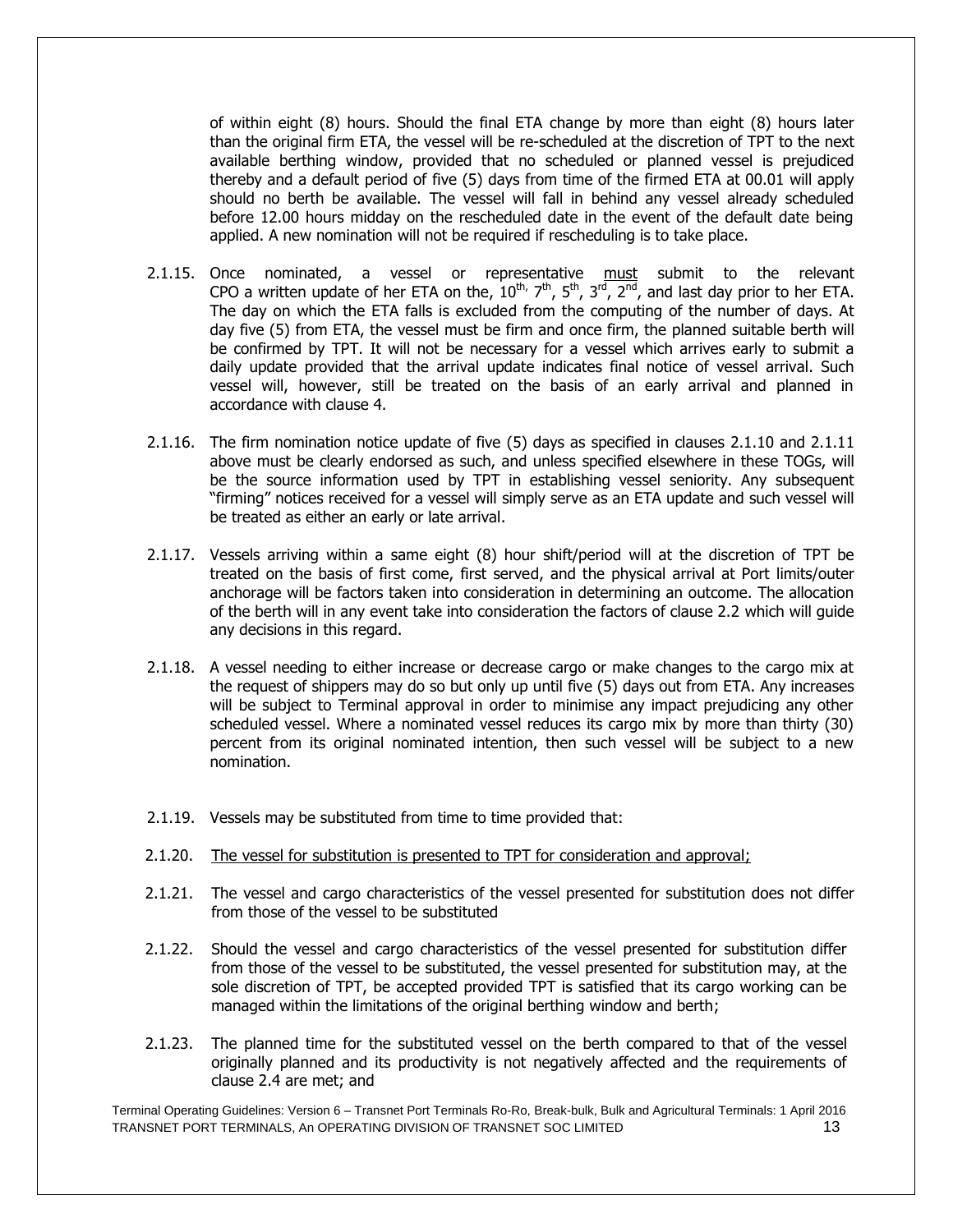- 2.1.24. TPT has, in its sole discretion agreed in writing to such substitution.
- 2.1.25. Should it transpire that the substituted vessel or its cargo is not of the same physical characteristics and, as a result thereof, the cargo working of that vessel is delayed to the prejudice of any other scheduled or planned vessel, TPT may request the substituted vessel to vacate the berth. In any event TPT accepts no responsibility or liability, loss or claims for delays arising from any substitution and will not be held responsible for any delay in the berthing or working of the vessel or cargo or the consequences thereof.
- 2.1.26. The shipping line assumes the responsibility of informing the shipper/cargo owner of the transfer of scheduled or planned status rights as a result of any substitution and of any risks to loss of scheduled or planned status affecting any shipments. All other conditions of these TOGs remain applicable in such instances.
- 2.1.27. No substitution will be allowed after the firm five (5) day notice. Where, however, TPT in its sole discretion, permits the late substitution in the interest of efficient and optimal use of berth resources of a vessel already planned, then re-planning for the substituted vessel must take place before such vessel is berthed or before cargo working can commence. The substitution guidelines as defined through clauses 2.1.15 to 2.1.20 will remain applicable.
- 2.1.28. The vessel presented for substitution will be deemed to be substituted to the original planned berth of the vessel to be substituted. Should the vessel presented for substitution opt for an alternative berth or terminal, such substitution may be subject to the five (5) day rescheduling guideline.
- 2.1.29. The acceptance of any vessel for substitution will be subject to the same cargo handling method as that originally planned for the vessel being substituted. (TPT may for example in times of berth congestion, at its sole discretion, allow a vessel to re-plan for an alternative cargo handling method, provided this does not affect other scheduled or planned vessels and then such vessel may be subject to a five (5) day default firm notice period.)

# 2.2. **Berth allocations and activities**

- 2.2.1. All berthing activities will be scheduled by the CPO in conjunction with the TNPA Berth Planner (as a co-ordinated function between these parties is necessary) and will be undertaken in accordance with the nomination process.
- 2.2.2. The CPO will determine the Terminal's cargo working schedule and allocate berthing windows on berths for the cargo working of nominated vessels in accordance with terminal capacity, nomination schedules and all relevant planning information as completed by the customer or representative in the TPT planning documents.
- 2.2.3. The allocation of a berth is at the discretion of TPT and will be based on, inter alia, the availability of resources, cargo availability, terminal stacking space and cargo logistics factors, and not necessarily solely on the availability of a berth. For example, but not limited to a vessel may be rescheduled to a later slot if the cargo is not available or vessel may be scheduled after firming to the first available and suitable berth on the bar chart.
- 2.2.4. If a planned vessel arrives in port and does not have at least 80% of its cargo in the terminal stack, and the balance available on road/rail inside the port, then the next arriving planned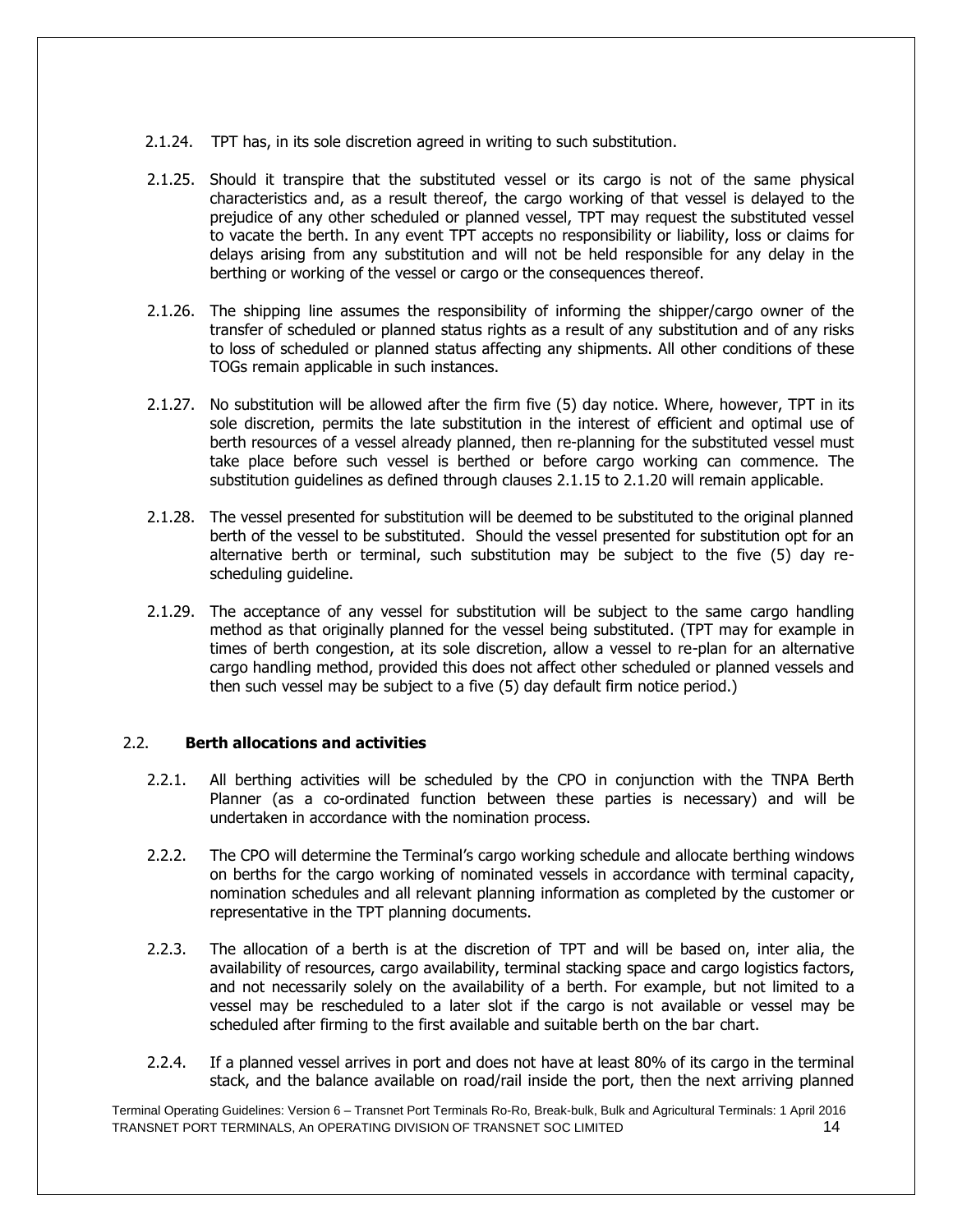vessel may be berthed ahead of the senior vessel. (Refer to rules applying to cargo: Clause 2.9).

- 2.2.5. A planned vessel which is not in possession of its ISPS clearance will forfeit its planned slot and will be re-scheduled at the discretion of TPT once such clearance is obtained.
- 2.2.6. All vessels which are working cargo at any TPT berth shall have preference over "lay bye" or "bunker" ships i.e. those vessels berthed or seeking to berth for reasons other than cargo working. All requests for berths by such vessels must be directed to the TNPA Planning Official, who will in turn plan and confirm acceptance of such arrangements with the CPO of the respective terminal.

#### 2.3. **Hatch and vessel preparedness**

- 2.3.1. Where it is a requirement for a nominated bulk vessel to present a hold cleanliness certificate before cargo working can commence, this requirement must be declared at the Phase II for planning purposes.
- 2.3.2. Should it not be possible for a vessel to be surveyed before berthing due to it, for example not having hydraulic hatch covers, inclement weather or having to berth on arrival, the hold cleanliness certificate must be made available within the same two (2) hours as contemplated in clause 5.1.3 after berthing.
- 2.3.3. A vessel, having been declared to have failed hatches, will only be re-scheduled by TPT from the date and time of presentation of the certificate declaring the hatches as passed.
- 2.3.4. Vessels may not clean holds at working berths unless TPT in conjunction with the Port Environmental Officer and/or Marine Safety Officer has agreed thereto in writing. Where such an agreement is in place, no stand-by charges will apply provided that if, notwithstanding such agreement, resources have been booked in respect of the vessel, stand-by charges at the applicable rate will apply until such time as the vessel is ready to receive cargo.
- 2.3.5. If any vessel is called to berth and the hatch covers or ramps cannot be operated, then stand-by charges at the applicable rate will immediately apply until such time as the vessel is ready to receive cargo. After a delay of four (4) hours the vessel will be declared unproductive and at the discretion of TPT, may be requested to vacate the berth should the berth be required for other purposes. Such a vessel will need to be rescheduled before commencing or recommencing cargo working.

# 2.4. **Planning for cargo Working (Phase II)**

- 2.4.1. Cargo working planning, (Phase II), must take place with the CPO within the firm five (5) day notice period but no less than twenty four (24) hours prior to commencement of cargo working. Vessels will not be considered for berthing unless the Phase II has been held, provided that TPT may at its discretion allow the Phase II to be held later than specified above, if deemed to be in the interests of safe and efficient working, optimal use of terminal resources or if required as a result of its contractual commitments.
- 2.4.2. The meeting times for the Phase II will be arranged and scheduled by the CPO and the specific times are set by the relevant terminals within the time periods as described in clause 2.4.1.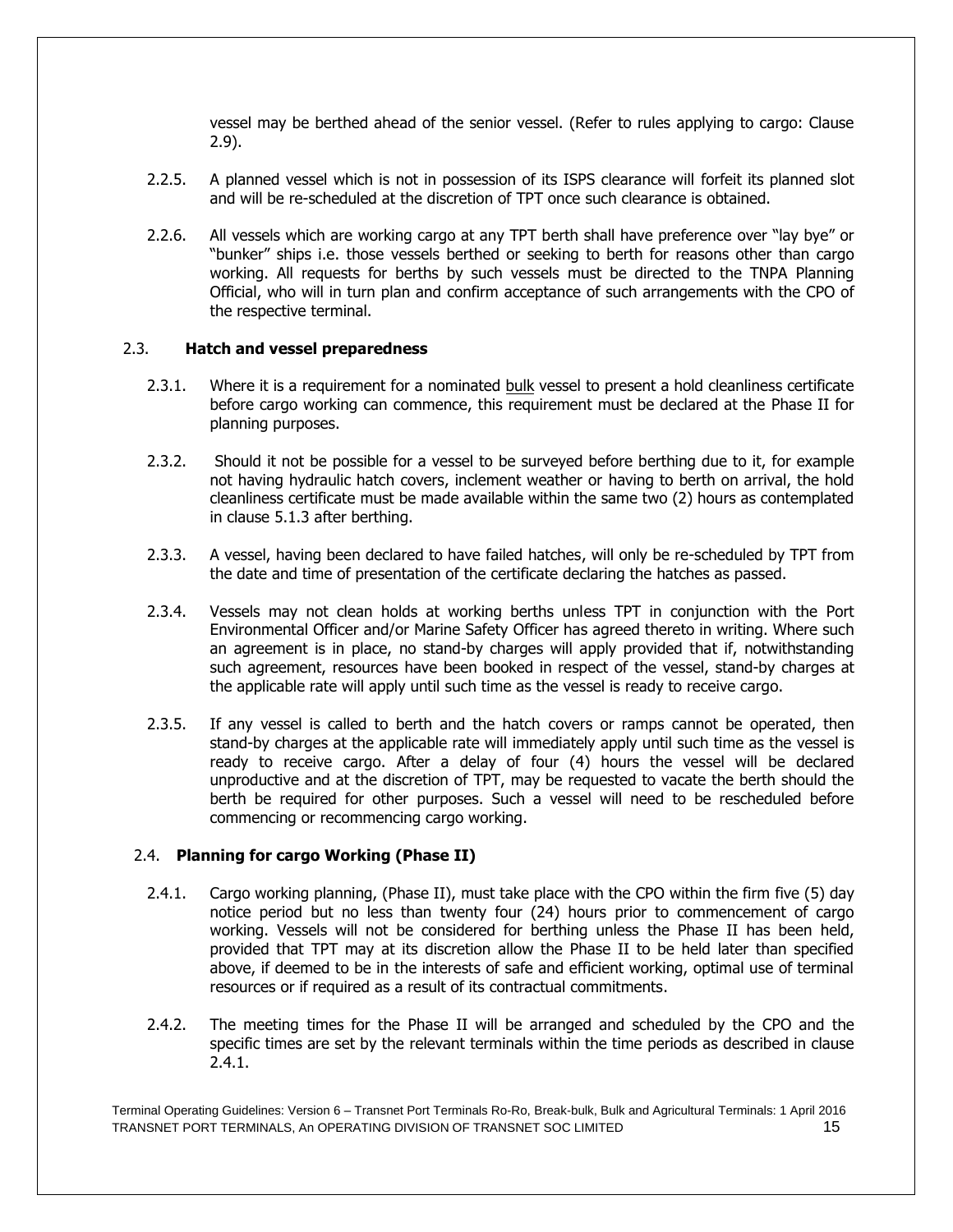- 2.4.3. Vessels may request a Phase II for a scheduled vessel that could commence cargo working on a weekend where it is evident that the balance of any cargo will arrive on a Saturday or Sunday or within an accepted and agreed time between the parties, so as not to cause delays to the planned cargo working schedule or in instances where a berth would be available to start cargo working sooner rather than wait for all the cargo to arrive and provided that no other scheduled or planned vessel is impeded.
- 2.4.4. All information regarding cargo working together with import and export orders and other necessary documentation must be made available at the Phase II. In cases where Saturdays, Sundays and/or Public Holidays render this impractical, TPT will set a time and date for submission of documentation and the holding of a Phase II, to meet planning requirements.
- 2.4.5. Where orders for whatsoever reason are not available at the time of the Phase II, the Phase II will consider all presented and outstanding orders (as if though they were available) for the purposes of planning only, in order to confirm the full expected port stay and berthing window. However, depending on the circumstances resources may not necessarily be allocated for those parcels minuted not to have orders ready at the Phase II.
- 2.4.6. The Phase II minute will reflect the late parcels.
- 2.4.7. No cargo working will commence on any late orders until such time as these are presented to the CPO.
- 2.4.8. Should late orders impact on the productivity of a vessel or berthing window by more than eight hours then such vessel may be requested to vacate and/or be re-scheduled.

# 2.5. **Resource allocation**

- 2.5.1. Resources required for cargo working must be agreed at the Phase II and will be supplied subject to the Terminal's limitations or constraints.
- 2.5.2. Written requests for the booking of resources must be submitted to the relevant CPO by no later than the Phase II.
- 2.5.3. The booking of additional resources as well as cancelling of resources must be in writing (faxed, emailed or hand delivered) and must be submitted to the relevant CPO. Notification must be submitted at least four (4) hours prior to the start of the relevant shift. TPT, in its sole discretion, may cancel or withdraw resources if satisfied that such resources are or will be underutilised, whether as a result of adverse weather conditions or the manner in which cargo working is being conducted.
- 2.5.4. Cancellation of resources allocated to a vessel which is due to start working on weekends or on public holidays, must be communicated to TPT in writing before 15h00 on the Friday, or the last business day before the public holiday, to enable TPT to cancel its resources timeously. Failure to do so will result in a minimum of four (4) hours being raised for standby charges for the vessel, determined by the number of resources allocated, per hatch, which have not been cancelled. Cancellation of resources on public holidays or on weekends for day shifts will result in a minimum of four (4) hours being raised and for night shifts, the full cost of the shift will be due and payable. Charges will not be raised in instances where TPT is able to redeploy the resources.

#### 2.6. **Documents**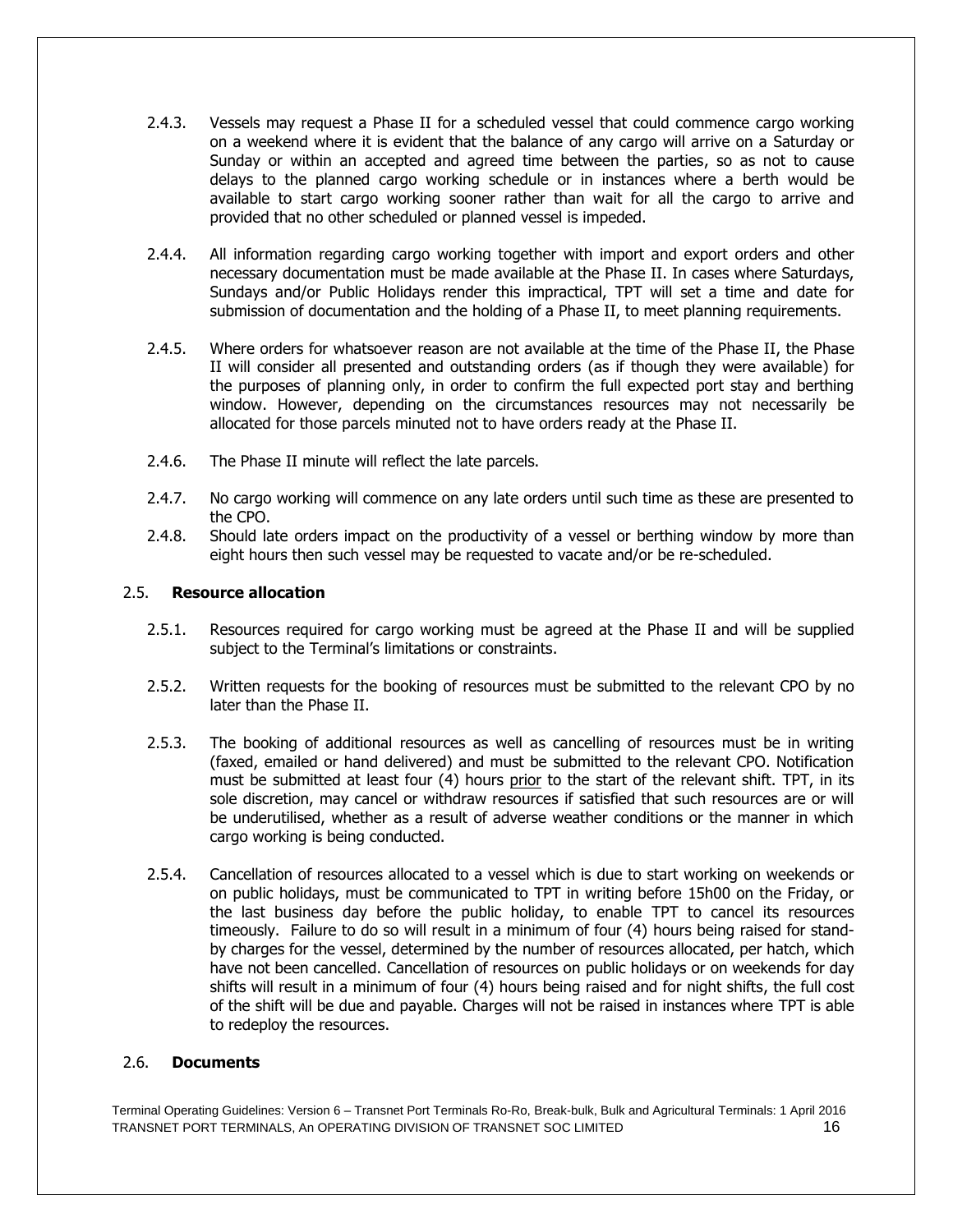- 2.6.1. Phase II Forms and the Stowage Plan must be presented to the CPO at the Phase II. Any special requests or alterations to stowage plans must be submitted to TPT in writing and signed off by the CPO as acknowledged and incorporated in the original planning minute or amended planning minute. Should any outstanding documents prevent the planning of the vessel and in particular the heavy hatch, then such vessel will be re-scheduled.
- 2.6.2. Phase II's will be re-scheduled should any of the documents detailed in Clause 2.6.1 above not be presented, notwithstanding any late orders as described in clause 2.4.5.
- 2.6.3. Landing / Shipping documents must be accompanied by the South African Revenue Services (SARS) Electronic Data Interchange (EDI) release and Harbour Revenue Office original Stamps as well as TPT's Order Number.
- 2.6.4. The Customer or its representative bears the onus of ensuring that all documents are completed in full, correctly and accurately with sufficiently clear detail in order to instruct TPT on the cargo working required and to enable the Revenue Office to apply appropriate coding to cargo working/activities for billing purposes. Where failure to complete documents accurately and in full or failure to amend a document timeously and prior to completion of working of a vessel, results in documents not being processed, and/or a delay in cargo working, and/or the vessel being detained in accordance with Customs regulations, TPT may impose standby charges in respect of any such delay, and accepts no liability for any loss occasioned as a result thereof.
- 2.6.5. Where more than one (1) parcel of cargo is to be loaded and all shipping documents are not available in respect of certain cargo parcels to be loaded ("the late parcels"), these will only be shipped once the documents have been received, accepted and processed by the Harbour Revenue Office. (Refer also clause 2.4.7)
- 2.6.6. Documents for the late parcels may be presented while the vessel is working cargo and once received the Phase II minute will be amended accordingly. Allocation of resources, if not immediately available for loading late parcels, may be subject to twenty four (24) hours planning requirements. If, however, documents relating to late parcels are not yet presented and passed by the Harbour Revenue Office when loading is completed of the parcels for which documents are available and in order, then the vessel may be declared unproductive and will be treated as such. Late order charges may be applicable in accordance with section 3, clause 1.3 of TPT's Tariff Book.
- 2.6.7. Shipping/Landing documents must reach the Harbour Revenue Office by 15h00 Mondays to Fridays.
- 2.6.8. Orders arriving after 15h00 on Fridays will only be processed on the following Monday.
- 2.6.9. Where the documents for late parcels are presented at the Harbour Revenue Office after 15h00, arrangements can be made for processing of such documents after hours or over the weekend provided that at least six (6) hours' notice is given to the CPO of the intended late submission for the processing of such documents before the end of that working day.
- 2.6.10. Cargo which is not accompanied by documents or which is accompanied by incomplete and/or incorrect and/or inaccurate documents will not be shipped or released from the Terminal. It is the responsibility of the cargo owner or representative to ascertain which documents are required and to ensure that these are completed and produced.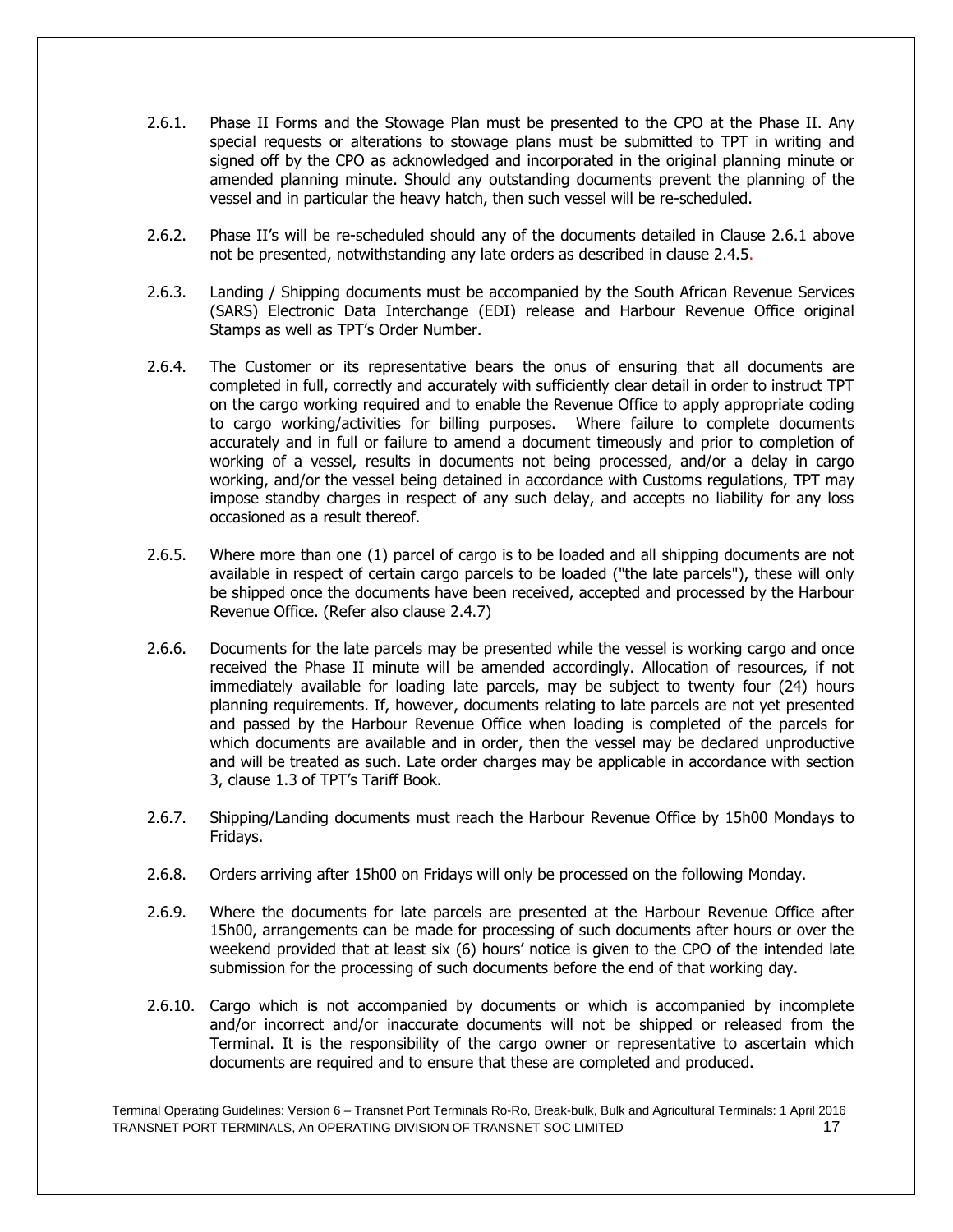- 2.6.11. Where a vessel is carrying split cargo which is manifested in a single document but which is intended for discharge at different terminals, an amending order must be passed for the cargo due for discharge at the first terminal and a new order must be passed for the remaining cargo due for discharge at the next terminal.
- 2.6.12. The representative must provide the "mates receipt" document to the CPO.

# 2.7. **Order Amendments**

2.7.1. Any changes, and/or requests, and/or notifications, and /or amendments to or relating to any order or document must be submitted in writing and processed at the Harbour Revenue Office. No verbal communication will be accepted in this regard. Changes to any documentation will not be effected or acted upon by TPT unless the affected document bears the SARS' Customs stamp of approval and is accompanied by an official SARS Voucher of correction (VOC). All changes must be accounted for in an amended "mates receipt". Where a SARS Electronic system is in operation, electronics releases and electronic VOC's will be the method adopted and accepted for order amendments.

# 2.8. **Phase II Amendments**

2.8.1. Any amendments to, request for amendment of, or instruction to amend a Phase II minute must be in writing, supported by an authorized name and signature and be submitted to the CPO by the responsible representative. Where amendments or instructions need to be carried out after normal office working hours, then an electronic email, or fax will be accepted as a means of communication by TPT, provided, due to real time requirements, that the Vessel or representative immediately follows this up with a telephone call or via a visit to the CPO in order to confirm that such instruction has been received. The CPO will then advise on the feasibility of enacting the amendment, provided that no other scheduled or planned vessel is prejudiced thereby and the vessel can complete cargo working as per the scheduled berthing window.

# 2.9. **Cargo availability**

- 2.9.1. It is imperative that 100% of liner and non-liner export cargo be made available by the Customer/ Agent prior to the berthing of a vessel so as not to delay vessels, impede other users of port and/or terminal facilities and to expedite the rotation of vessels on a berth.
- 2.9.2. In instances where all the non-liner cargo is not available, the planning and the berthing of the vessel will take place subject to the following:
	- 2.9.2.1. TPT may, in its sole discretion, taking into account the overall efficiency and optimal use of the terminal, permit a vessel in respect of which not less than 80% of its export cargo is available, to berth, provided that this will not impede vessel working or cause delays to any other scheduled or planned vessels and provided further, that the shipping of that portion of the cargo which is not yet available ("late cargo") does not in the opinion of TPT prejudice the immediate cargo working.
	- 2.9.2.2. In the event of such prejudice, the late cargo will not be considered as having been planned for shipping and will need to be incorporated into a re-plan upon arrival, if accepted.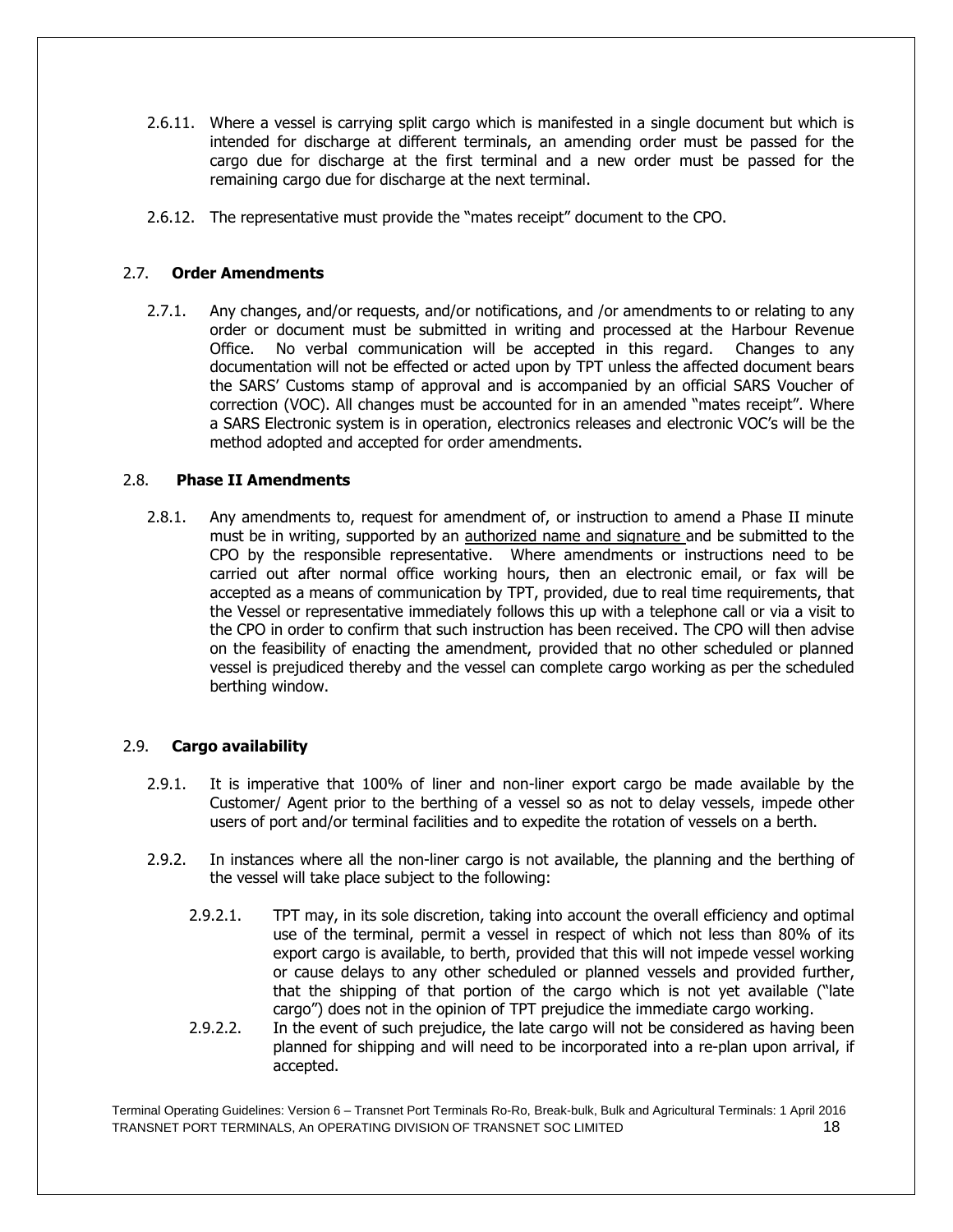- 2.9.2.3. Proof of cargo scheduling and of the time of its arrival must be provided to the CPO. which proof must confirm that such cargo is en-route and will arrive on time at the terminal. Exceptions may be made, in the sole discretion of TPT, where HBI cargo is concerned and delivery is scheduled from the producer located in close proximity to a port and directly to the quayside.
- 2.9.2.4. Should the late cargo fail to arrive on planned time, for any reason whatsoever, and the berth is required by another vessel, then the vessel causing the delay will be in default and will be directed to vacate the berth and will be rescheduled for the next available berth/slot after the cargo becomes available, and only if the vessel has opted to accept a re-plan for the late cargo and not depart from the port. The vessel causing the delay will be liable for all costs arising from or connected with such delay.
- 2.9.3. If the quantity of cargo is increased beyond what was agreed and planned at the Phase II, and if it affects the vessels ETD, such vessel will have to be re-planned provided that such re-planning does not, in the opinion of TPT, prejudice any scheduled or planned vessels.
- 2.9.4. The berthing of a vessel in respect of which not all the cargo is available may, at the sole discretion of TPT be allowed, provided the berth is not required by other scheduled or planned vessels. Should such vessel become unproductive and/or should the berth be required by another scheduled or planned vessel, then such vessel will be required to vacate the berth at its sole cost and expense.
- 2.9.5. Certain cargo is "ring-fenced" and planned for stockpiling adjacent to or close to a specific berth or series of berths for cargo working to optimize the use of terminal infrastructure and resources. By exception, at the sole discretion of TPT, a limited quantity of ring–fenced cargo, limited to 20% of the planned cargo, may be worked at berths which are not adjacent to or close to such cargo ("remote berths"), and will then be subject to the following:
	- 2.9.5.1. TPT will from time to time, in times of berth congestion, berth a vessel at a berth which is not in close proximity to the ring fenced cargo in which case TPT will bear the direct costs, and no other costs, of transporting such cargo from the designated storage area to the berth/s concerned.
	- 2.9.5.2. Where a vessel has been specifically planned to berth and work cargo at a specific berth within a series of berths adjacent to or in close proximity to the stockpile of cargo intended for the vessel, which will normally be its traditional berth/s of call, and the Vessel, Customer or representative wishes to berth at an alternative berth, not adjacent to or in close proximity to the stockpile intended for such vessel, permission for it to do so may, at the sole discretion of TPT, be granted in writing, provided that a written request for such alternative berthing is made to the CPO, and the requesting party accepts liability in writing for all the costs of the transfer of cargo from the relevant stockpile to the vessel, and provided further that TPT is satisfied that granting such consent will not impact adversely on the overall efficiency of the terminal operations in general and with regard to, inter alia, factors such as contamination of that or other cargo, production and resource availability.
	- 2.9.5.3. In each instance where a vessel has been berthed at an alternative berth in accordance with the wishes of the vessel, owner, operator or representative as contemplated in clause 2.9.5.2 above, the planned cargo working norm will be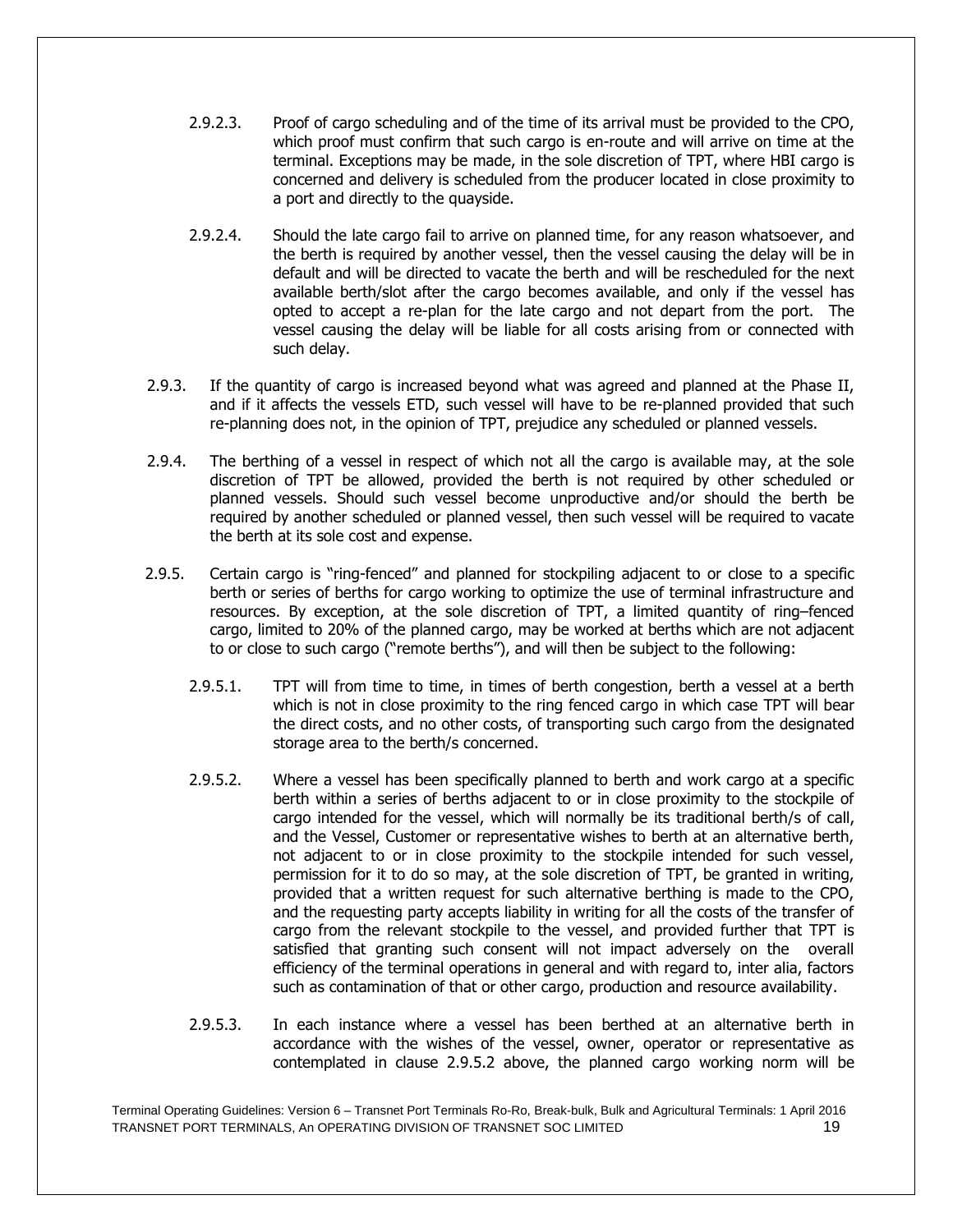reduced or increased to an agreed norm which is appropriate, taking into consideration the distances and resources available to transport the cargo.

2.9.5.4. In each instance where a vessel has been berthed at an alternative berth in accordance with the wishes of the vessel, owner, operator or representative as contemplated in clause 2.9.5.2 above, all vessel shifting costs which may arise as a result of such berthing, shall be for the sole account of the vessel, owner, operator or representative, as the case may be.

#### **3. VESSEL PERFORMANCE AND MONITORING**

- 3.1. Daily meetings (Phase III) are mandatory to monitor the progress of cargo working on all vessels in order to review performance, report on the maintaining of norms, and to inform corrective action for improvement and general communication on progress and daily forward planning in respect of the resource allocation should these materially change. Formal and binding Action Minutes must be agreed upon and retained on file. The Phase III minute must be filed at the commencement of the first shift for the following on twenty four (24) hours.
- 3.2. All vessels having completed cargo working, including all representatives and stevedores involved in the working of a vessel, either directly or indirectly, as contracted via the cargo owner (as the case may be), must hold a Phase IV within seventy two (72) hours after completion of a vessel, unless the relevant parties have agreed in writing to forego such meetings and to hold monthly meetings covering the port calls in each month. These meetings, the primary purpose of which is to discuss the performance, overall measurement and continuous improvement of vessel working are essential and mandatory in order to direct structured strategic feedback for Terminal Management intervention.

#### **4. EARLY/ LATE ARRIVAL OF VESSELS**

#### 4.1. **Early Arrivals**

- 4.1.1. If a vessel, having met all the criteria in clause 2 above, does not maintain her ETA in that she arrives earlier than her planned ETA, the following will apply:
- 4.1.2. The vessel will be permitted to occupy her scheduled or planned berth provided it is available;
- 4.1.3. If the scheduled or planned berth is not available, the vessel must wait her turn for the scheduled or planned berth retaining her planned seniority;
- 4.1.4. If another suitable berth is available, the vessel may request and be re-planned to occupy the available berth provided that TPT at its sole discretion is satisfied that no aspect of terminal efficiency, including, but not limited to, the intended working of vessels, whether planned or otherwise, is compromised or adversely affected thereby; and
- 4.1.5. Stand-by charges will not apply on any early arrival vessel which is berthed but not yet working cargo and is waiting for the commencement of the planned shift to start.

#### 4.2. **Late Arrivals**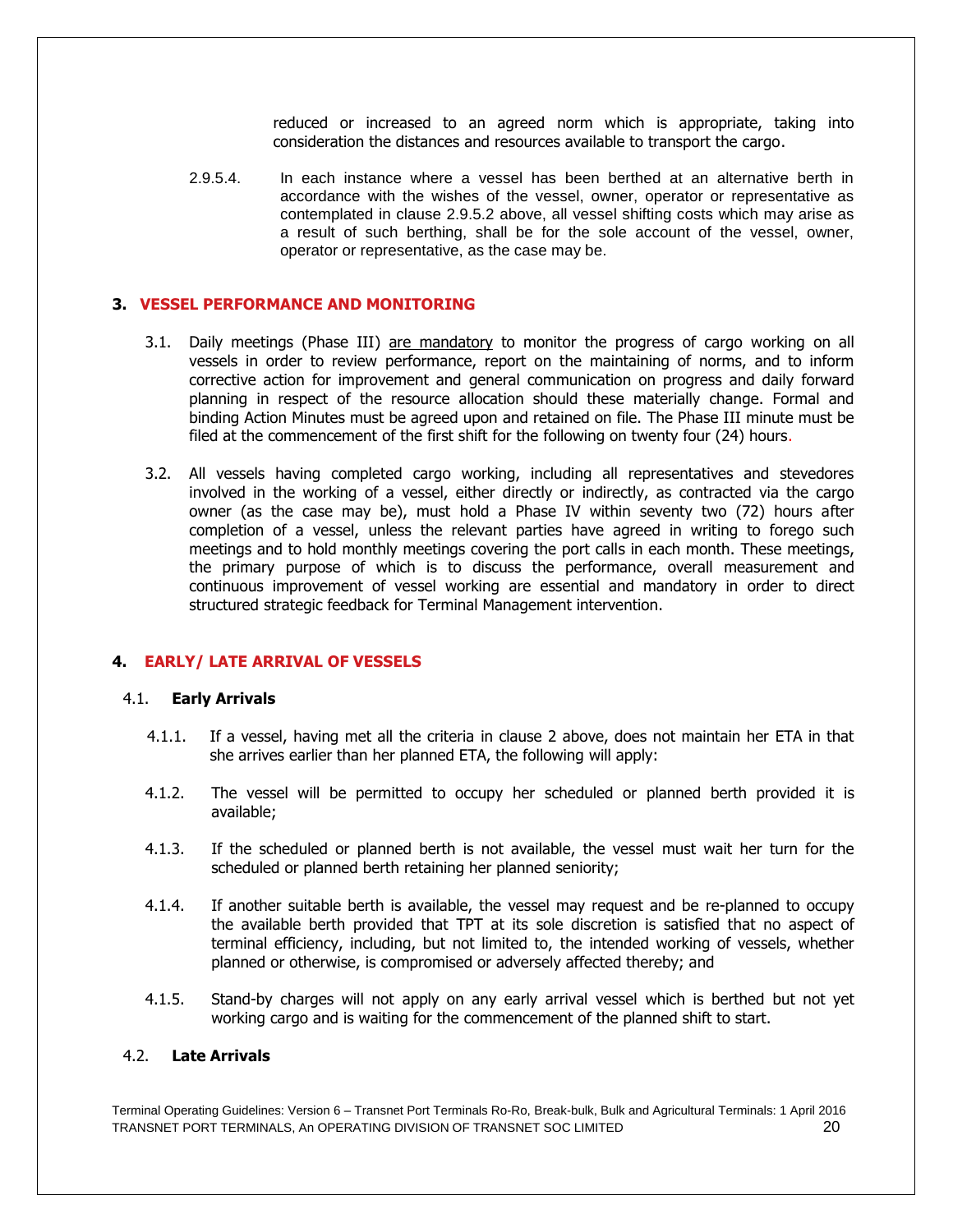- 4.2.1. If a vessel, having met all the criteria in clause 2 above, does not maintain her ETA in that she arrives more than eight (8) hours after her original planned ETA, such vessel may at the discretion of TPT be permitted to occupy the berth, provided that it is available and then only for the remainder of the time for which it was planned to be available and that such vessel must be in a seaworthy condition in terms of stability and security. The vessel must vacate the berth at its own cost when directed to do so by TPT if the berth is required for other purposes. Such vessel will in such event have to be re-scheduled to the next suitable and/or available berth, provided that it does not prejudice any other scheduled or planned vessel.
- 4.2.2. Should a berth not be readily available for the late vessel, the default position will be rescheduled by the CPO on the basis of a five (5) day firm notice as defined in clause 1.1.68.

# **5. DELAYS TO VESSELS ON BERTH**

Delays of a vessel on a berth in any of the circumstances contemplated in clause 5.1 below for more than four (4) hours will be dealt with as follows:

#### 5.1. **Delays caused by the vessel, its cargo, and /or its representative**

- 5.1.1. Where a vessel has berthed and it is not ready to load within two (2) hours of such berthing, or if it needs to further clean, prepare, survey and/ or examine hatches before being able to load or is waiting on cargo, TPT, may after a delay of four (4) hours, in its discretion, order the vessel off the berth and all costs and expenses incurred thereby shall be for the account of the vessel. The vessel must ensure that it vacates the berth within two (2) hours of having been instructed by the CPO to do so; notwithstanding that such a movement may result in the vessel being moved as a dead ship. Failure to comply with such request will result in TPT requesting the TNPA to move the vessel forthwith. All costs and expenses thus incurred shall be for the account of the vessel.
- 5.1.2. A vessel as contemplated in Clause 5.1.1 which has spent time alongside any berth will attract stand-by charges at the applicable rate after four (4) hours. Should the vessel be instructed to vacate the berth as a result of it being deemed unproductive, stand-by charges will be payable from the commencement of the planned shift, including the two  $(2)$  hour grace period referred to in Clause 5.1.3 below. Stand-by charges will not apply in instances where resources were not booked.
- 5.1.3. A maximum of two (2) hours per vessel is allowed for hatch surveying and preparing hatches where after stand-by charges relating to such delay will apply. Stand-by charges will not be raised should the cargo not be load ready as a result of the fault of TPT.
- 5.1.4. Vessel delays (and performance), recorded per hatch, will be measured to obtain a net result of the terminal/vessel performance. The objective is to identify and reduce all avoidable delays and to plan for improvement and such plans must be discussed at Phase IV.
- 5.1.5. TPT does not accept responsibility or liability for any cost/demurrage incurred by a vessel as a result of the non-delivery of cargo by road or rail to any terminal or arising from any delay occasioned, whether by the delayed departure of the vessel concerned for any reason whatsoever from any other port, or otherwise.

#### 5.2. **Delays caused by weather**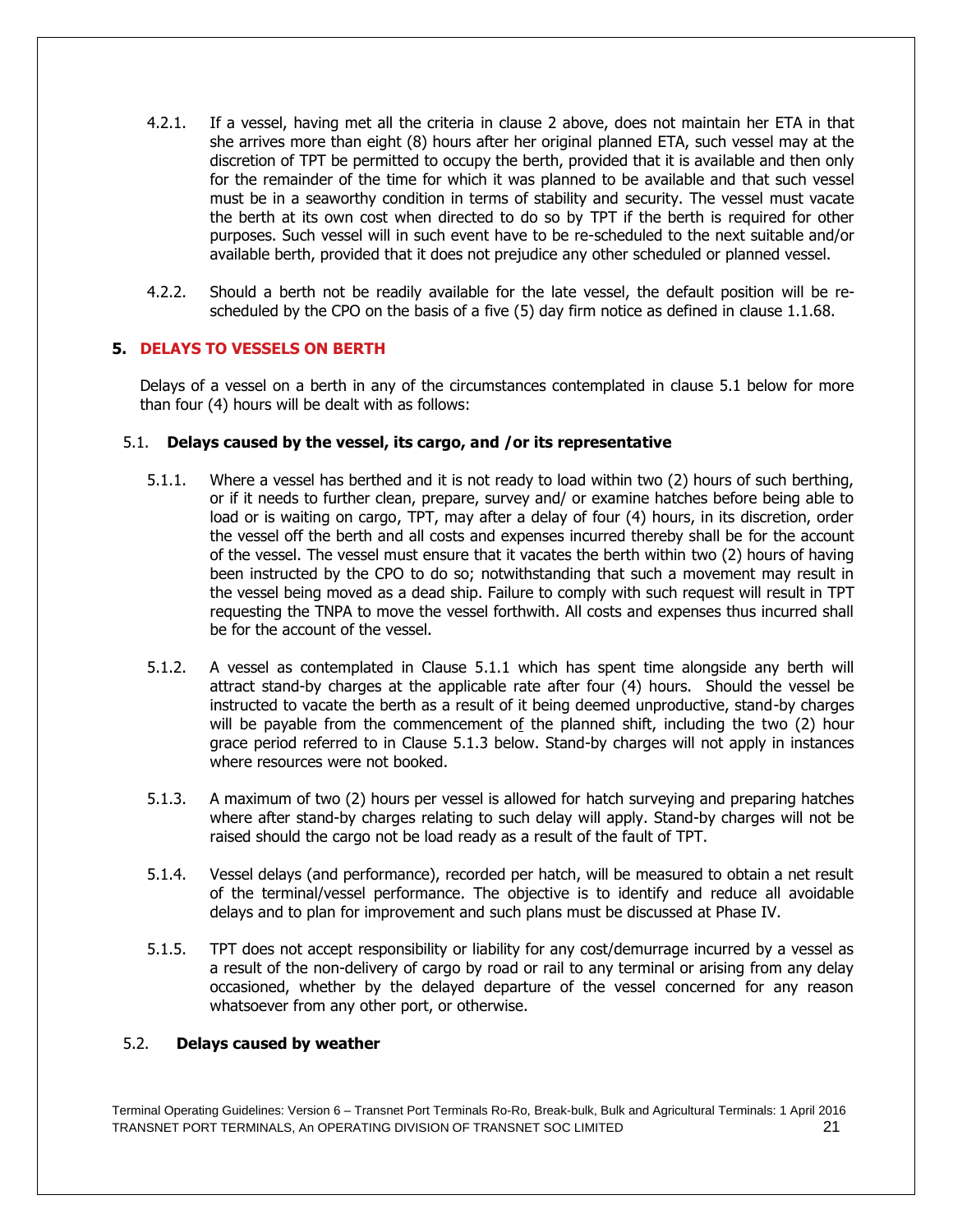- 5.2.1. When cargo working is delayed by adverse weather conditions, a vessel will only be allowed to remain on berth at the discretion of TPT. Delays caused by adverse weather conditions may result in vessels being re-scheduled to berth at the same berth at a later time, or to berth at an alternative suitable berth which is available.
- 5.2.2. Where weather sensitive cargo is being worked and the vessel becomes unproductive due to adverse weather conditions, such vessel may at the discretion of TPT be requested to vacate the berth after a grace period of four (4) cumulative hours of weather delays across the vessel, at the vessel's sole cost and expense. Such a vessel will not lose its seniority and will be re-scheduled and returned to an available working berth as soon as circumstances allow, but may not prejudice a working vessel on any berth.
- 5.2.3. Where an unproductive vessel is alongside a berth which is not immediately required for any purpose, TPT may at its sole discretion, grant permission to the vessel to remain at such berth for as long as it is not required for any other purpose.

# 5.3. **Suspension of work due to wind, adverse weather or sea conditions**

5.3.1. TPT may cease cargo working if the wind speed is, in its opinion, such as to render continued cargo working unsafe or in instances where the integrity of the cargo or operation is at risk from other elements.

# 5.4. **Dust sensitive cargo**

- 5.4.1. TPT will, to the extent that it may be practically possible and/or desirable, endeavour to berth vessels due to work cargo known to be or which are susceptible to contamination or cargo likely to contaminate other cargo, sufficiently far apart to reduce the likelihood of contamination. Operational circumstances and other factors may, however, not always permit such berthing and TPT is not liable for any loss of or damage to any cargo occasioned by cross-contamination of cargo while vessels are working such cargo.
- 5.4.2. When a scheduled or planned vessel claims to be unable to work cargo as a result of a perceived danger of contamination of its cargo ("the unproductive vessel") by the cargo of another vessel working cargo, ("the other vessel"), the unproductive vessel in this case must cease operations and will be declared unproductive and may be required to move off the berth at its own cost and will follow the other vessel once the other vessel has completed working, notwithstanding that the unproductive vessel may be senior to the other vessel and provided that the unproductive vessel can then be worked productively.
- 5.4.3. Where two scheduled or planned vessels indicate that they are unable to work productively as a result of a perceived danger by each vessel of contamination of its cargo by the cargo of the other vessel, the junior vessel may be required to move off the berth at its own cost and will follow the senior vessel once the latter has completed working, provided that the junior vessel can then be worked productively.
- 5.4.4. In all circumstances TPT has the right, in its sole discretion, to cease cargo working and to require a vessel to vacate a berth at its own cost and expense and to be re-scheduled for later cargo working if, in the opinion of TPT, dust generated by cargo being worked on such a vessel poses a hazard of any nature to any party whatsoever, or the environment. In such event, TPT will endeavour to inform the Customer/ vessel or duly authorized representative of such decision in writing.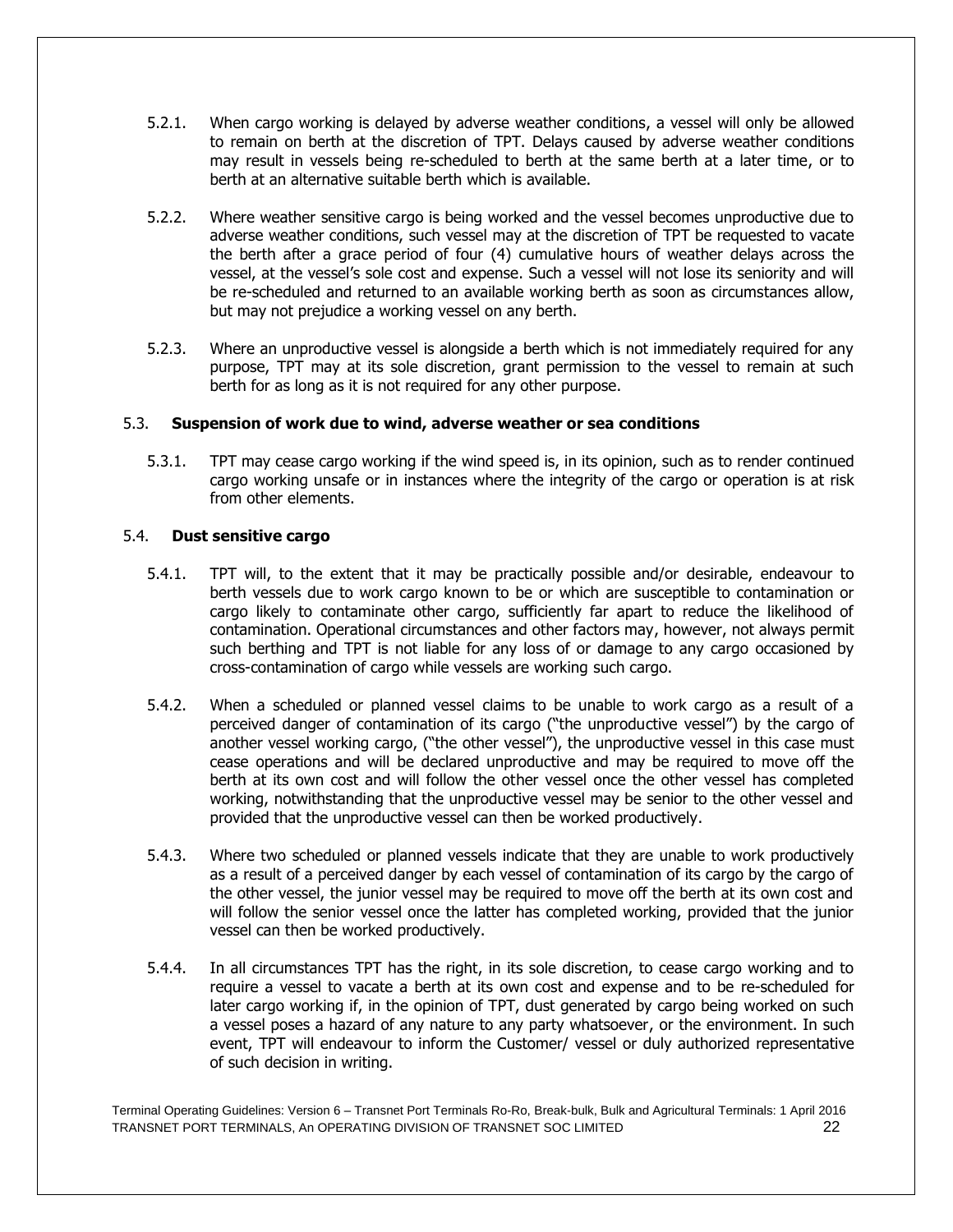# 5.5. **Delays caused by Force majeure**

- 5.5.1. If a planned vessel is requested to vacate a berth due to Force Majeure its removal will not affect its right to the berth and it will be retained as a senior vessel, but at the discretion of TPT. Once the Force Majeure has ended, such vessel may choose to:
- 5.5.2. re-schedule to its original berth, if and when available, at the cost of the party responsible for its removal or; and
- 5.5.3. be re-scheduled to occupy a different available berth at the cost of the party responsible for its removal and no cross haul charges will accrue, although productivity may be affected. In each instance an ETA update will be required and the CPO will need to prioritise a suitable return berth accordingly. This may affect other scheduled or planned vessels, but TPT will not be liable for any claims arising from any delay occasioned thereby.

# 5.6. **Delays occasioned by cargo**

- 5.6.1. If a vessel is delayed for more than two (2) hours due to having to wait for road or rail transport to deliver the cargo, the relevant stand-by charges will apply to the cargo owner/representative in respect of any delay beyond the two (2) hour period.
- 5.6.2. If a working vessel is delayed for more than two (2) hours due to the unavailability of cargo occasioned by cargo delays attributable to an HBI, stand-by charges will apply to the cargo owner/representative, for any delay beyond the two (2) hour period or may be requested to vacate the berth after a delay of four hours. ( Refer clause 5.1.1)
- 5.6.3. Stand-by charges will not be raised if any cargo delays experienced are due to the movement of cargo between TPT berths and while under the direct control of TPT. TPT will not be liable for any claims arising from any delay occasioned thereby.
- 5.6.4. TPT is not liable for any costs of any nature whatsoever, whether for demurrage or otherwise incurred due to the non-availability of cargo or for delays incurred at other ports which negatively affect the ETA of a vessel or for any other reason whatsoever.

#### 5.7. **Hatch separations (cocooning) and pay loading for exports**

- 5.7.1. If a vessel is delayed as a result of it establishing cargo parcel separations (cocooning) in holds or through pay loading, or trimming, then stand-by charges will apply as follows:
- 5.7.2. In the case of separations and/or pay loading in holds not planned in the Phase II, then for each hatch, charges will commence immediately from the start of the delay;
- 5.7.3. In the case of separations and/or pay loading planned and agreed at the Phase II, then for each hatch, stand-by charges will commence after four (4) cumulative hours from the start of the planned delay. Where resources can be redeployed elsewhere by TPT either on the vessel or within the Terminal, then no stand–by charges will apply;
- 5.7.4. Vessels working cargo at bulk terminals will be allowed to pay-load or to undertake separations at a working berth provided prior arrangements are made with the CPO at the relevant terminal and provided that such activities do not impede any other planned operations; and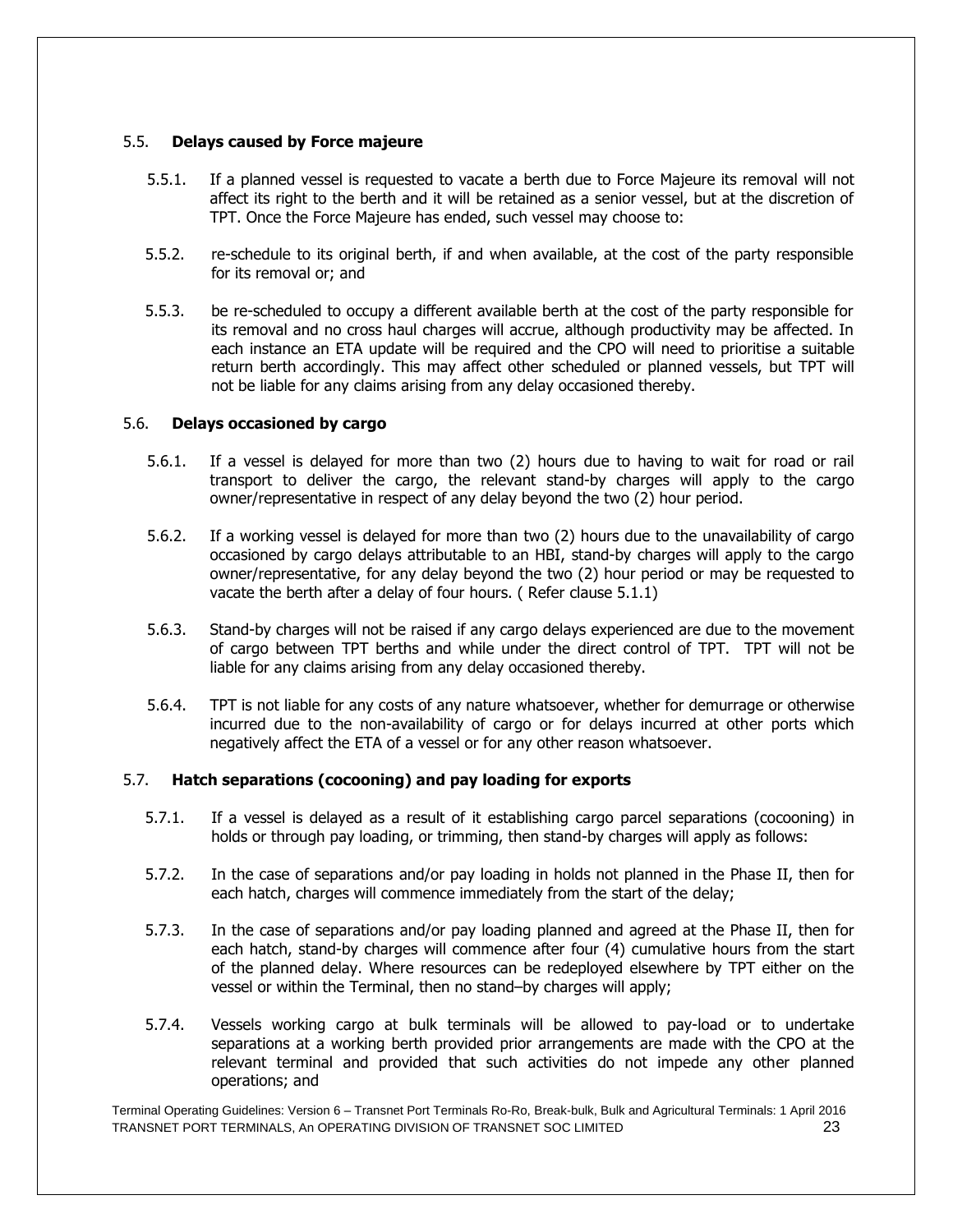5.7.5. Should it become evident that delays may exceed eight (8) hours, a vessel may then be requested to vacate the berth and will be re-scheduled. In such instance shifting costs will be for the account of the vessel. Such vessel may also at TPT's sole discretion be subject to replanning.

#### 5.8. **Recording of delays**

- 5.8.1. The duration and cause of all delays planned or otherwise, to vessels of five (5) minutes or more must be officially recorded after the stoppage is noted. All stoppages must be summarised and reported at Phase III. The vessel representative, stevedore, and TPT representative must sign off the Phase III minute. In the event of a dispute arising, the matter will be referred to the TM for consultation with the affected parties and his/her decision will be final.
- 5.8.2. Each delay will be measured per working hatch to obtain the total of the delays in respect of the vessel concerned.

# 5.9. **Redeployment of resources**

5.9.1. The CPO reserves the right to redeploy resources from an unproductive vessel to other designated work areas until such time as such vessel can confirm her readiness to return to a state of planned productivity.

# **6. TERMINAL RIGHTS**

- 6.1. In the interests of safe cargo working as well as orderly and efficient terminal working, TPT National Planning and/or their authorized delegate in consultation with operations, reserves the right to either berth, not to berth, or stop vessel loading/ discharging or request TNPA to remove the vessel as the case may be.
- 6.2. No vessel, cargo owner or representative may order or perform any cargo operations on any quayside other than those planned and agreed to with TPT.
- 6.3. TPT may refuse to work a vessel if the berth is required by another vessel if:
	- 6.3.1. A vessel has failed to produce a Class Certificate for its gear/derricks/cranes and/or such gear/derricks/cranes prove to be incapable of handling the cargo;
	- 6.3.2. One or more of the vessel's cranes falls below the planned Safe Working Load as reflected on the vessel's crane certificates or below the number of swings specified in respect of a particular terminal;
	- 6.3.3. One or more of the vessel's cranes fails to lift/discharge the load within the specified carrying capacity as indicated by the Ship's Agent and/ or as agreed at the Phase II; and
	- 6.3.4. Where it is found that an ISO container is overweight, thereby impeding the lifting capacity of a crane, there will be no penalty against the vessel.

#### **7. ARREST OF VESSELS, CARGO OR BUNKERS**

7.1. Arrested vessels or cargo will only be cleared for loading and planned, subject to any instruction from the sheriff of the court relating to such arrest or the terms of any court order.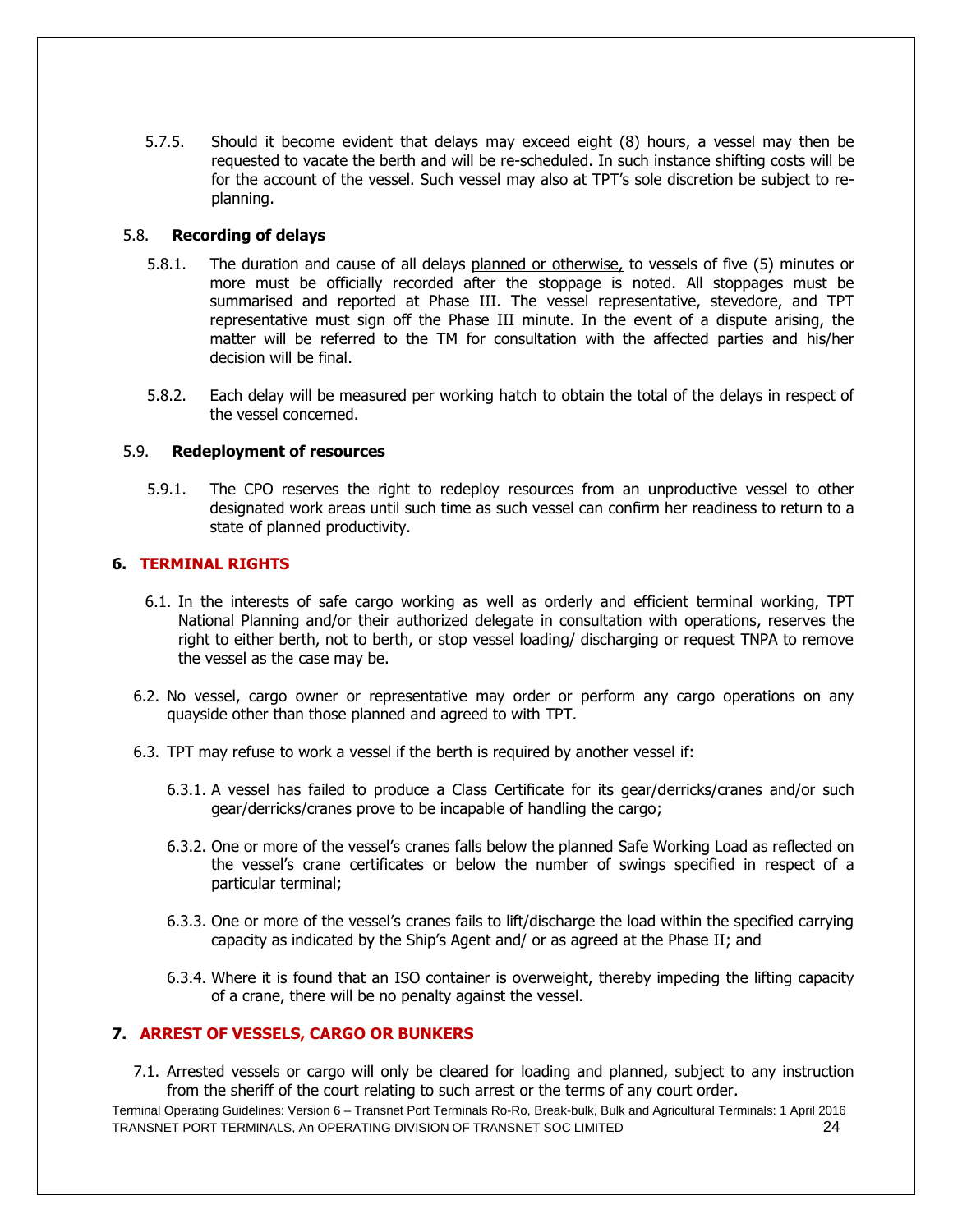- 7.2. Where a vessel, its bunkers or cargo has been arrested, continued cargo working will be at the discretion of TPT, and subject to the directions of the sheriff and/or court out of which the arrest has been issued. Should cargo working be stopped, stand-by charges will immediately become applicable until such time as the vessel vacates the berth. The affected vessel will, however, subject to maritime safety, simultaneously be instructed after consultation with the sheriff to close hatches and vacate the berth to anchorage or another berth agreed upon by TPT and the TNPA. Once the arrest is lifted, such vessels will be re-scheduled for berthing on a five (5) day ETA update advice, or earlier if a berth is available, provided no other scheduled or planned vessel is affected.
- 7.3. Where a vessel has been arrested or has become known that the vessel will be arrested/attached prior to berthing at a TPT terminal, then in the event that the vessel requests to be berthed, prior permission MUST first be obtained from the respective Harbour Master by CPO.

#### **8. SHIFTING OF VESSELS AND CARGO BETWEEN BERTHS**

- 8.1. A vessel must provide the CPO with a minimum of nine (9) hours written notice of its intention to shift either cargo or the vessel between berths in order to enable TPT to plan in order to reduce, increase or reallocate resources accordingly. Failure to adhere to the stipulated time period will result in a minimum of four (4) hours stand-by charges being raised against the vessel.
- 8.2. If a vessel vacates a berth as described in Clause 8.1 above, cargo which has been re-claimed from any stockpile or storage area and loaded onto TPT transport for shipping will be returned to the relevant stockpile or storage area. Additional handling, plus transfer charges, in respect of cargo so returned to the stockpile or storage area will be raised for the account of the party requesting the shifting of the vessel.
- 8.3. A written request for shifting/moving of a vessel must be submitted to the CPO and TNPA Ship planning officer prior to shifting.

#### **9. UNPRODUCTIVE VESSELS**

- 9.1. Where a vessel is declared unproductive due to the vessel's fault, TPT reserves the right to request the TNPA to remove such vessel from a berth.
- 9.2. The removal costs will be for the account of the unproductive vessel.
- 9.3. After consideration of any planned delays then in all instances where a vessel is declared unproductive as per clause 1.1.89 stand-by charges at the applicable TPT Tariff book rate will be raised after a period of four (4) hours of unplanned stoppages subject to resources being on standby.
- 9.4. A vessel that deviates at any given time during cargo working by more than 30% from its phase II will require the immediate convening of a planning meeting between the Customer and TPT to address the matter in order to gauge the situation and implement feasible corrective measures which may include the rescheduling of the vessel.

#### **10. CARGO, SECURITY & HARBOUR MOBILE CRANE CRITERIA**

#### 10.1. **Dispatch of cargo**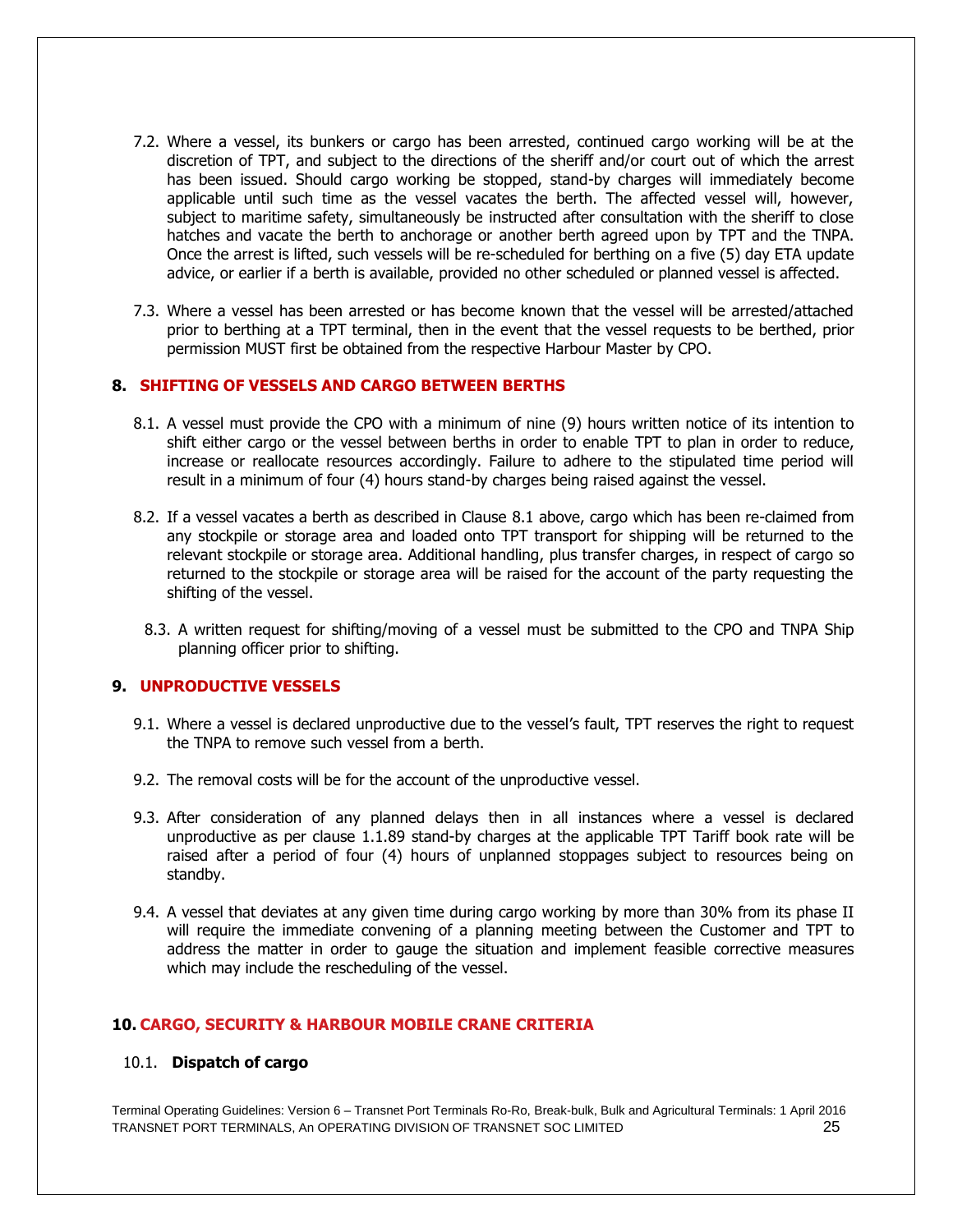10.1.1. Arrangements and planning for the dispatch of all landed cargo from the terminal by the Customer/representative must occur at the Phase II to avoid storage charges being raised.

# 10.2. **Retention of cargo**

10.2.1. Cargo will not be allowed to remain in the terminal unless a written agreement is reached on the terms on which it will be permitted to remain in the terminal. Should cargo remain in the terminal in the absence of such written agreement or beyond any agreed time, TPT may have the cargo removed at the Customer's sole cost and risk and to raise storage charges at the rate applicable thereto from time to time, or to treat such cargo as having been abandoned and may deal with it in accordance with the provisions of section 6 (Schedule 1) of the Legal Succession to the Transport Services Act, 1989. In such event, TPT will incur no liability for any loss of or damage to such cargo and is entitled to full indemnification from the Customer for any costs or loss incurred by TPT in relation to or as a result of TPT having dealt with such cargo.

# 10.3. **Miscellaneous Services**

- 10.3.1. All work done or services rendered over and above those normally associated with the activities which are the subject of the Phase II requirements/ cargo working, are subject to additional charges which will be raised by means of the issuing of a Miscellaneous Services Note (MSN).
- 10.3.2. All requests for additional services (Miscellaneous Service Request: MSR) must be in writing and directed to the CPO. Following the acceptance of the MSR, a Miscellaneous Service Note (MSN) will be used as a source document for billing.
- 10.3.3. Customers, shipping lines or their representatives may not directly request or instruct any of TPT's employees or machine/equipment operators to execute any function whatsoever. All instructions must be given in writing through the CPO.
- 10.3.4. If a MSR is not submitted to the CPO and a service or services has/had been rendered or is required, then the TPT berth manager must immediately inform and confirm the rendering of such service to the representative in writing by way of e-mail, fax or hand delivery within 24 hours of the service having being provided or 24 hours after vessel completion. The TPT Operations Manager will raise the MSN for the extra services carried out and submit it to the CPO or amend the Phase II minute for endorsement.

#### 10.4. **Security**

10.4.1. All TPT Terminals subscribe to the ISPS code standards and Transnet conditions of Entry.

#### 10.5. **Cargo pre-assembled prior to shipping**

10.5.1. All terminal inbound cargo for export will be planned for pre-assembly in areas designated by the terminal and the norm will be to berth the vessel at the berth closest to the cargo. Liner cargo must be pre-assembled at the closest point to usual liner berths of call.

#### 10.6. **Cargo Dwell Time**

10.6.1. The time allowed for cargo to remain on terminal grounds without charge, ("the free period") is determined by the provisions of the tariff book or any commercial agreement between the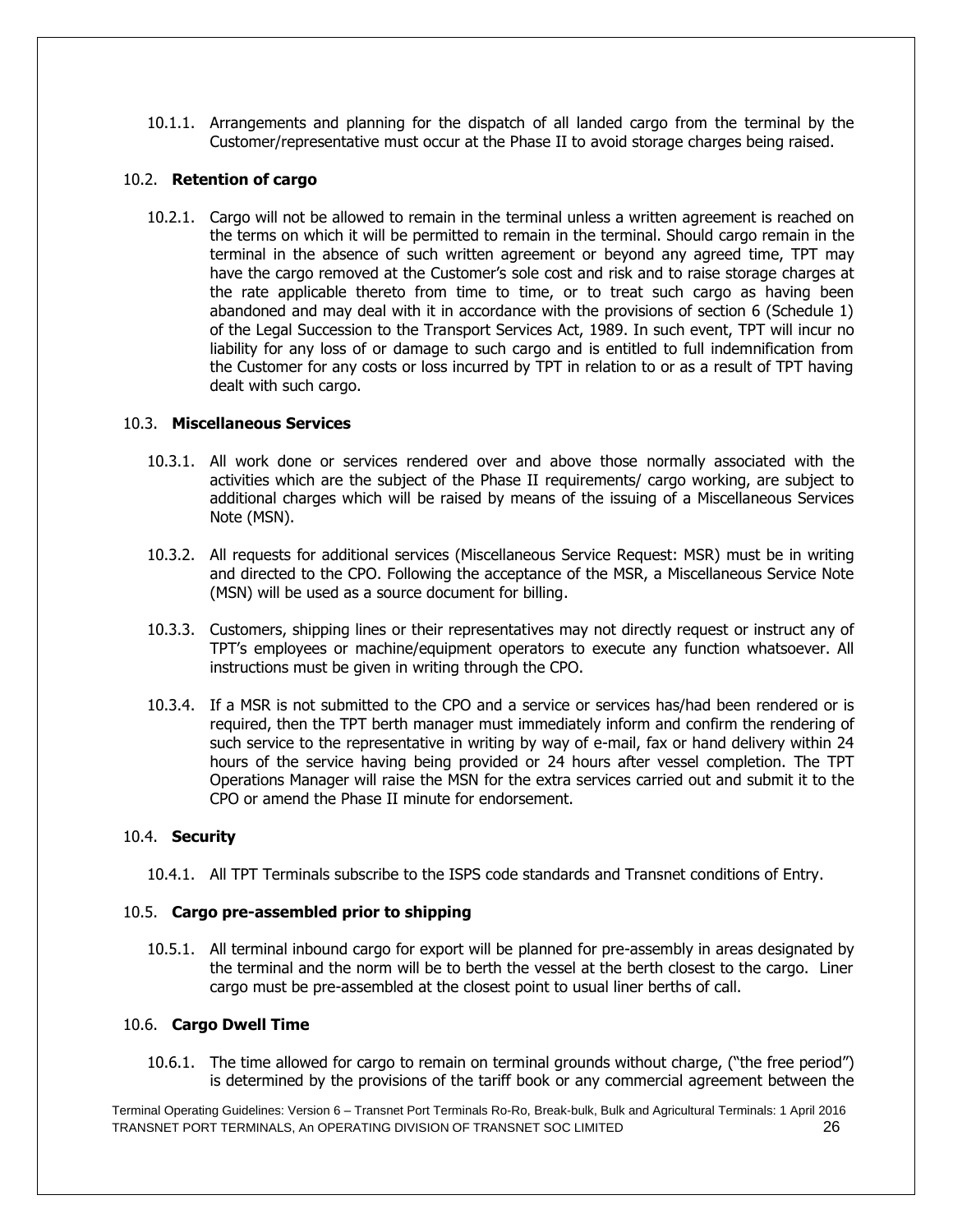Customer and TPT, and once such free period has expired the Customer is obliged to remove the cargo if TPT so requires. Failing such removal, such cargo may be treated as having been abandoned and dealt with under the provisions of section 6 (Schedule 1) of the Legal Succession to the Transport Services Act 1989.

- 10.6.2. TPT may, at its discretion, instruct a Customer to remove cargo that has remained in the terminal for longer than one (1) month, or may transfer the cargo to the State Warehouse at the sole cost and risk of the Customer. In every such event, storage, handling and all other costs as may be applicable will be raised and become payable by the Customer. TPT, in dealing with such cargo, will for all purposes be deemed to be the appointed representative of the Customer, but TPT will not be liable for any claims howsoever arising from any act or omission by TPT in relation to such cargo.
- 10.6.3. TPT may remove any cargo which has not been removed from the Terminal despite the Customer having been requested/ instructed to do so, and such removal is at the Customer's sole cost and risk. (Refer 10.6.1 above)
- 10.6.4. Uncleared cargo in Ro-Ro Automotive terminals will be sent to a "virtual state warehouse" after seven (7) days and all costs incurred thereby shall be for the sole account of the Customer, and the risk in and to such cargo will at all times remain with the Customer.

# 10.7. **Stacking / Stockpile**

- 10.7.1. Cargo may not be placed or dumped on or near any quayside other than in accordance with the provisions of the Phase II minute relating to such cargo. If cargo is placed or dumped at or on any quayside or adjacent areas otherwise than in accordance with the provisions of the Phase II minute relating to such cargo, all costs incurred in respect thereof, whether relating to or arising from the compliance with environmental requirements, inconvenience or interruption to the working of other vessels and/or its storage or removal will be borne by the Cargo owner/representative or the responsible party as the case may be.
- 10.7.2. All cargo held in the Terminal must be stacked according to the order of Port of destination, or the vessel or the contractual agreement. If the Port of destination or vessel is changed while cargo is already in stack then all costs incurred in sorting and/or weighing and/or movement and/or re-labelling of such cargo, as a result of such change, will be for the account of the party which made such request. To the extent which may be relevant, the provisions of Clause 10.3 above will apply in such instance.
- 10.7.3. Excavators and other equipment with steel tracks will not be allowed to be driven over any quayside or terminal area, unless rubber mats are provided to protect the terminal road surfaces adequately and any damage which may eventuate from such movement shall be for the account of the Customer.
- 10.7.4. TPT reserves the right to alter the terms and conditions of stacking space requirements should the need arise.

# 10.8. **Material Safety Data Sheet/ IMBSC CODE**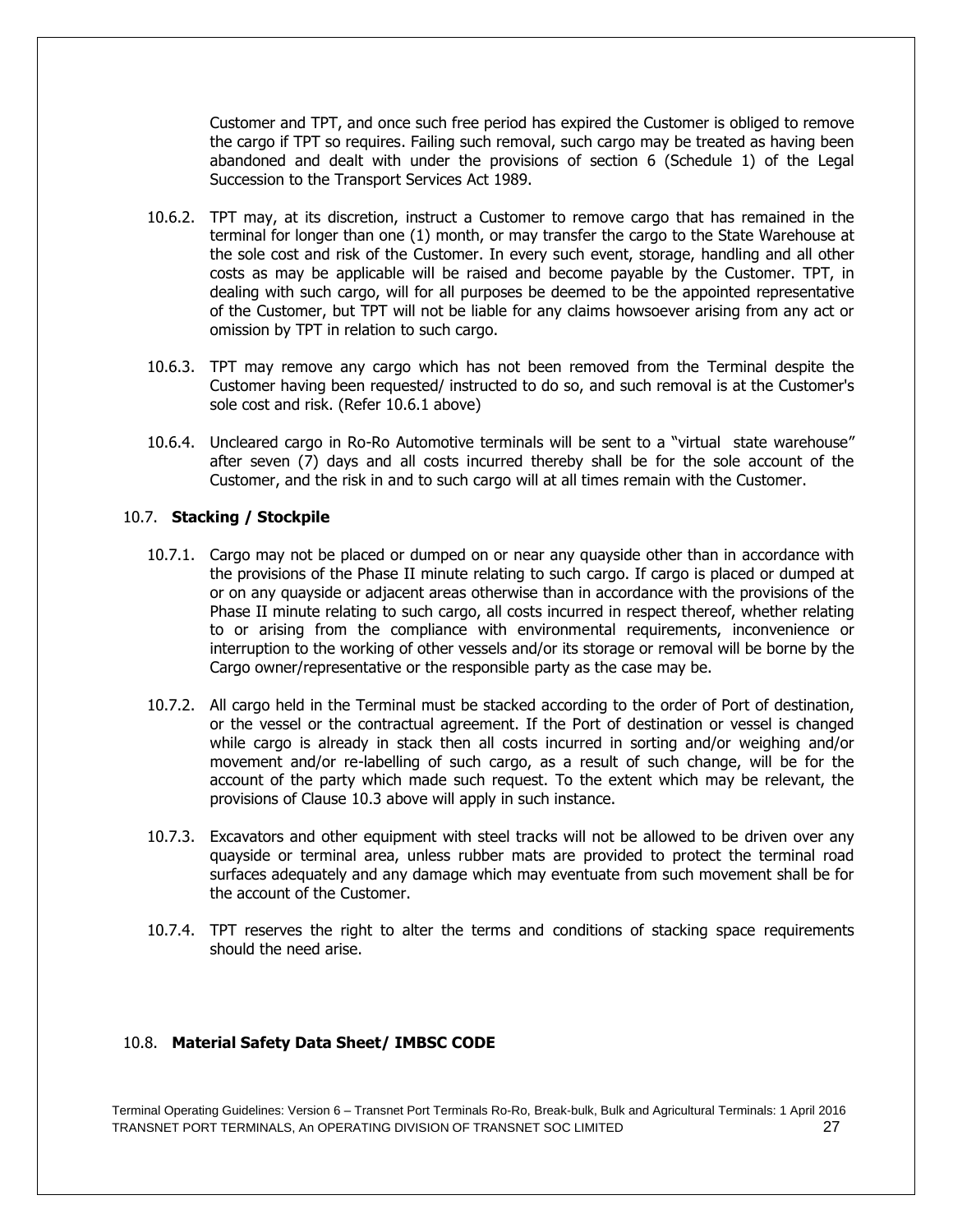10.8.1. The Customer must advise TPT of all the characteristics and nature of its cargo, the method of its handling and all risks associated therewith, by submitting a detailed Material Safety Data Sheet in advance of the planning and the delivery of cargo to the CPO. Information pertaining to the IMBSC code requirements must also be provided.

#### 10.9. **Transhipments**

- 10.9.1. Any cargo in respect of which both landing and shipping movements take place within the same Terminal will be regarded as transhipment cargo.
- 10.9.2. Direct ship to ship transhipments require the prior approval of TNPA as well as that of TPT. In such cases a surcharge will be raised by TPT for the occupation by the transhipment vessel of a berth and for utilizing terminal time.
- 10.9.3. Cargo not transhipped within seven (7) days (excluding cargo subject to commercial agreements), of the discharging vessel having been posted by the TNPA in its journal as having arrived, shall, be regarded as cargo landed and shipped and storage charges will become payable in respect thereof.
- 10.9.4. The vessel or representative is required to:

10.9.4.1. State the name of the discharging vessel; and

- 10.9.4.2. State the name of the loading vessel.
- 10.9.4.3. In the case of transhipment containers, submit separate lists for containers destined for:
	- 10.9.4.3.1. The same terminal;
	- 10.9.4.3.2. The outside terminal (export / import); and
	- 10.9.4.3.3. Submit transhipment documents to the CPO at least seventy two (72) hours prior to the vessel's ETA.

# 10.10. **Road Motor Transport (RMT)**

- 10.10.1. TPT reserves the right to approve the use of authorized motor vehicle transport (AMV), as defined in the Standard Terms and Conditions for all Visitors to the Ro-Ro, Break-bulk and Agricultural, Bulk and Ro-Ro Automotive Terminals of TPT, to deliver cargo to the Terminal.
- 10.10.2. If cargo is permitted to be delivered by AMV, bookings must be made in writing with, and approval must be obtained from the CPO. The relevant booking document is available from the Terminal.
- 10.10.3. Where TPT has introduced electronic data interchange systems such as "Navis" for the purposes of booking RMT, then attaining pre-advice bookings to schedule RMT slots via the electronic system will be a prerequisite for all planning relating to RMT. The procedure will be communicated by the terminals where and when applicable.

#### 10.11. **Abnormal Cargo**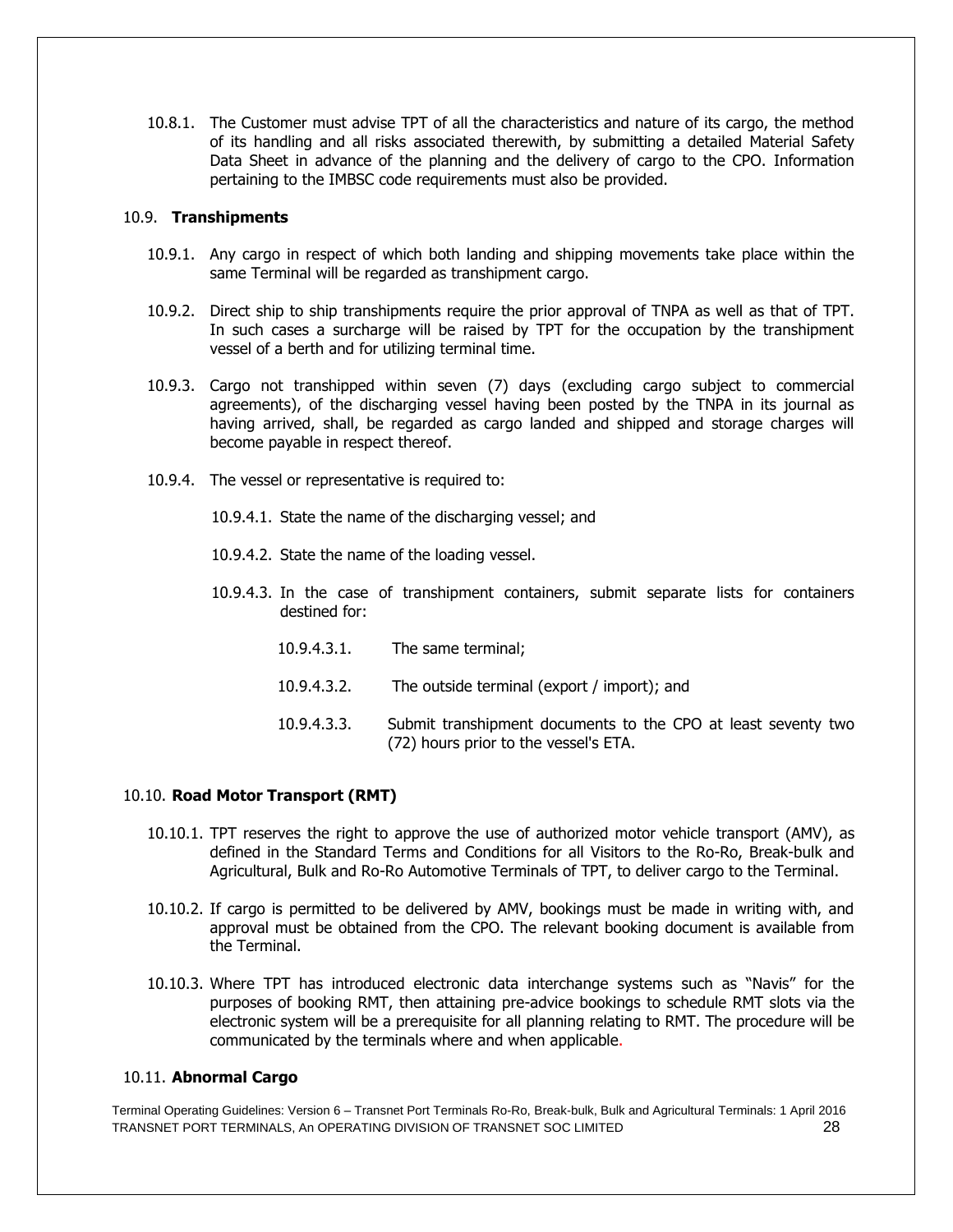10.11.1. Abnormal cargo is cargo which exceeds any one of the measurements below. Heavy operating skips are excluded and are classified as standard port operating equipment:

| Mass               | 30 metric tons (30 000 kilograms) |
|--------------------|-----------------------------------|
| Length             | 12 metres                         |
| Width              | 2.5 metres                        |
| Height 2.87 metres |                                   |

- 10.11.2. Cars, trucks, trailers and machinery on own wheels will only be dispatched or received in daylight.
- 10.11.3. Abnormal cargo will not be staged on the quayside other than for pre-assembly and then at the sole discretion of TPT and will not be loaded onto rail wagons unless Transnet Freight Rail has especially agreed thereto in writing. Abnormal cargo is handled at the Customer's risk and TPT accepts no liability for any loss or damage to any such cargo, howsoever arising. The Terminal Operator must approve the discharge of abnormal cargo onto a quayside or it being loaded onto an AMV and such approval is subject to arrangements have been made to the reasonable satisfaction of TPT for the handling and carriage of such abnormal cargo by the importer or exporter thereof.
- 10.11.4. Abnormal cargo which is landed directly onto an AMV must leave the terminal cargo working area within four (4) hours of landing. Failure to do so will result in such abnormal cargo being treated as indirect cargo, notwithstanding such cargo remaining loaded on AMV trailers, and the Terminal Handling Charge (THC) for indirect loading as well as relevant storage charges will apply.
- 10.11.5. Abnormal cargo handling must comply with the vessel and terminal's safety standards as well as the conditions described in the Tariff Book. Exceptions to not handle any abnormal cargo at night will be tabled by the TM with reasons pertaining thereto. All necessary safety requirements must be signed off by TPT Terminal management, TPT safety officer and vessel representative involved in the handling of abnormal cargo.
- 10.11.6. Any abnormal cargo planned for direct landing onto waiting AMV's, which is then found to have been landed on the quayside, will be removed by the terminal using appropriate terminal equipment and staged away from the quayside by TPT. The cost incurred in doing so shall be for the vessels account or that of its representative. TPT shall not be liable for any loss or damage to such cargo howsoever arising.
- 10.11.7. TPT may weigh and/or measure cargo and any cargo which exceeds the standard cargo maximum measurements set out in Clause 10.11.1 above will be deemed abnormal cargo. A surcharge and/or the applicable tariff will be raised in such instances.

#### 10.12. **Mate's Receipts**

- 10.12.1. On completion of loading a parcel of cargo, TPT will obtain a signed Mate's receipt from the Master of the vessel in respect of the cargo received from TPT and the Master is obligated to provide such signature to TPT. Any discrepancies must be signed off by TPT and the Master.
- 10.12.2. A vessel must not leave a berth without the Master or Chief Officer of the vessel first signing the Mate's Receipt.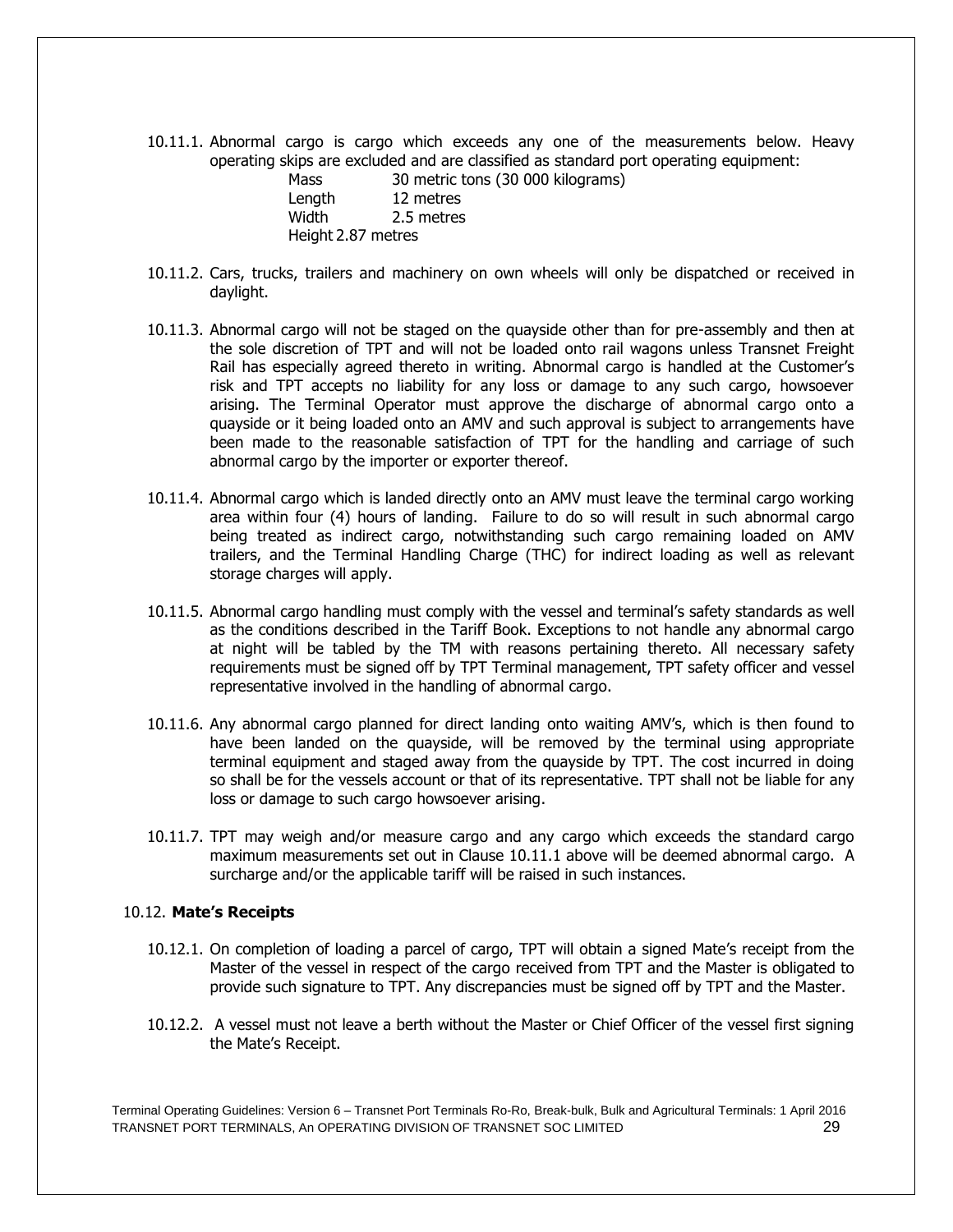10.12.3. Should, however, a vessel depart a berth without a Mate's Receipt signature having being obtained, despite all reasonable efforts by TPT to obtain such signature, then all the cargo listed on the shipping order will be deemed to have been loaded on board the vessel and shipped accordingly by TPT. TPT shall be exempt from liability in respect of any discrepancies and claims that may arise as a result thereof.

#### 10.13. **Flat-Rack Containers**

10.13.1. Cargo delivered on a flat-rack container ("flat rack") is manifested as a container and is processed as such in terminal records. Should cargo be removed from the flat-rack and dispatched/shipped separately without the flat-rack, such cargo will be treated and processed as break-bulk cargo in the terminal records. The flat-rack from which such cargo has been removed will be treated as a separate container attracting container related charges.

# 10.14. **Third Party Equipment**

10.14.1. No person (natural or legal) other than an employee mandated by TPT will be allowed to hire cargo handling equipment to service a vessel or to perform any Terminal handling activities within TPT's Terminal boundaries, including the working of small craft, but excluding leasehold operators in Maydon Wharf. Where circumstances require that outside contractors be employed, this will be managed on a case by case basis by TPT.

# 10.15. **Harbour Mobile Crane ("HMC")**

- 10.15.1. All HMC's are available for direct hire by vessels for vessel cargo working purposes. Commercial rates are available from the respective terminals.
- 10.15.2. One or more of the terminal's HMC's may be deployed on request from the vessel if the vessel equipment fails, is inadequate or if productivity benefits will be evident.
- 10.15.3. TPT may proactively at its own discretion and at its own cost after consultation with the vessel make recommendations to keep a vessel from becoming unproductive and where in doing so will result in tangible turnaround benefits to a vessel under one or more of the following conditions:
	- 10.15.3.1. to work abnormal cargo or heavy lifts; or
	- 10.15.3.2. to replace unproductive vessels cranes; or
	- 10.15.3.3. to work the heavy hatch or the whole vessel
- 10.15.4. Where a HMC will be required to work the vessel, the relevant order document must be endorsed accordingly, clearly stating the hatch and cargo for which the HMC is required.
- 10.15.5. If the HMC is not available the Customer may at its sole cost and expense procure a HMC from a third party, provided that prior written approval is obtained from TPT and the TNPA. Documents authorizing the hire of a HMC must be forwarded to CPO for consideration. The order form for the hiring of the HMC must be processed through the CPO. Landing/shipping documents must be endorsed accordingly in respect of the cargo that will require the use of the HMC for reconciliation for billing purposes.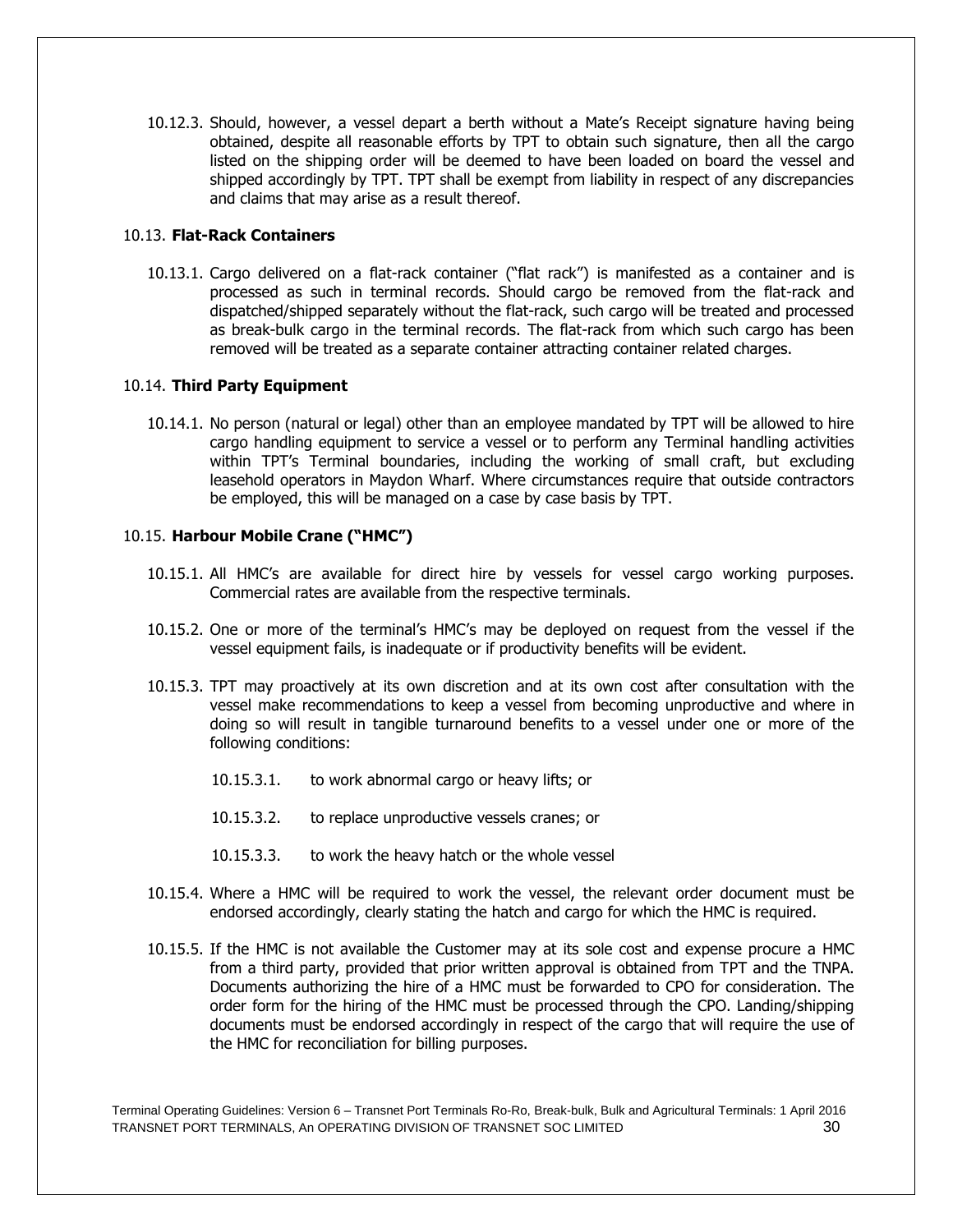- 10.15.6. If the efficient working of the HMC as agreed at the Phase II is impaired by delays such as separations, hatch cover removals, sorting of cargo inside a hatch or any other delay not attributable to TPT, which significantly slows the working of the HMC, TPT may at its sole discretion declare the deployment of the HMC to be wasteful and cancel the booking and/or raise separate hire charges in accordance with HMC hire rates for the handling of Abnormal Cargo or Heavy Lifts.
- 10.15.7. Nothing contained in this clause 6.15 shall be interpreted as placing any obligation whatsoever on TPT to provide any HMCs in the circumstances envisaged in this clause 10.15.

#### **PROVISIONS APPLICABLE TO SPECIFIC PORTS/ TERMINALS**

#### **11. Saldanha Terminals incorporating:**

#### 11.1. **Bulk Terminal, Port of Saldanha (BTS)**

#### 11.1.1. **Operating hours and shift times**

- 11.1.1.1. Mondays to Sundays;
- 11.1.1.2. Morning and day shift from 07.00am to 19.00pm;
- 11.1.1.3. Night shift from 19.00pm to 07.00am.

#### 11.1.2. **BTS general information**

- 11.1.2.1. All iron ore vessels are handled on a first scheduled, first served basis. However, crude oil tanker movements are given priority by the TNPA. The berthing schedule will be as contained in the ETA plan which also considers the berth restrictions. Priorities of the Port will always take precedence.
- 11.1.2.2. Vessels arriving on the same day will, at the discretion of TPT be treated on the basis of first come, first served, in accordance with the relevant ETA advices and commencement time of the vessels' nominated lay days. For example: if the first vessel arrives on 25/08/20YY at 10h00 with start of lay days on 26/08/20YY and the second vessel arrives on 25/08/20YY at 22h00 with start of lay days on 25/08/20YY the second vessel will start loading first.
- 11.1.2.3. All vessels must be cleared in accordance with the ISPS prior to entry. (A minimum of ninety six (96) hours must be allowed for obtaining clearance prior ETA).
- 11.1.2.4. The geographical position and physical layout of the Port of Saldanha gives rise to the Terminal operating under open sea conditions. The wind and ocean swells are factors which must be considered by any vessel planning a BTS port call.
- 11.1.2.5. During the winter months of May, June, July and August, the wind conditions are predominantly Northeast with rain.
- 11.1.2.6. During the summer months of November, December, January and February, the wind conditions are predominantly South East in the mornings, swinging to the South West in the afternoons.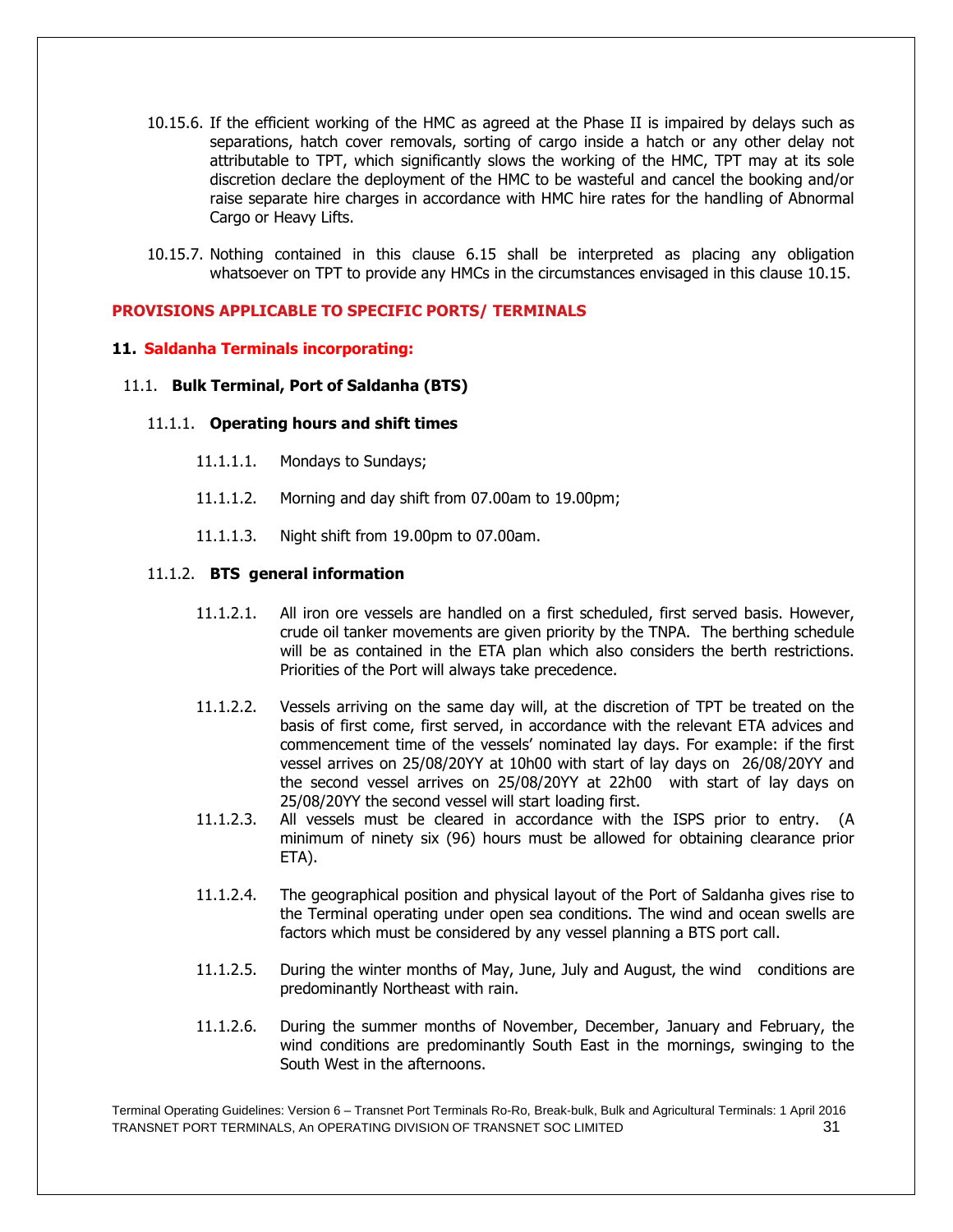- 11.1.2.7. Saldanha is periodically affected by heavy swell conditions, particularly during winter months. This may affect vessels alongside causing excessive movement which may result in the parting of moorings. In extreme conditions, vessels will be put to anchor or stand out at sea until conditions moderate. All costs occasioned thereby will be for the sole account of the vessels.
- 11.1.2.8. BTS consists of two parallel iron ore berths, namely Saldanha Berth to the North and Langebaan Berth to the South.
- 11.1.2.9. The jetty consists of twenty five caissons joined by a platform and is approximately 991.65 meters long and joined to the North shore of the harbour by a 3 100m causeway.
- 11.1.2.10. Bulk ore loading is undertaken by means of two luffing, slewing and travelling ship loaders, fed by conveyor belts at a loading rate of up to eight thousand (8,000) tons per hour (tph), per ship loader, with peaks of ten thousand (10,000) tph per ship loader.
- 11.1.2.11. Vessels presented for loading at the BTS are subject to the following port and terminal limitations:
	- 11.1.2.11.1. The maximum air draft is twenty two (22) meters;
	- 11.1.2.11.2. The minimum beam is thirty two (32) meters;
	- 11.1.2.11.3. The maximum draft in the channel is twenty point five (20.5) meters and all deviations to this will be managed at the discretion of the Harbour Master.

#### 11.1.3. **Vessel requirements**

- 11.1.3.1. All vessels must be classed under the IACS.
- 11.1.3.2. All vessels calling at the BTS for loading cargo are subject to TPT's approval and will only be accepted for loading if the proposed vessel meets the following minimum requirements:
	- 11.1.3.2.1. vessels must be gearless;
	- 11.1.3.2.2. the berthing of vessels with mast poles will be permitted at the discretion of TPT, whose written authorisation for such berthing is required. Detailed information of such a vessel is a required from the Customer or representative and such information must be presented to TPT, and a period of one (1) working day must be allowed for confirmation of the acceptance of such vessel. The decision to proceed will be effective immediately.
	- 11.1.3.2.3. the minimum vessel cargo uplift is restricted to eighty thousand (80 000) tons;
	- 11.1.3.2.4. vessels must not have centre beams or bulkheads in any holds or hatchways intended to be loaded;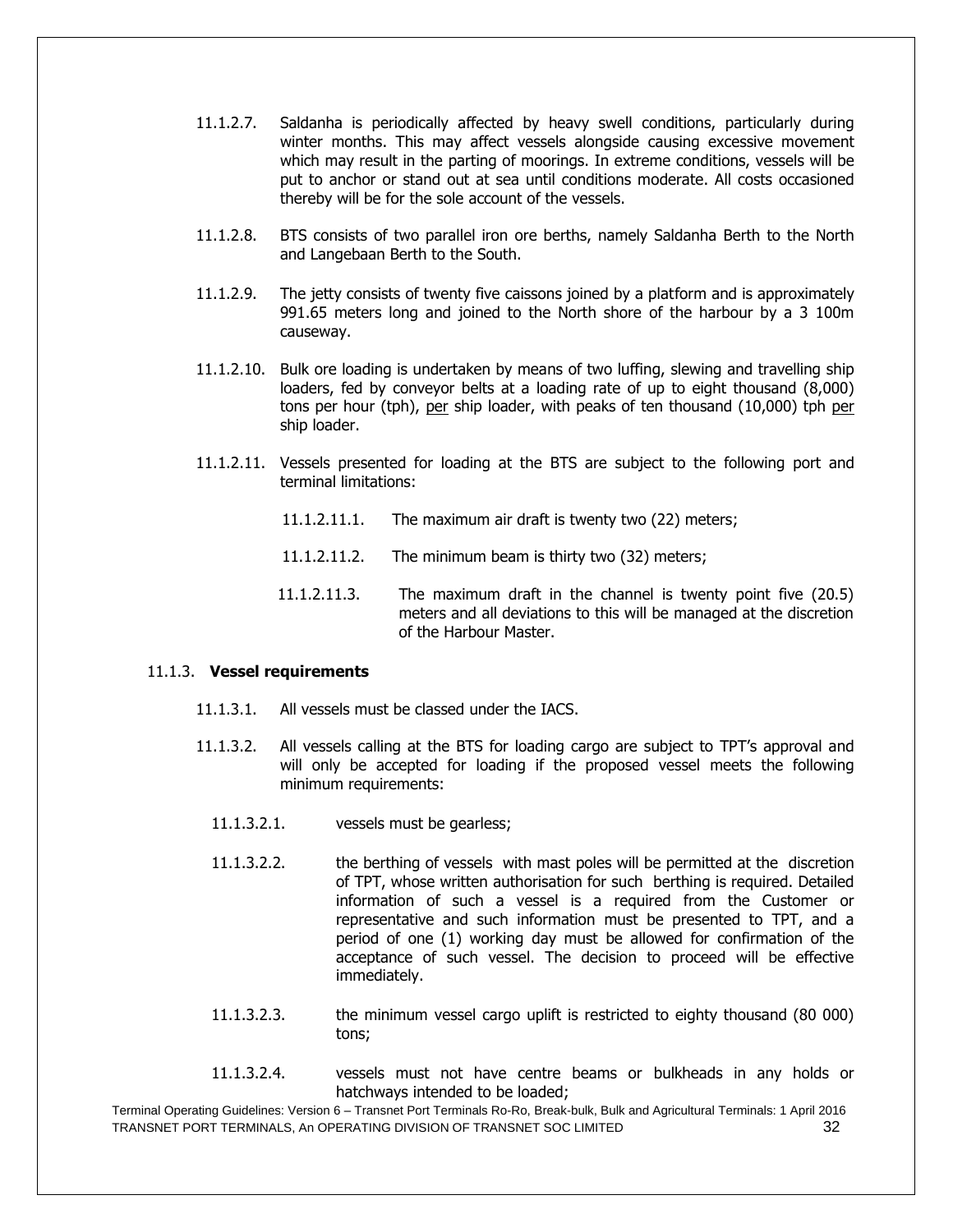- 11.1.3.2.5. vessels must be single deck self-trimming;
- 11.1.3.2.6. each vessel must have a minimum 3 star "Rightship" rating for carrying iron ore in bulk;
- 11.1.3.2.7. vessel hatches must be of the mechanical type and of such a design and construction so as not to impede the operation of the Terminal's ship loaders;
- 11.1.3.2.8. vessels must have sufficient de-ballasting capabilities to allow the BTS to achieve the standard load rates applicable to vessels of that size as set out in 11.1.3.2.9 below. The de-ballasting performance of vessels will be monitored by the BTS and poor performers may be rejected as potential future nominees for the BTS;
- 11.1.3.2.9. vessels must be capable of loading iron ore at the rate of eight thousand (8,000) tons per hour (tph) for a single loading operation and fifteen thousand (15,000) tph for a dual loading operation, loading into two separate holds simultaneously, subject to vessel's stress plan and its stability;
- 11.1.3.2.10. The ISMBC code is applicable to all vessels calling at the BTS.

#### **Vessel Age and Inspections**

- 11.1.4.1. The maximum permissible age of a vessel scheduled for loading at the BTS is twenty (20) years from ex dock yard.
- 11.1.4.2. Inspections must be conducted on vessels at the port of Saldanha at the instance and cost of the vessel operator, by independent surveyors as follows:
- 11.1.4.3. All vessels between fifteen (15) and twenty (20) years must be inspected at least once a year on first arrival;
- 11.1.4.4. If during the inspection, any defects are recorded, then if required, the vessel will be subject to re-inspection should it again call at the BTS for cargo working.
- 11.1.4.5. The minimum inspection requirement must entail a survey of the following:
	- 11.1.4.5.1. Hull inspection, prior to boarding, by boat;
	- 11.1.4.5.2. Inspection of all documents/certificates;
	- 11.1.4.5.3. Inspection of decks, hatch coamings, hatch-covers, and hatchsecuring system during daylight;
	- 11.1.4.5.4. Hatches must be presented in a closed and battened down condition (all cleats or similar securing devices must be in position).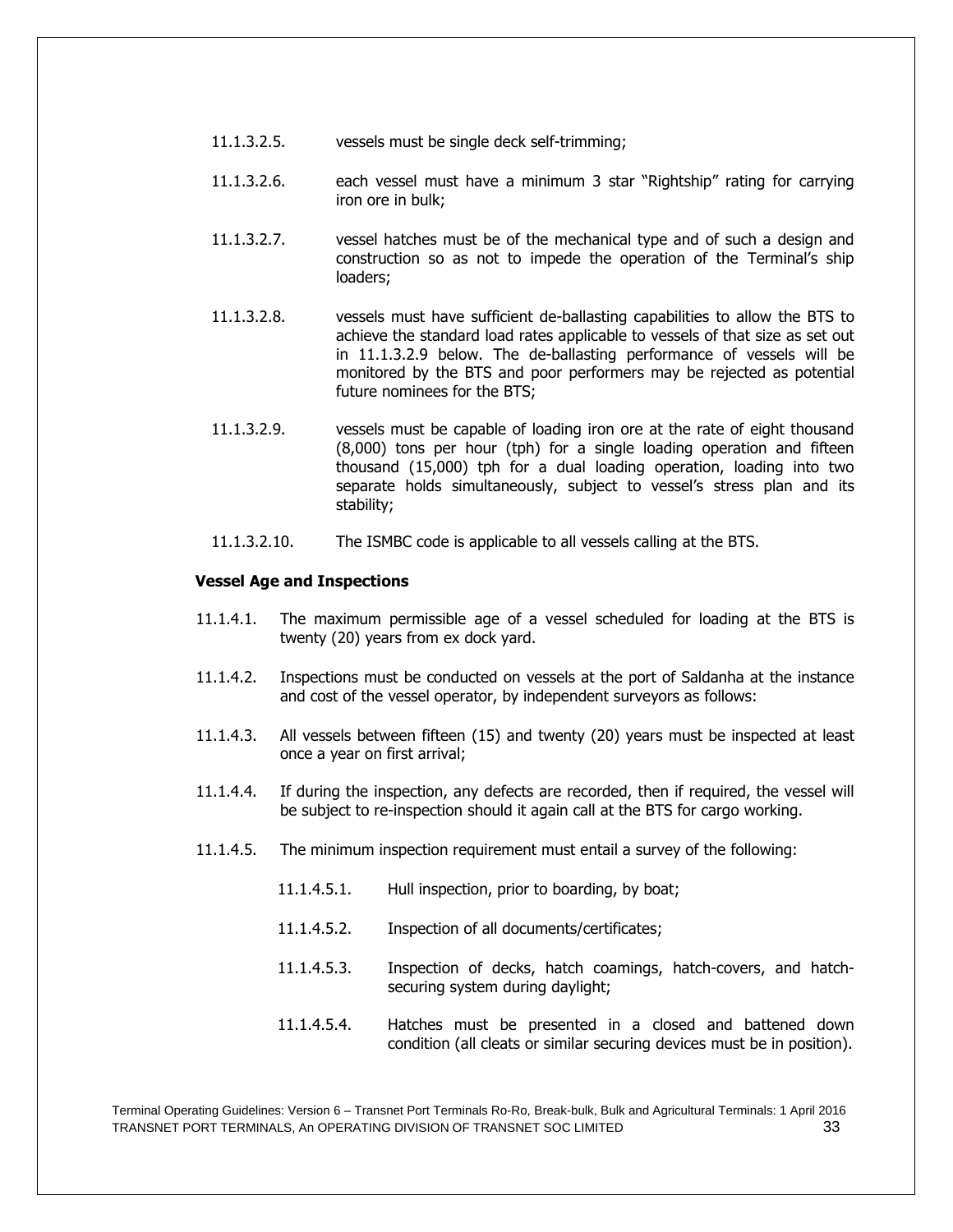- 11.1.4.5.5. The physical entering and inspection of a hold may only be done during daylight hours.
- 11.1.4.5.6. All ballast tanks must be pressed up, except forepeak (F.P) ballast Hold(s) and after peak (A.P) at vessels discretion.
- 11.1.4.5.7. If a vessel cannot comply with clause 11.1.4.5 above, then such non- conformance must be proven via a printout of the load indicator under "harbour conditions".
- 11.1.4.5.8. If topside tanks (TST's) have become slack due to rolling on passage or for any other reason, these have to be pressed up prior to entering the Port of Saldanha.
- 11.1.4.5.9. The surveyor may request de-ballasting or slacking of certain tanks in order to inspect the interior or request to open "void" spaces within.
- 11.1.4.5.10. The Customer must appoint an independent surveyor to conduct the mentioned survey as per clause 11.1.4.3 above and all costs associated therewith will be for the vessels' sole cost and expense.
- 11.1.4.5.11. Inspections at the Port of Saldanha must be done as far as practically possible, within the Saldanha inner anchorage and not alongside the Ore berth.

#### 11.1.5. **Vessel Nominations and Lay Day Periods**

- 11.1.5.1. Customers shall allocate lay cans to planned shipments on the basis of their shipping entitlement and submit such information to the BTS by the latest thirty (30) days prior to shipment.
- 11.1.5.2. Nominations, (vessel's details and relevant certificates) must be received at the BTS no later than 16h00, Mondays to Fridays to allow for processing during office hours (08h00 to 16h00).
- 11.1.5.3. Vessels nominated with no lay day periods or at short notice will be deemed to be opportunity vessels and should such nomination be accepted, a berthing slot will be determined at the discretion of TPT.
- 11.1.5.4. Vessels which arrive before the commencement of the lay day period may only be berthed before the lay day period commences, by agreement with the Customer and provided it will not prejudice any other vessels with an earlier commencement of lay day periods.
- 11.1.5.5. A vessel which arrives after the lay day period has expired shall be berthed in sequence based on the vessel's arrival date and time.
- 11.1.5.6. Subject to clause 2.1.9, a nominated vessel may only be substituted by an alternative vessel with more or less the same parcel size, and if not less than fifteen (15) days' notice of the intended substitution is tendered to the BTS and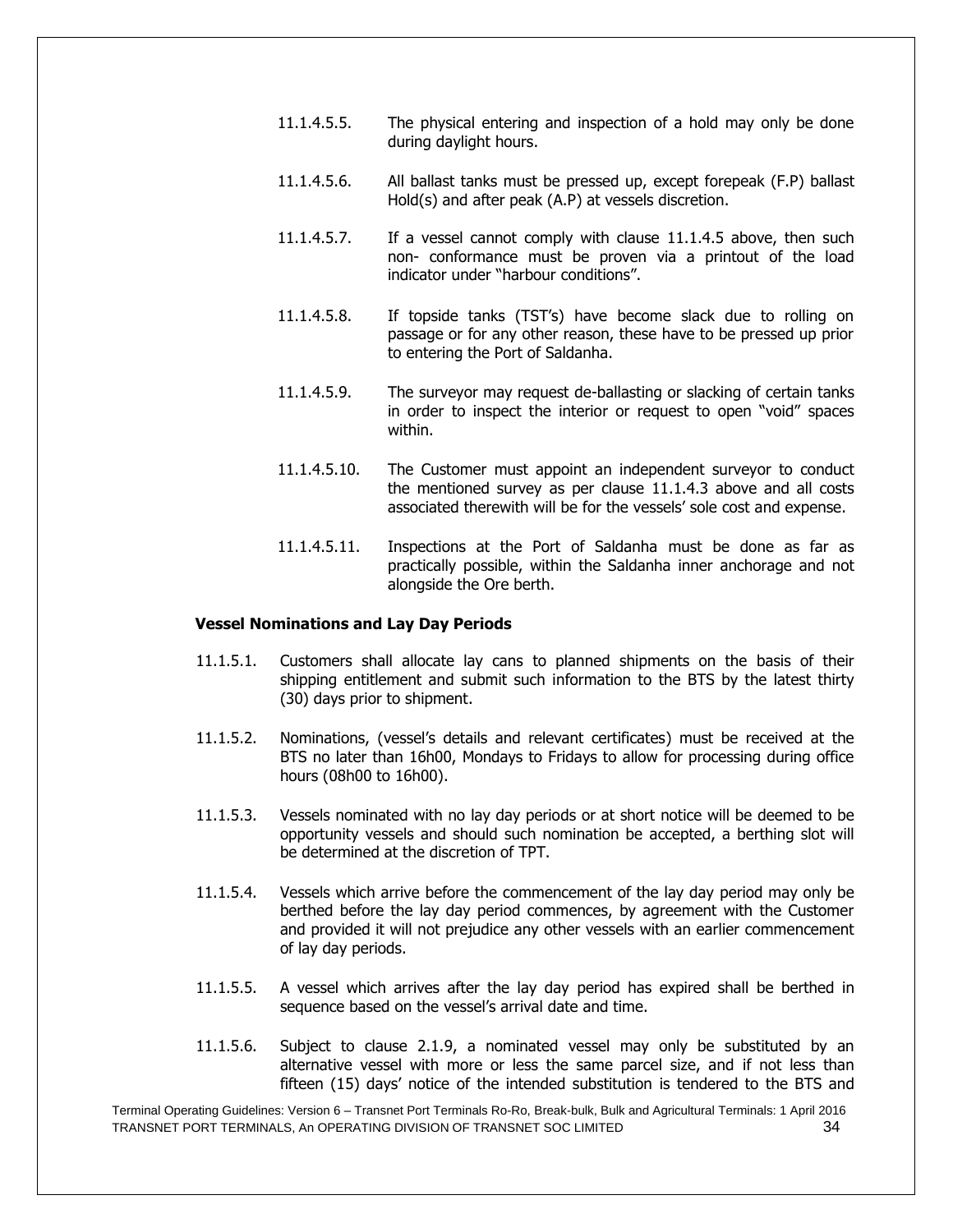provided the ETA of the alternative vessel is not earlier than that of the vessel originally nominated, and provided further that TPT agrees to such substitution.

#### **Vessel Nomination notices**

- 11.1.6.1. The Customer or representative must provide the BTS with a vessel nomination twenty one (21) days prior to the ETA of that vessel.
- 11.1.6.2. The Customer or representative, must further provide the BTS with written ETA updates at fifteen (15) days, ten (10) days, seven (7) days, four (4) days, three (3) days, two (2) days, twenty four (24) hours and twelve (12) hours before the ETA.
- 11.1.6.3. The Customer or representative must immediately inform the BTS in writing of any deviation in excess of twenty four (24) hours from the ETA.
- 11.1.6.4. The Customer, or representative must advise the BTS as early as possible, but not later than seventy two (72) hours before the ETA, of the following:
	- 11.1.6.4.1. the final tonnage required, types of ore and the number and size of consignments or parcels;
	- 11.1.6.4.2. the final stowage plan and cargo mass in tons as well as the loading sequence based on the requirement of either utilising a single or dual loading cargo operation;
	- 11.1.6.4.3. the forward and aft draft of the vessel on arrival and estimated draft forward and aft for departure;
	- 11.1.6.4.4. vessel de-ballasting time required;
	- 11.1.6.4.5. whether the vessel is an oil or ore carrier or an oil bulk and ore carrier, and whether or not it is in possession of a gas free certificate.
- 11.1.6.5. Should a vessel not pass a survey and repairs need to be effected, the vessel NOR will be null and void and the NOR must be re-tendered after repairs have been effected and a surveyor has approved the vessel. Once a fresh NOR is received, the vessel's planning for cargo operations will be determined and scheduled at the discretion of TPT.
- 11.1.6.6. Any vessel with a beam of thirty two (32) to thirty eight (38) meters will be restricted to berthing at the at the northern "Saldanha berth".

#### 11.1.7. **Hold Cleanliness**

11.1.7.1. A survey of hold cleanliness must be undertaken by a surveyor appointed by the Customer.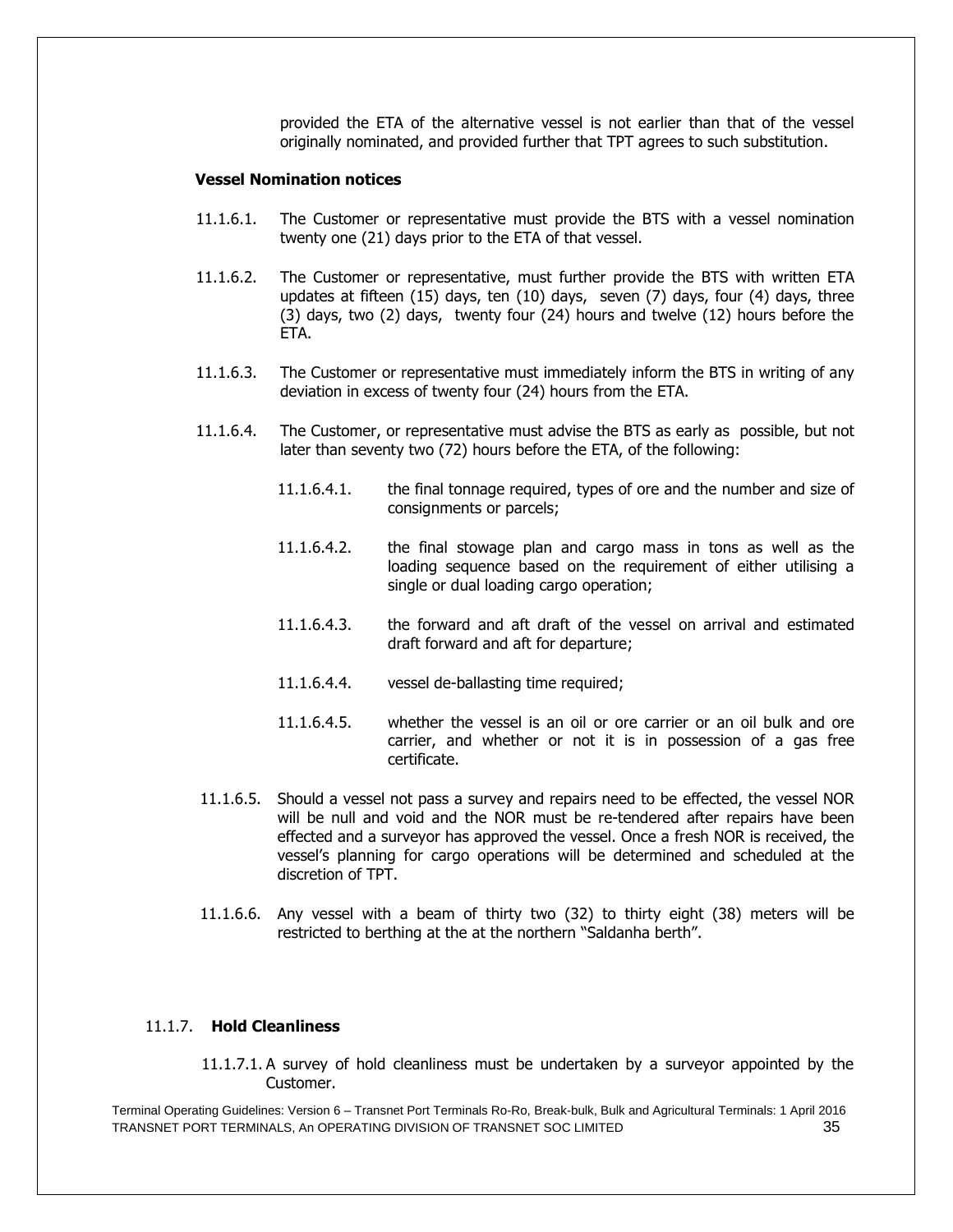- 11.1.7.2. The minimum guidance norms for cleanliness are as follows:
- 11.1.7.3. If previous cargo carried by the vessel was iron ore lump or fines, or iron ore from other sources, holds must be swept clean, including hold sides;
- 11.1.7.4. If previous cargo carried was not iron ore, holds must be washed clean and dried.
- 11.1.7.5. No cleaning of vessel holds will be permitted at the BTS berths.
- 11.1.7.6. If berthed and the holds are not passed as clean, the vessel must vacate the berth at the Owners expense and will only be accepted for loading after receipt of a certificate issued by an independent Marine Surveyor at Saldanha indicating that the vessel holds are clean, dry and free of contaminants, whereupon a fresh NOR shall be tendered and the vessel's planning for cargo operations will then be determined and scheduled at the discretion of TPT.

#### 11.1.8. **Vessel Loading**

- 11.1.8.1. In instances of either single loading where only one ship loader is employed per vessel or dual loading where two ship loaders are employed per vessel , the Customer or representative must provide the BTS CPO with the single or dual loading vessel plan at least one (1) day prior to vessel loading.
- 11.1.8.2. The loading of one consignment or parcel of a specific grade of iron ore must be completed before the loading of the next consignment or parcel can commence.
- 11.1.8.3. The separation of consignments or parcels within holds cannot be catered for.
- 11.1.8.4. Should a vessel stop loading for the purposes of de-ballasting ("the de-ballasting vessel"), TPT reserves the right to discontinue planned loading and redirect the loading operation to an alternative vessel and continue loading that such other vessel for a minimum of eight (8) hours before resuming loading the de-ballasting vessel.
- 11.1.8.5. Should a vessel cease operations more than once for the purposes of de-ballasting or for any other reason whatsoever, then the vessel will be declared unproductive, will lose its seniority and will have to wait until such time as TPT at its sole discretion deems it fit to recommence cargo working to the vessel.
- 11.1.8.6. Stoppages attributable to the vessel are not taken into account in calculating the BTS loading rate/norm.
- 11.1.8.7. Weather stoppages are also not taken into account when calculating the BTS loading time.
- 11.1.8.8. The total mass of Iron Ore loaded into a vessel as consigned, is the mass determined by a draft survey conducted on the vessel.
- 11.1.8.9. No hatch covers may be closed whist final drafts are being read by the surveyor.
- 11.1.8.10. The maximum permissible sailing draft of a vessel at the Port of Saldanha is twenty point five (20.5) metres.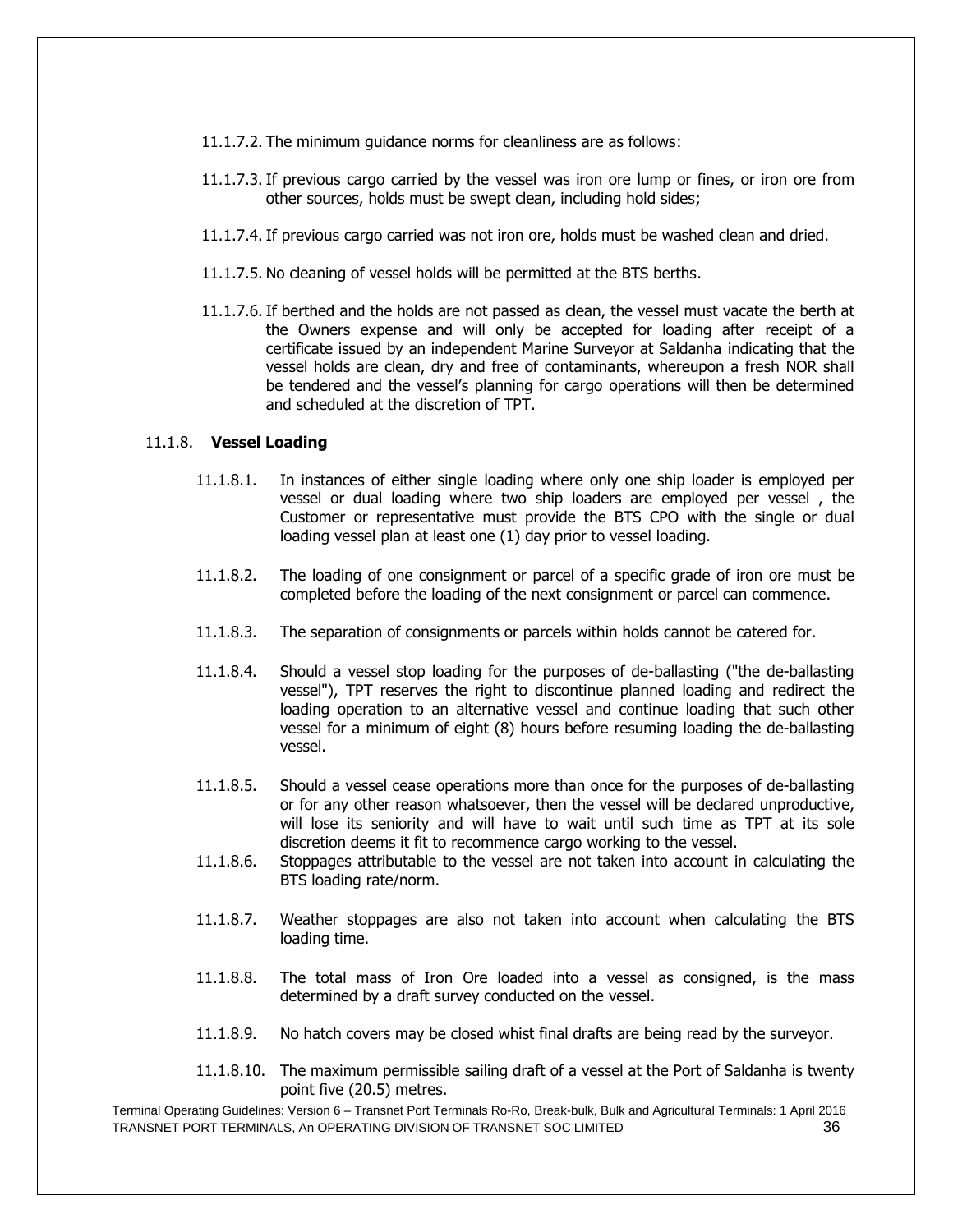11.1.8.11. The Customer or representative must ensure that 100% of the export cargo is available in the stacking area prior to berthing of the customer's vessel.

#### 11.1.9. **Unacceptable vessels**

11.1.9.1. The BTS is entitled to reject for future loading any vessel that has failed to comply with any of the conditions required and as set out in this clause 11.1.

#### 11.1.10. **General**

- 11.1.10.1. A vessel alongside the ore berth or at anchorage shall not immobilize engines unless authorized to be so by the TNPA and in any event not before receipt of a surveyor clearance.
- 11.1.10.2. Vessels shall provide sufficient lights on board for night loading and shall be responsible for opening and closing of hatch covers.
- 11.1.10.3. The BTS may from time to time, in consultation with the Customers, require a vessel to vacate a berth for operational or safety reasons, and no claim for any loss or damage arising out of or in connection with such a requirement may be asserted against TPT.
- 11.1.10.4. The vessel or representative must ensure that a TNPA marine service is arranged for sailing the vessel not later than one (1) hour after the completion of loading.
- 11.1.10.5. The BTS will from time to time schedule mandatory plant maintenance shut downs in accordance with an annual plan. No extensions to delay any shut down period will be entertained.

#### 11.2. **Multi-purpose Terminal, Port of Saldanha**

#### 11.2.1. **Operating hours and shift times**

- 11.2.1.1. Mondays to Fridays:
- 11.2.1.1.1. Morning: 07.00 to 15.15;
- 11.2.1.1.2. Afternoon: 15.00 to 23.15;
- 11.2.1.1.3. Night: 23.00 to 07.15.
- 11.2.1.1.4. Weekend shift times:
- 11.2.1.1.5. Day 07.00 to 19.15;
- 11.2.1.1.6. Night 19.00 to 07.15.
- 11.2.1.1.7. The terminal will close at 19.00 hrs before any public holiday and opens at 07.00 hrs the day following such holiday.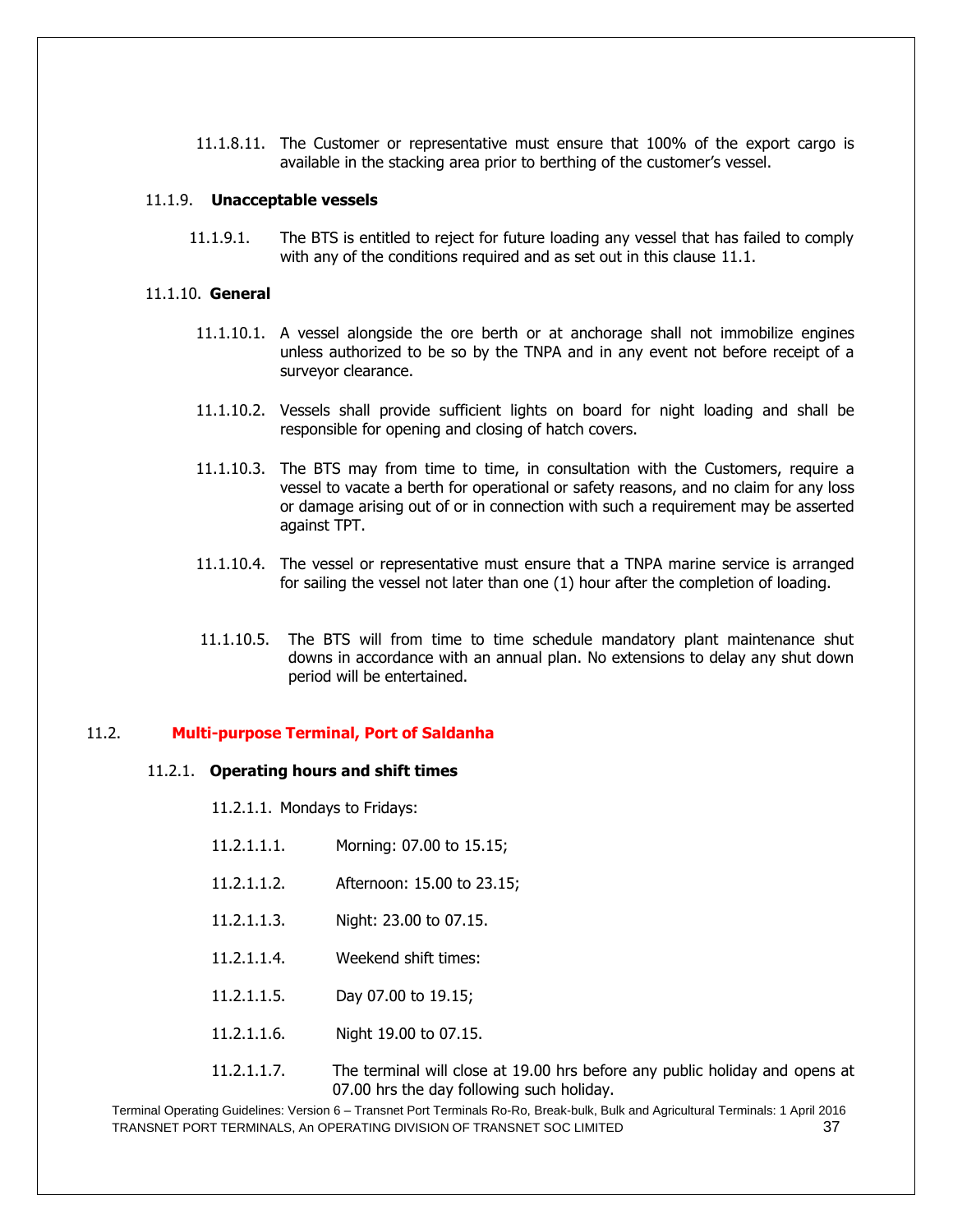#### 11.2.2. **Vessel nomination**

- 11.2.2.1. In order to maximise throughput, the order of working for vessels calling at the Multi-purpose terminal at the Port of Saldanha to pick up bulk loads (currently limited to manganese ore and iron ore) will be scheduled for berths 203 and 204 using a slot allocation system. The slot will be determined by TPT with the forecast provided by Customers in advance and allocations will be made taking into consideration factors such as berthing window (refer to clause 1.1.4 on definition of berthing window), stockpile readiness, train scheduling, berth maintenance periods and contracted volume entitlement on a rotational basis notwithstanding all other conditions as required in these TOGs. All other vessel nominations will follow section 2.
- 11.2.2.2. All vessels must comply with the provisions of the code in relation with IMSBC.

# 11.2.3. **Bar Chart**

- 11.2.3.1. The Terminal will provide and maintain a long term planning bar chart of thirty (30) days indicating the slot allocations as jointly determined between TPT and the Customer.
- 11.2.3.2. TPT will endeavor to update the Bar Chart daily, Mondays to Fridays, in order to enhance accuracy on windows over the shorter term based on prevailing conditions such as, but not limited to, norms achieved, availability of cargo, terminal infrastructure maintenance, vessel delays, marine delays and weather.

# 11.2.4. **Lay Day period**

- 11.2.4.1. The Customer must provide TPT with the vessel lay can dates at the time of the fourteen (14) day nomination.
- 11.2.4.2. All vessels must comply with a lay can period of ten (10) days.
- 11.2.4.3. Should a vessel's ETA fall back it may at the sole discretion of TPT forfeit berthing seniority if it will significantly prejudice the next planned vessel or operations efficiency in the terminal. In such instance vessels not arriving on time to meet the allocated slot will be treated as a late arrival and will be re-scheduled at TPT's discretion to another suitable slot.

# 11.2.5. **Vessel requirements**

.

- 11.2.5.1. All vessels calling at the terminal for loading will comply with the configuration and limitations of the respective berth infrastructure as declared by TNPA.
- 11.2.5.2. For the purposes of working cargo via conventional skip loading must as a minimum have 30 ton (SWL) cranes.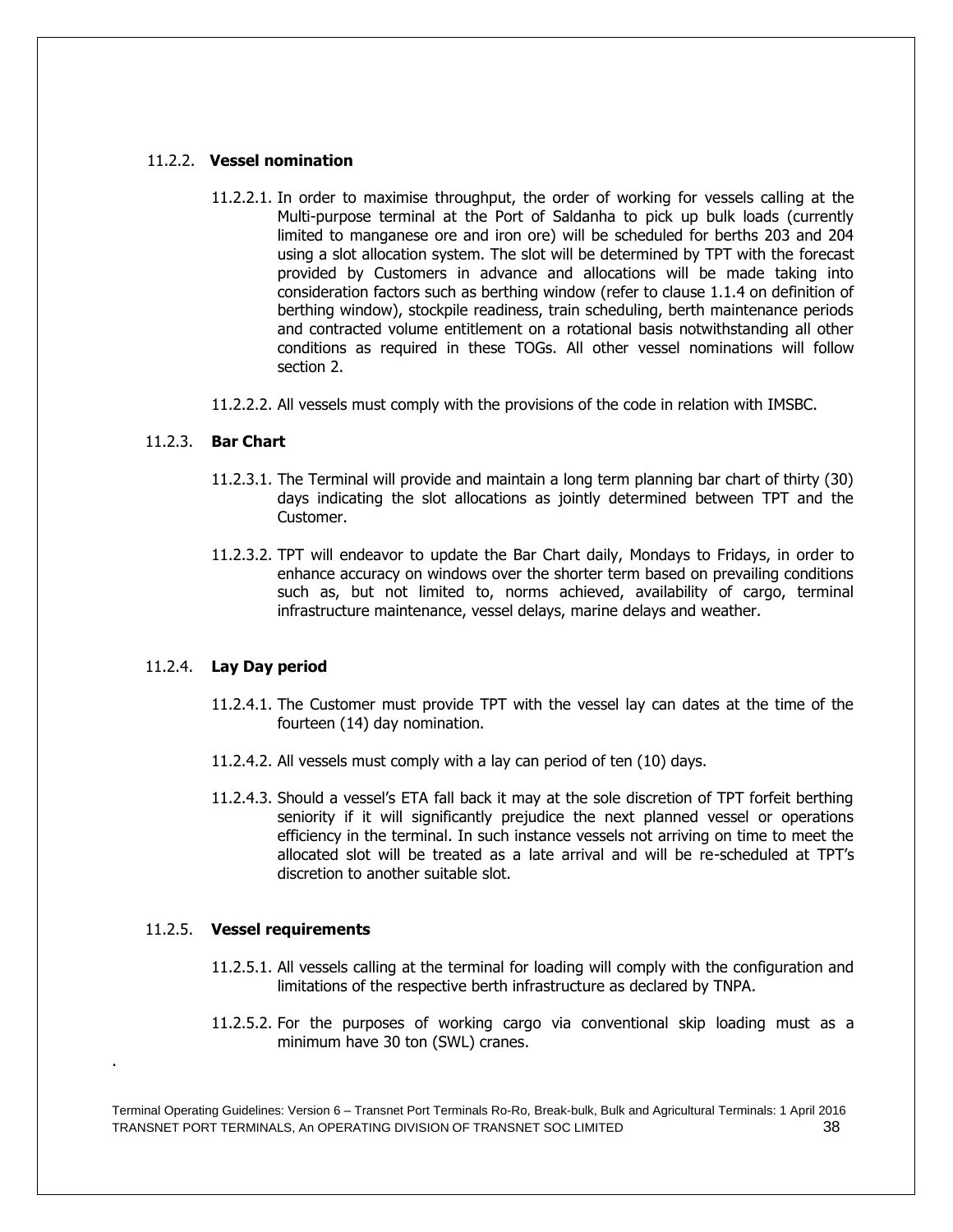11.2.5.3. The Cargo Owner or representative must ensure that one hundred percent (100%) of the export cargo is available to TPT in the stacking area prior to berthing of a vessel.

# 11.2.6. **General**

11.2.6.1. The vessel or representative must ensure that TNPA marine services are arranged for sailing a vessel not later than two (2) hours after the completion of loading.

#### 12. **Cape Town Terminals incorporating:**

#### 12.1. **Multi-purpose Terminal, Port of Cape Town**

12.1.1. Operating hours and shift times

| 12.1.1.1. | Mondays to Fridays:                        |
|-----------|--------------------------------------------|
| 12.1.1.2. | Morning: 06.30 to 14.30;                   |
| 12.1.1.3. | Afternoon: 14.30 to 22.30;                 |
| 12.1.1.4. | Night: 22.30 to 06.30.                     |
| 12.1.1.5. | Weekend shift times:                       |
| 12.1.1.6. | Saturdays day 12 hrs from 06.00 to 18.00;  |
| 12.1.1.7. | Saturday night 12 hrs from 18.00 to 06.00; |
| 12.1.1.8. | Sunday day 12 hrs from 06.00 to 18.00;     |
| 12.1.1.9. | Sunday night12 hrs from 18.00 to 06.00;    |

#### 12.1.2. **Diversion of Deep Sea Container vessels**

12.1.2.1. TPT, in the interests of maximising Port capacity and in dealing with wind bound vessels at the Container terminal, has undertaken to divert vessels from the Container Terminal to MPT. In doing so TPT will consider the interests of all stakeholders and the scheduling and planning of diverted vessels will consider the call size, stack availability and all relevant factors so as to limit prejudicing any normally scheduled MPT vessel calls.

# 13. **Port Elizabeth Terminals incorporating:**

#### 13.1. **Ro-Ro, Break-bulk & Agricultural Terminal,**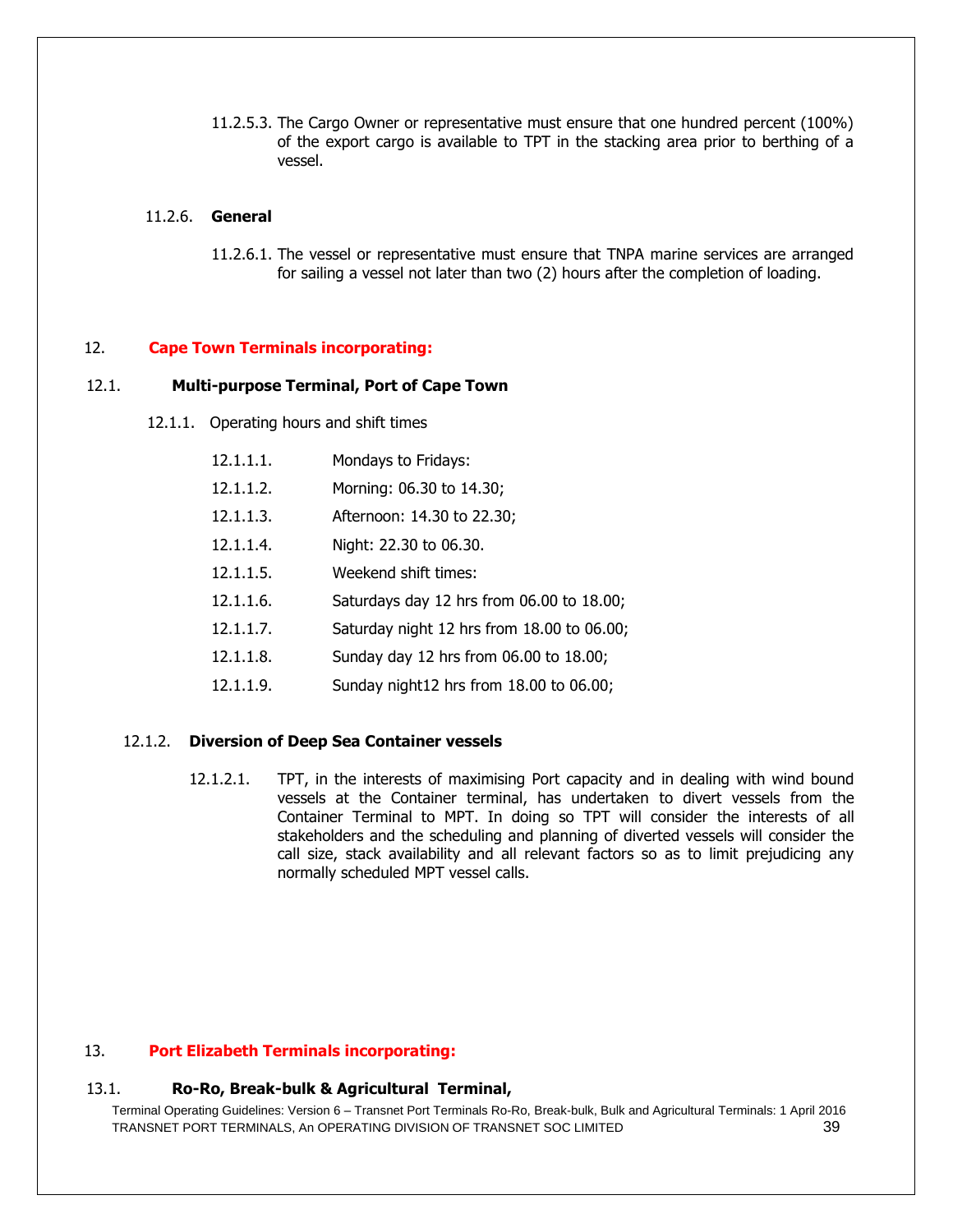#### 13.1.1. **Operating hours and shift times**

| 13.1.1.1. | <b>Operating Hours:</b>                    |
|-----------|--------------------------------------------|
| 13.1.1.2. | Standard operating of two X 8 hour shifts; |
| 13.1.1.3. | Two X 12 hour shifts on client request.    |
| 13.1.1.4. | Shift times: Standard 8 Hour shifts        |
| 13.1.1.5. | Morning shift: 05h50 - 14h20;              |
| 13.1.1.6. | Afternoon shift: 13h50 - 22h20;            |
| 13.1.1.7. | Requested 12 hour shifts                   |

- 13.1.1.8. Day Shift: 06h00 18h00;
- 13.1.1.9. Night shift: 18h00 06h00;
- 13.1.1.10. During vessel working, the Terminal will operate on two x twelve (12) hour shifts to meet the requested twenty four (24) hour cargo working. The landside activities will operate between the hours of 07h00 and 23h00. Any requests from Customers to work additional cargo on the Terminal landside outside of these hours will, in the sole discretion of TPT, be managed on an ad hoc basis at a specified overtime rate.
- 13.1.2. Written notice of cancellation of resources allocated to a vessel which is due to start working on weekends or on public holidays, must be given to TPT in the case of a weekend, before 12h00 midday on the Friday or on the last business day before the public holiday. (refer clause 2.5.4)

#### 13.2. **Bulk Terminal, Port of Port Elizabeth**

#### 13.2.1. **Operating hours and vessel planning**

- 13.2.1.1.1. The Bulk Terminal operates a single berth for twenty four (24) hours a day.
- 13.2.1.2. All bulk ore vessels will be scheduled using a slot allocation system. The slot will be determined by TPT with the assistance of the Customers and allocations will be made taking into consideration factors such as berthing window (refer to clause 1.1.4 on definition of berthing window), stockpile readiness, train scheduling, maintenance periods and fair opportunity on a rotational basis notwithstanding all other conditions as required in these TOGs.
- 13.2.1.3. All vessels must be cleared in accordance with the ISPS prior to entry. (A minimum of ninety six (96) hours should be allowed for obtaining clearance prior ETA).
- 13.2.1.4. All vessels must be cleared in relation with ISMBC.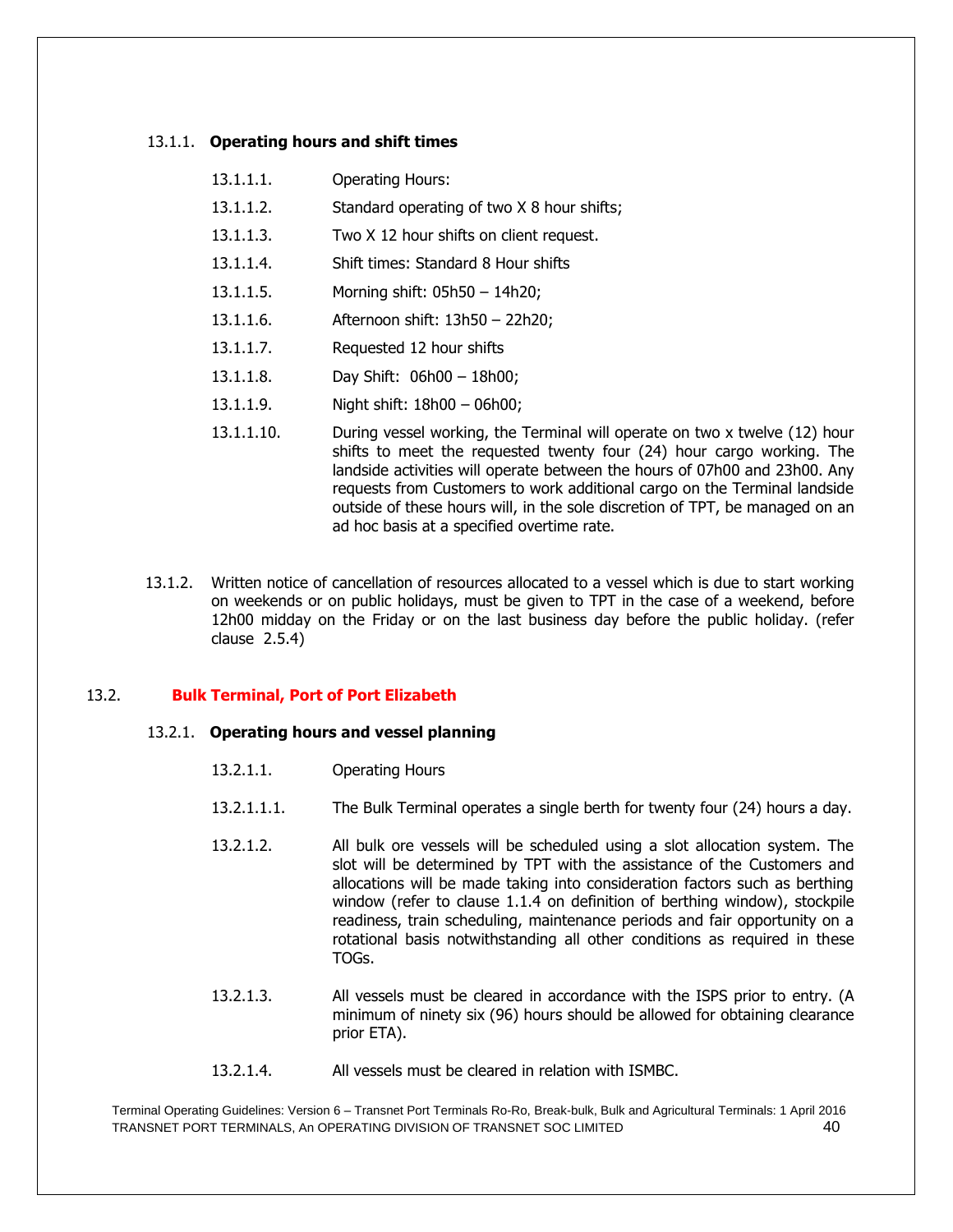# 13.2.2. **Bar Chart**

- 13.2.2.1. The Terminal will provide and maintain a long term planning bar chart of ninety (90) days indicating the slot allocations as jointly determined between the Customer and TPT.
- 13.2.2.2. TPT will endeavour to update the Bar Chart daily, Mondays to Fridays, in order to enhance accuracy on windows over the shorter term based on prevailing conditions such as, but not limited to, norms achieved, plant performance and maintenance, vessel delays, marine delays and weather.

# 13.2.3. **Lay Day Periods**

- 13.2.3.1. The Customer must provide TPT with the vessel lay can dates at the time of the fourteen (14) day nomination.
- 13.2.3.2. All vessels must comply with a lay can period of ten (10) days.
- 13.2.3.3. The Customer must endeavour to ensure that the fixed end date of the lay can falls no later than two (2) days before the allocated slot as indicated on the Bar Chart.
- 13.2.3.4. Vessels not arriving on time to meet the allocated slot will be treated as late arrival in terms of clause 4 and will be re-scheduled at TPT's discretion to another suitable slot.

# 13.2.4. **Vessel requirements**

- 13.2.4.1. All vessels calling at the bulk terminal for loading cargo are subject to TPT's approval and will only be accepted for loading if the proposed vessel meets the following minimum requirements:
	- 13.2.4.1.1. the berthing of vessels of less than thirty thousand (30,000) Dead Weight Ton (DWT) and/or vessels with mast poles will be permitted at the discretion of TPT, whose authorisation for such berthing is required. Detailed information of such a vessel is required from the Customer or representative and such information must be presented to TPT, and a period of three (3) working days must be allowed for confirmation of the acceptance of such vessel. The decision to proceed will be effective immediately.
	- 13.2.4.1.2. Vessel hatches must be of the mechanical type and of such a design and construction so as not to impede the operation of the Terminals ship loaders.
	- 13.2.4.1.3. Vessels must have sufficient de-ballasting capabilities to allow the Terminal to achieve the standard load rates planned for a vessel of that size. The de-ballasting performance of vessels will be monitored by the terminal and poor performers may be rejected as potential future nominees for the terminal.
	- 13.2.4.1.4. Vessels must be capable of loading manganese at the rate of two thousand (2,000) tons per hour (tph).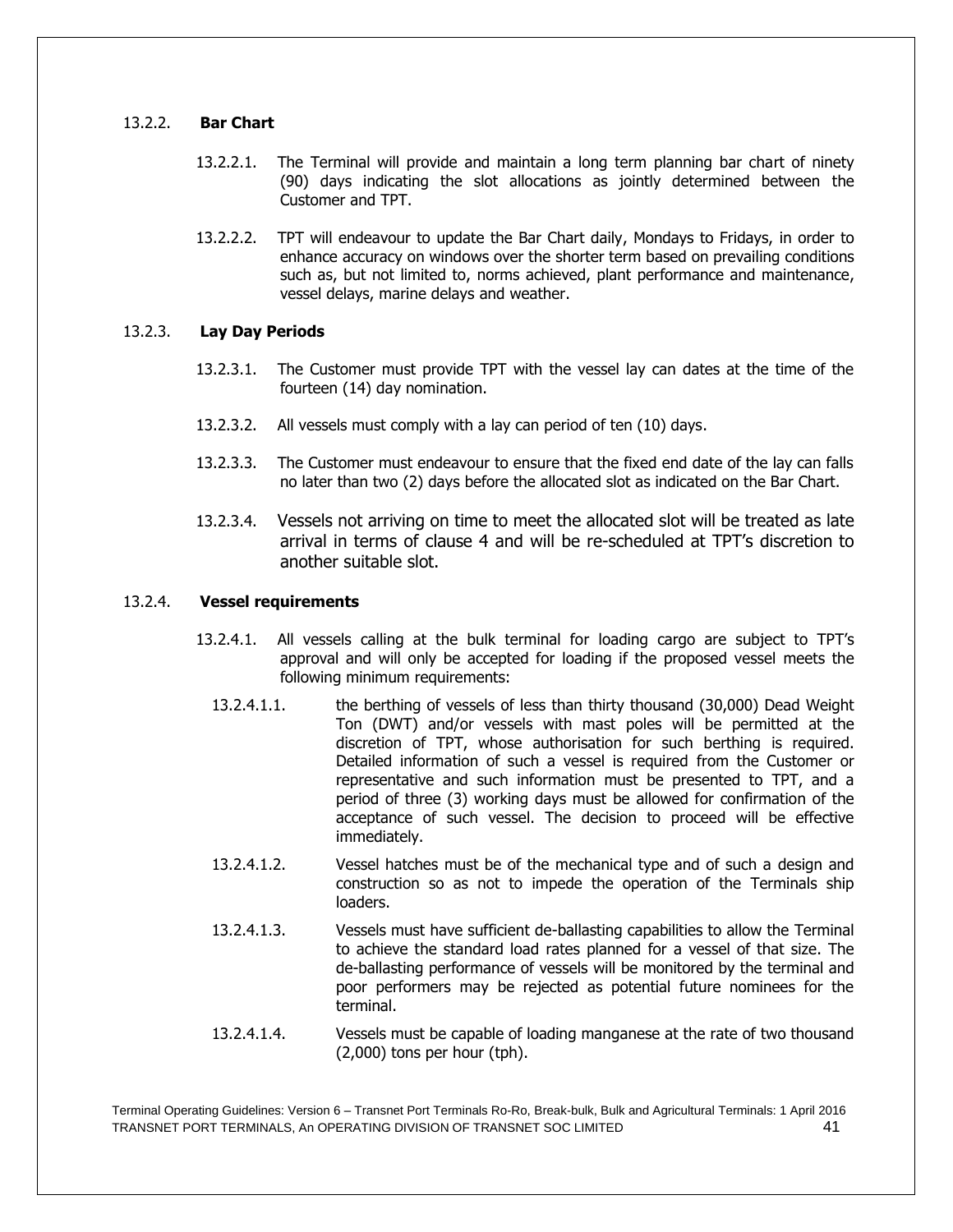# 13.2.5. **Vessel Age and Inspections**

13.2.5.1. The maximum permissible age of a vessel scheduled for loading at the bulk terminal is twenty five (25) years from date of ex dock yard. TPT may in its sole discretion, and after receipt of a written request from the Customer, agree to waive this requirement, provided that TPT is satisfied that such waiver will not impact negatively on safety and/or the optimal use of terminal resources.

# 13.2.6. **Vessel Nomination Notices**

- 13.2.6.1. All export documentation must be presented to TPT at least twenty four (24) hours prior to the berthing of the vessel.
- 13.2.6.2. All cargo re-claiming instructions must be made available to TPT at least twenty four (24) hours prior to the berthing of the vessel.
- 13.2.6.3. The cargo owner/ representative must provide a written loading plan and sequence for each vessel at least twenty four (24) hours prior to the berthing of the vessel.

# 13.2.7. **Berth Firming**

13.2.7.1. The Bulk berthing window will be scheduled upon receipt of the Customer's shipping schedules and the vessel name will be confirmed by submission of the ID 100. The window so allocated will only be firmed by TPT on a preliminary basis, using the updated ETA confirmation received from the vessel or representative five (5) days before ETA. The final firming will only take place using the updated ETA confirmation received from the vessel or representative within three (3) days before ETA, with an accurate ETA of within eight (8) hours. Should the final ETA change by more than eight (8) hours later than the final firm ETA, the vessel will be re-scheduled at the discretion of TPT to an alternative window on the berth or to follow on if the berth was still occupied, provided that no scheduled or planned vessel is prejudiced thereby. In this instance, the default period will be a three (3) day firm period.

#### 13.2.8. **Vessel Loading**

- 13.2.8.1. Delays and stoppages attributable to the vessel will not be taken into account in calculating the Terminal loading time.
- 13.2.8.2. Weather stoppages will not be taken into account when calculating Terminal loading time.
- 13.2.8.3. The total mass of manganese loaded into a vessel as consigned, is the mass determined by a draft survey conducted on the vessel.
- 13.2.8.4. The Cargo Owner or representative must ensure that one hundred percent (100%) of the export cargo is available to TPT in the stacking area prior to berthing of a vessel.

# 13.2.9. **General**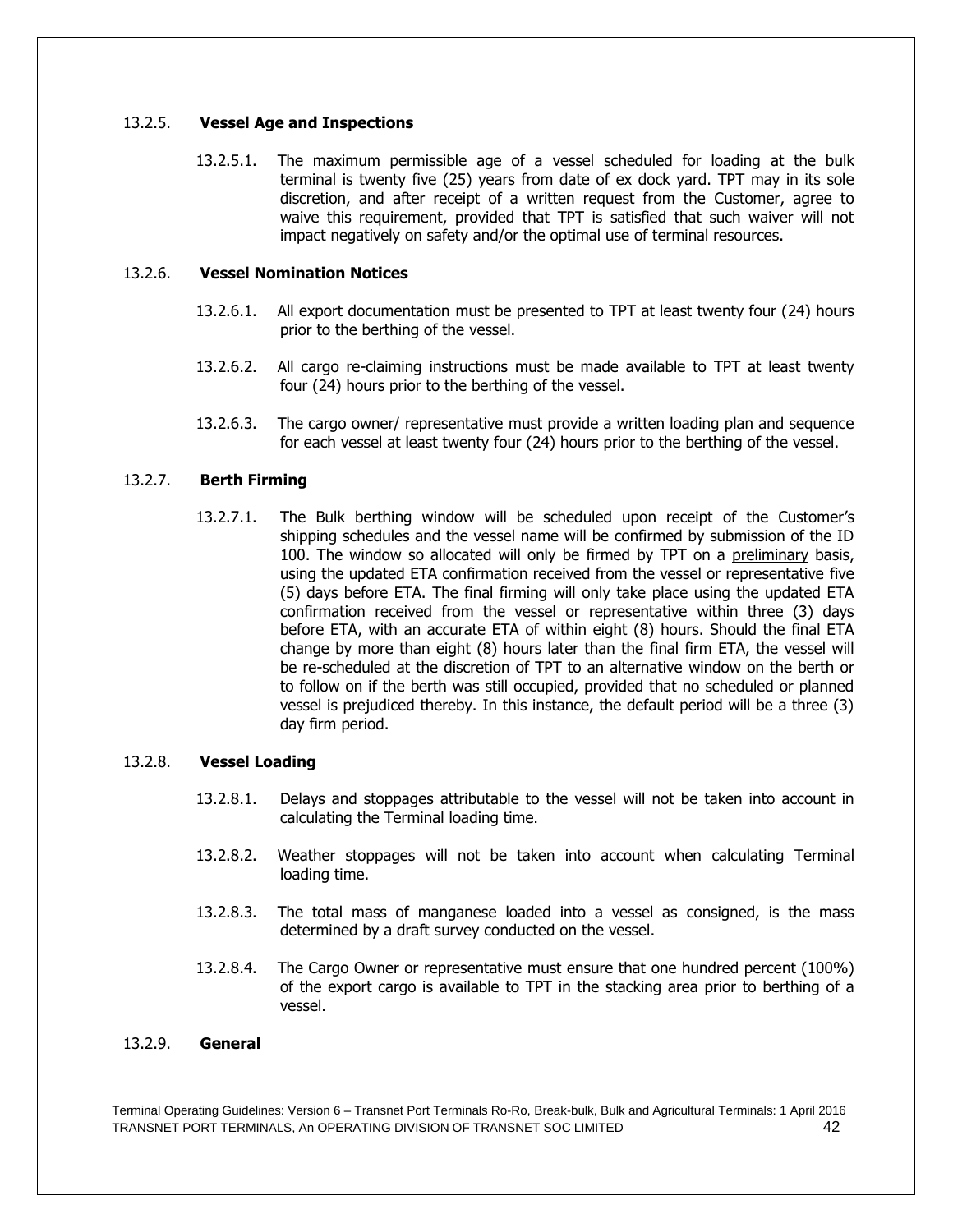- 13.2.9.1. A vessel alongside the manganese berth or on anchorage must not immobilize engines unless authorized by the TNPA to do so and in any event not before receipt of a surveyor clearance.
- 13.2.9.2. Vessels shall provide sufficient lights on board for night loading and shall be responsible for opening and closing of hatch covers.
- 13.2.9.3. TPT may from time to time, after consultation with the Cargo owners, require a vessel to vacate a berth for operational or safety reasons, and no claim for any loss or damage, arising out of or in connection with such a requirement may be asserted against TPT.
- 13.2.9.4. The vessel or representative must ensure that TNPA marine services are arranged for sailing a vessel not later than two (2) hours after the completion of loading.
- 13.2.9.5. The Port Elizabeth Bulk terminal will from time to time schedule mandatory plant maintenance shut downs in accordance with an annual plan. No extensions to delay any shut down period will be entertained.

# 14. **East London Terminals incorporating:**

#### 14.1. **Ro-Ro, Break-bulk & Agricultural Terminal**

- 14.1.1. Operating hours and shift times:
	- 14.1.1.1. The terminal operates 2 x 8 hour shifts
	- 14.1.1.2. Shift 1: 07h00 to 15h00
	- 14.1.1.3. Shift 2: 15h00 to 23h00
	- 14.1.1.4. During vessel working the Terminal operates two x twelve (12) hour shifts to ensure a twenty four (24) hour cargo working. The landside activities will remain between the hours of 07h00 and 23h00. Any requests from Customers to work additional cargo on the Terminal landside outside of these hours will, in the sole discretion of TPT, be managed on an ad hoc basis at a specified overtime rate.
- 14.1.2. First Come, First Served:
	- 14.1.2.1. Due to limited volumes handled at the terminal, vessels are scheduled for berthing on a first come, first served basis.
	- 14.1.2.2. Vessels calling to work bulk agricultural products will be scheduled on a slot system as directed and agreed with TPT.
- 14.1.3. Dust Sensitive cargos
	- 14.1.3.1. The Port of East London has specific conditions which have a bearing on bulk agricultural cargo being loaded and unloaded. Should Easterly Winds prevail, the terminal will, at its sole discretion, cease operations if in its opinion dust becomes problematic and cannot be controlled. The cessation of cargo working in such circumstances is for environmental reasons to minimise dust emissions into the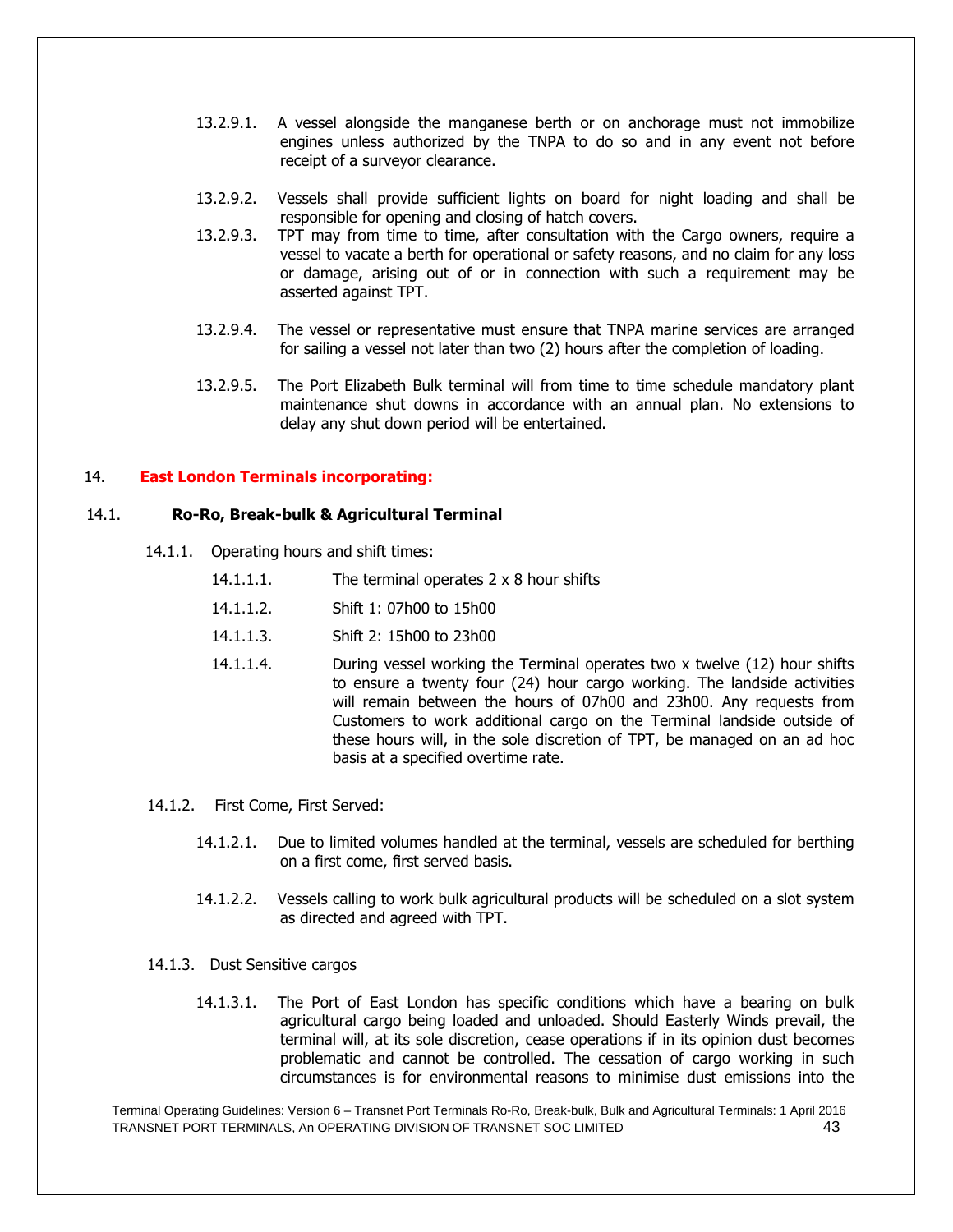West Bank residential area and TPT does not accept liability for any claims arising from such stoppages.

# **15. Maydon Wharf Berth Planning Rules<sup>1</sup>**

#### 15.1. **Objectives**

- 15.1.1. improve berth utilisation;
- 15.1.2. improve turnaround times;
- 15.1.3. to provide more equitable, transparent and user-friendly rules;
- 15.1.4. to provide efficient berth planning rules that address problems experienced by the Berth Planner under the current rules;
- 15.1.5. to clearly define berth planner's rights over any other rights;
- 15.1.6. to introduce the concept of integrated planning that will coordinate all activities on the berth side and to assist the Berth Planner;
- 15.1.7. to coordinate the berth planning with marketing, physical planning, security and SHEQ activities under the guidance of integrated planner;
- 15.1.8. to monitor cargo volume throughputs, productivity, dwell times, environmental conditions, operational and non-operational times, regulations and legislation.

#### 15.2. **Rights**

l

#### 15.2.1. **Leasehold Rights**

15.2.1.1. This is a right that allows a tenant lease a site within TNPA property and to handle and store specified import and export related cargo.

#### 15.2.2. **Landing and Shipping Rights**

- 15.2.2.1. This is the right that allows the leaseholder to import and export cargo over the berth using own stevedores.
- 15.2.2.2. Landing and shipping rights will be granted in terms of new signed commercial leases.

# 15.2.3. **Preferential Berthing Rights**

- 15.2.3.1. This is a right given by TNPA to a leaseholder in order to handle a specified cargo over specific berth(s) under special conditions.
- 15.2.3.2. Preferential berthing rights will be accorded to parties listed below:

<sup>&</sup>lt;sup>1</sup> TNPA – Port Of Durban – New Maydon Wharf Berth Planning Rules – October 2003

Terminal Operating Guidelines: Version 6 – Transnet Port Terminals Ro-Ro, Break-bulk, Bulk and Agricultural Terminals: 1 April 2016 TRANSNET PORT TERMINALS, An OPERATING DIVISION OF TRANSNET SOC LIMITED 44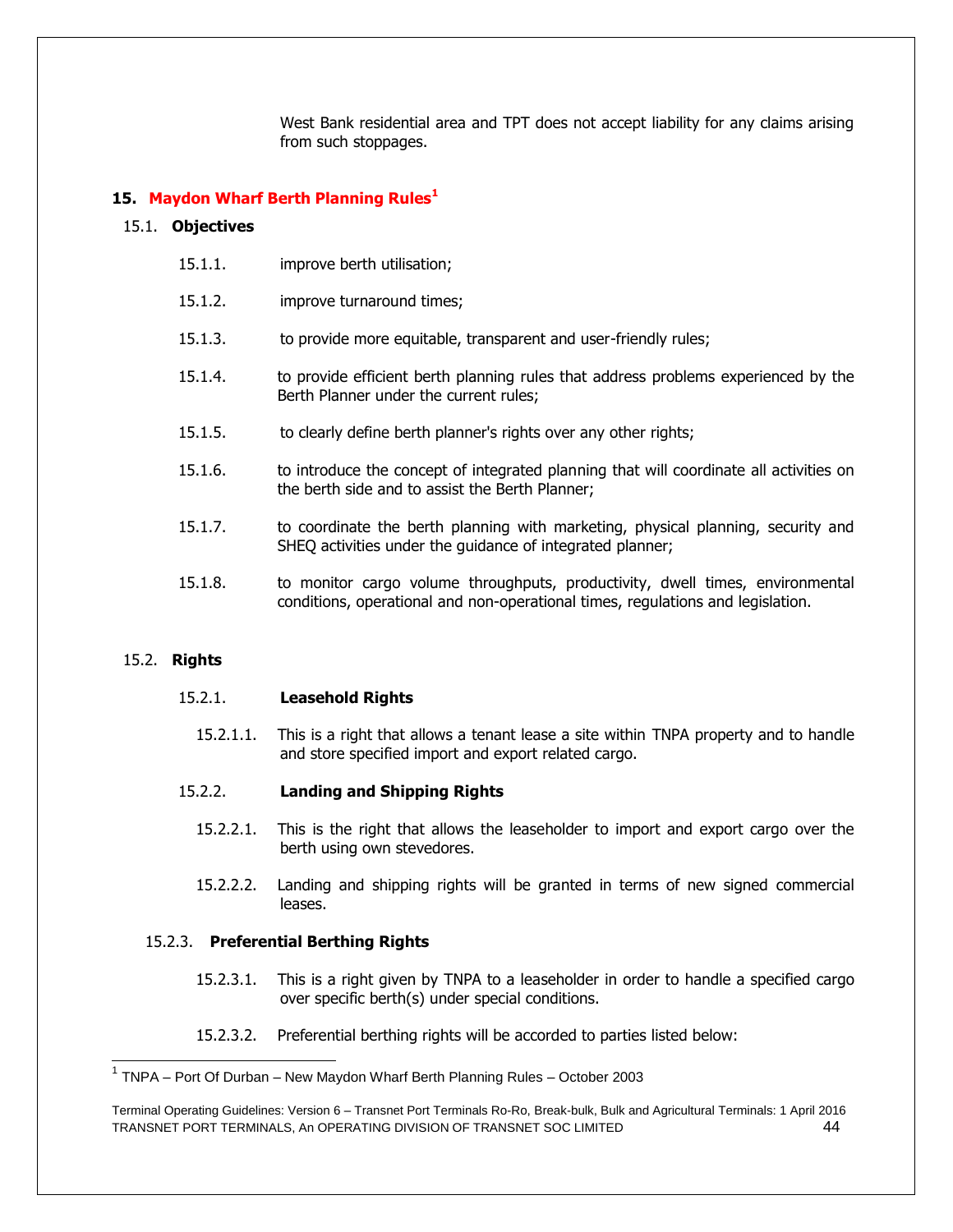- 15.2.3.2.1. High-volume clients provided that notification of the 72 hours prior to vessel arrival has been given to the Berth Planners;
- 15.2.3.2.2. leaseholders on special-purpose berths with fixed bulk/liquid bulk infrastructure and equipment, provided that notification of at least 72 hours prior to vessel arrival has been given to the Berth Planners;
- 15.2.3.2.3. any amendments to the above notifications will result in a new notification being allocated, thereby forfeiting the original one. Notifications and amendments thereof must be in writing;
- 15.2.3.2.4. exception with regard to notification of arrival times will be 48 hours in the case of Agriport.

#### 15.2.4. **Berth Issues**

# 15.2.4.1. **Berths**

- 15.2.4.1.1. Berth will be designated by large numbers as opposed to both numbers, possibly reducing them from the current 15 berths to approximately 9 future berths.
- 15.2.4.1.2. There will be no lay-by berths in Maydon Wharf. Exceptions can be made in the case where berths are vacant and shifting or removal of the vessel will be at owners' risk and expense.

#### 15.2.5. **Dedicated Berths**

- 15.2.5.1. No leaseholder will be granted dedicated berthing rights and TNPA will retain control over all berths.
- 15.2.5.2. Approximately 30 metres from the quay wall landward will no land be leased to any leaseholder.

#### 15.2.6. **Compatibility**

- 15.2.6.1. Compatible commodities will be handled within the same cluster to relieve contamination and to regulate product handling within clusters. TNPA will reserve the right to allocate vessels to a berth in such a way, as not to interfere with operations in the adjoining berth(s), implying that vessel handling incompatible cargo will not be handled simultaneously and adjacent to each other.
- 15.2.6.2. In the event of a cluster not being able to handle the product will lease conditions prohibiting the cluster from handling of product, TNPA will reserve the right to assign additional handling rights to an alternative cluster to relieve any congestion that may result**.**

#### 15.2.7. **Stakeholders**

#### 15.2.7.1. **Berth Planner (Harbour Master)**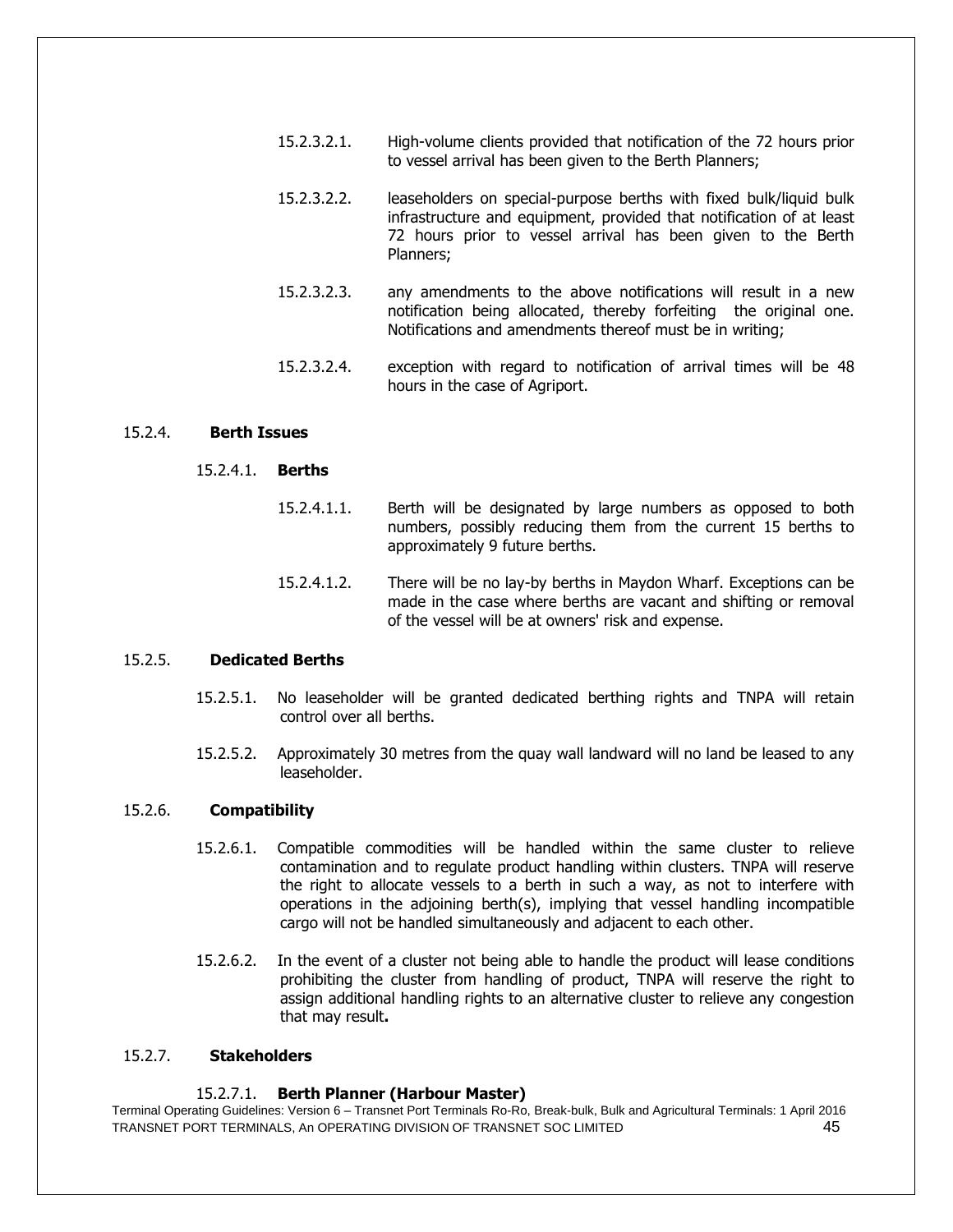- 15.2.7.1.1. A berth planner refers to an employee of TNPA that plans and allocates vessels to berths; this function will reside in the Harbour Master's Office.
- 15.2.7.1.2. The berth planner will be working on a first plan first serve principle that implies that and unplanned vessels cannot be accommodated before the planned vessel.
- 15.2.7.1.3. In the event that two vessels are planned and one amends its arrival time, the other will be served first, if it maintains its original arrival time, irrespective of which arrives first.
- 15.2.7.1.4. In the event where two vessels are planned and both amend their arrival times, the vessels will be handled on a first-come first-served principle, to facilitate quicker turnaround times.
- 15.2.7.1.5. The vessels that stay longer than their planned days on the berth will lose their status and may be required to move to another berth, if available or to the outer anchorage in order to avoid delays to the planned vessels. This will be done at the Berth Planner's discretion and at the owner's cost.
- 15.2.7.1.6. Unplanned vessels will be handled on a first come first serve principle and would have to vacate the berth at least three hours before the arrival of the planned vessel so as to avoid delays.
- 15.2.7.1.7. The vessels that warp (shift position on the berth)without a written permission from the Berth Planner will be held liable for all resulting shifting and delay costs incurred by other affected parties. Vessels with fixed appliances on the quay must submit their exact position on the quay to the Berth Planner together with the plans, failure to do so, will result in cancellation of the vessel plan.
- 15.2.7.1.8. The vessels with dual planned cargo will be handled in the planned order with respect to time and berths and any changes will result in the application of Clause 15.2.7.1 together with its Sub Clauses.
- 15.2.7.1.9. All agents are to submit a fully completed ID 100 document at 20 days as well as at 72 hours prior to the arrival of the vessels after which they are required to update the Berth Planner Every Morning before 12h00, until the vessel arrives at the outer anchorage. Non-compliance and incomplete information will result in the vessel losing its plan status and treated as an unplanned vessel. Vessels amending the plans will have to submit new ID 100 document for new plans. Vessels accepting new cargo will have to submit new ID 100 document for a new cargo as well as plan additional berthing time on the berth, depending on the availability of the bed, alternatively they will have to wait for the next available. All stipulations under this Clause will be enforced at the Berth Planner's discretion.
- 15.2.7.1.10. The berth planner will have absolute rights, which will supersede any other rights, economic or otherwise, in order to ensure safe handling and navigation of vessels including carrying hazardous cargo.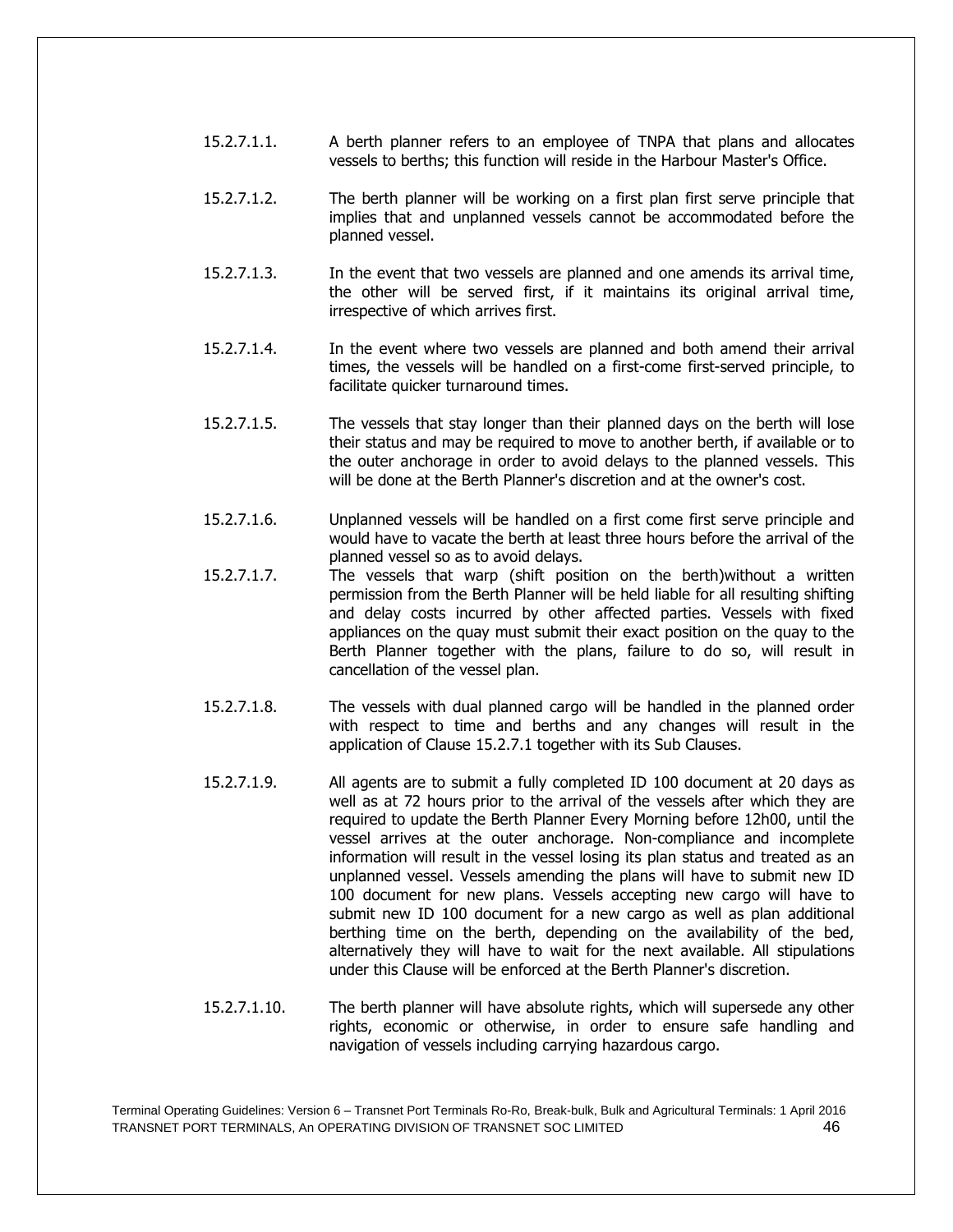#### 15.2.8. **Integrated Berth Planner**

- 15.2.8.1. The integrated berth planner (IBP) will be responsible for commodity monitoring, documentation processing, efficient berth utilisation turnaround times, etc. Further to this, the IBP will serve as a liaison between the parties listed below:
	- 15.2.8.1.1. Physical Planning Bracket Planning and Development) who will be responsible for statistics reconciliation between the various sources, performance indicators (berth utilisation, turnaround time, etc) and infrastructure planning and/or provision;
	- 15.2.8.1.2. Berth Planning (Harbour Master) who will be responsible for activities as captured in section 15.2.7.1 above;
	- 15.2.8.1.3. Security who will be responsible for addressing theft, illegal substances/property and vagrancy issues;
	- 15.2.8.1.4. Safety, Health, Environmental and Quality (SHEQ) ,Monitor and who will ensure adherence to Occupational Safety, Health, and Environmental legislation and/or any other applicable regulations.

# **16. Durban Terminals incorporating:**

# 16.1. **Maydon Wharf Agri Ro-Ro Terminal, Port of Durban**

#### 16.1.1. **Applicability of Clause 11**

Clause 15 above applies only in respect of the terminals situated at Maydon Wharf, Port of Durban. In the event of a conflict between clause 15 and clauses 16.1 and 16.2, the provisions of clause 15 enjoy precedence to the extent that they deal with matters in the exclusive domain of the TNPA, while the provisions of clauses 16.1 and 16.2 enjoy precedence to the extent that they deal with matters in the exclusive domain of TPT.

#### 16.1.2. **Operating hours and shift times** (Agri Ro-Ro)

- 16.1.2.1. Mondays to Fridays:
- 16.1.2.2. Morning: 06.00 to 14.00
- 16.1.2.3. Afternoon: 14.00 to 22.00
- 16.1.2.4. Night: 22.00 to 06.00
- 16.1.2.5. Weekend shift times (Saturdays & Sundays):
- 16.1.2.6. Day 06.00 to 18.00 (12hrs)
- 16.1.2.7. Night 18.00 to 06.00 (12 hrs)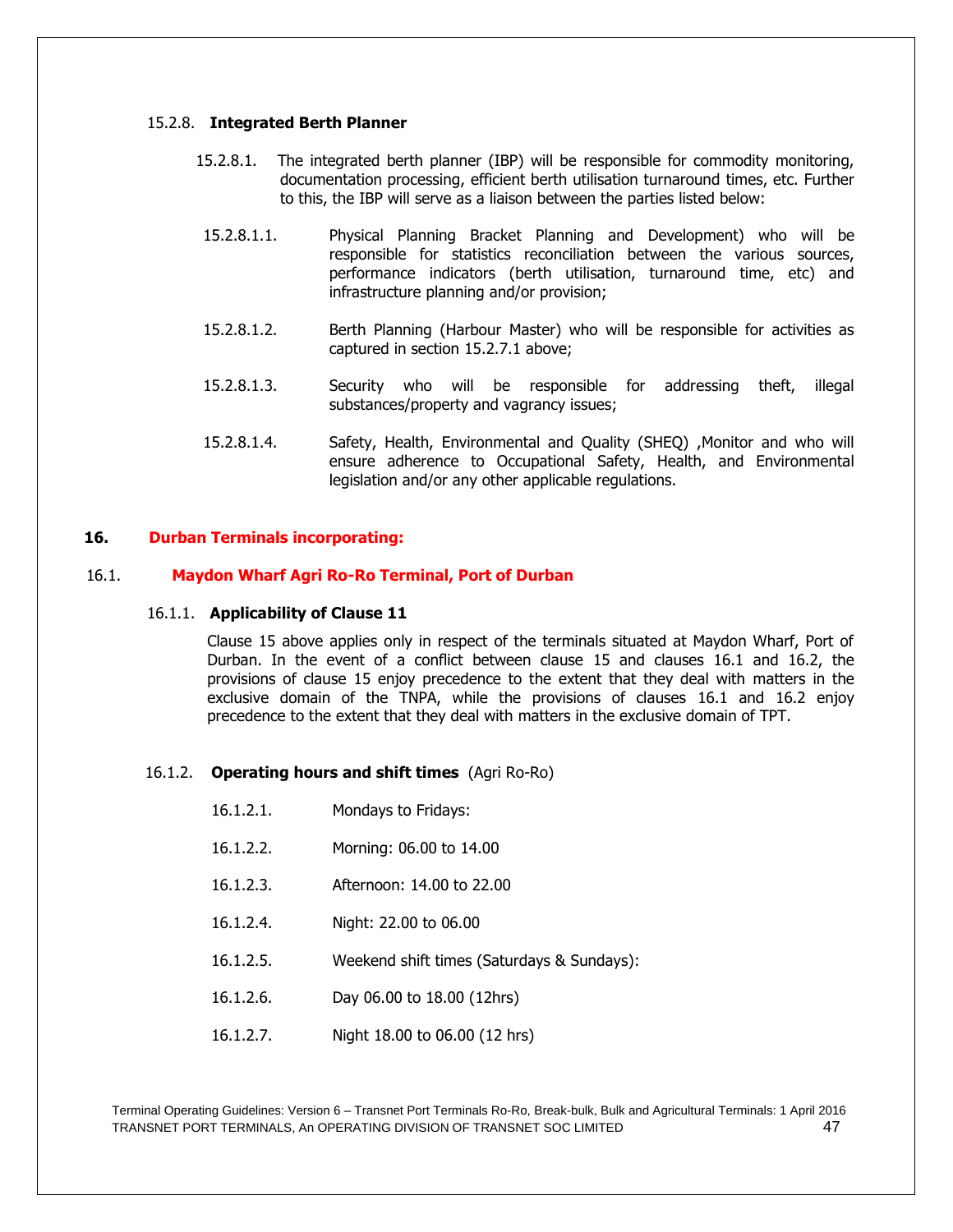#### 16.1.3. **Conditions applicable to Planned Vessels**

- 16.1.3.1. Phase II's are held on Mondays to Thursdays and by exception on Fridays but only by prior arrangement. It is the responsibility of the Customer/ representative to request and arrange Friday meetings.
- 16.1.3.2. In respect of vessels working on any Public Holiday, the Phase II must be held not less than forty eight (48) hours, or such other time as may be agreed before cargo working commences.
- 16.1.3.3. Should the vessel experience any engine problems on route to a Terminal, this must be notified to TPT prior to the Phase II. Should the vessel wish to conduct any repairs while on the berth, permission must be obtained from TNPA and TPT in writing by the submission of an Immobilization form.
- 16.1.3.4. All vessels working a combination of leasehold and TPT cargo at any berth from MWT 1 to 15 must ensure that a Phase II meeting is held prior to the vessels arrival. Such vessel must ensure that adequate planning is effected before the vessel takes up its berth in order to avoid the simultaneous working of TPT and leasehold cargo in any one hatch. "Adequate Planning" means that the vessel's representative must ensure that either one parties' cargo is worked to completion, before commencement of working another party's cargo in the same hatch.

# 16.1.4. **Vessel Nominations**

- 16.1.4.1. All cargo tonnages declared as cargo to be worked by TPT on a firm 5 day ID100 will be binding and charged for in full, notwithstanding that not all, or none of such cargo may be worked.
- 16.1.4.2. Should the cargo as nominated and split between TPT and a leasehold operator change from the time of the firm ETA, TPT at its sole discretion reserves the right to reschedule the vessel.
- 16.1.4.3. All hazardous break-bulk, bulk cargo and containers must be declared on the ID 100 and will be handled as per the Port approved hazardous handling procedures.

#### 16.1.5. **General Operational Conditions**

- 16.1.5.1. Imported and exported vehicles will not be driven by TPT's personnel. Vehicles will be inspected, tallied and accounted for by TPT only once the vehicles have reached the TPT dedicated staging area.
- 16.1.5.2. The landing/shipping of any abnormal cargo at MWT, requires the written authority of the TNPA.
- 16.1.5.3. Vessels & stevedores must ensure that all vessels' gear complies with the relevant technical and safety laws and standards and must have the relevant test certificates and authorisations for these available for inspection.
- 16.1.5.4. TPT will not commence working general cargo on Saturdays, Sundays or public holidays where the cargo volume is less than five hundred (500) metric tons per twelve (12) hour shift, or in the case of ISO containers, is less than seventy (70)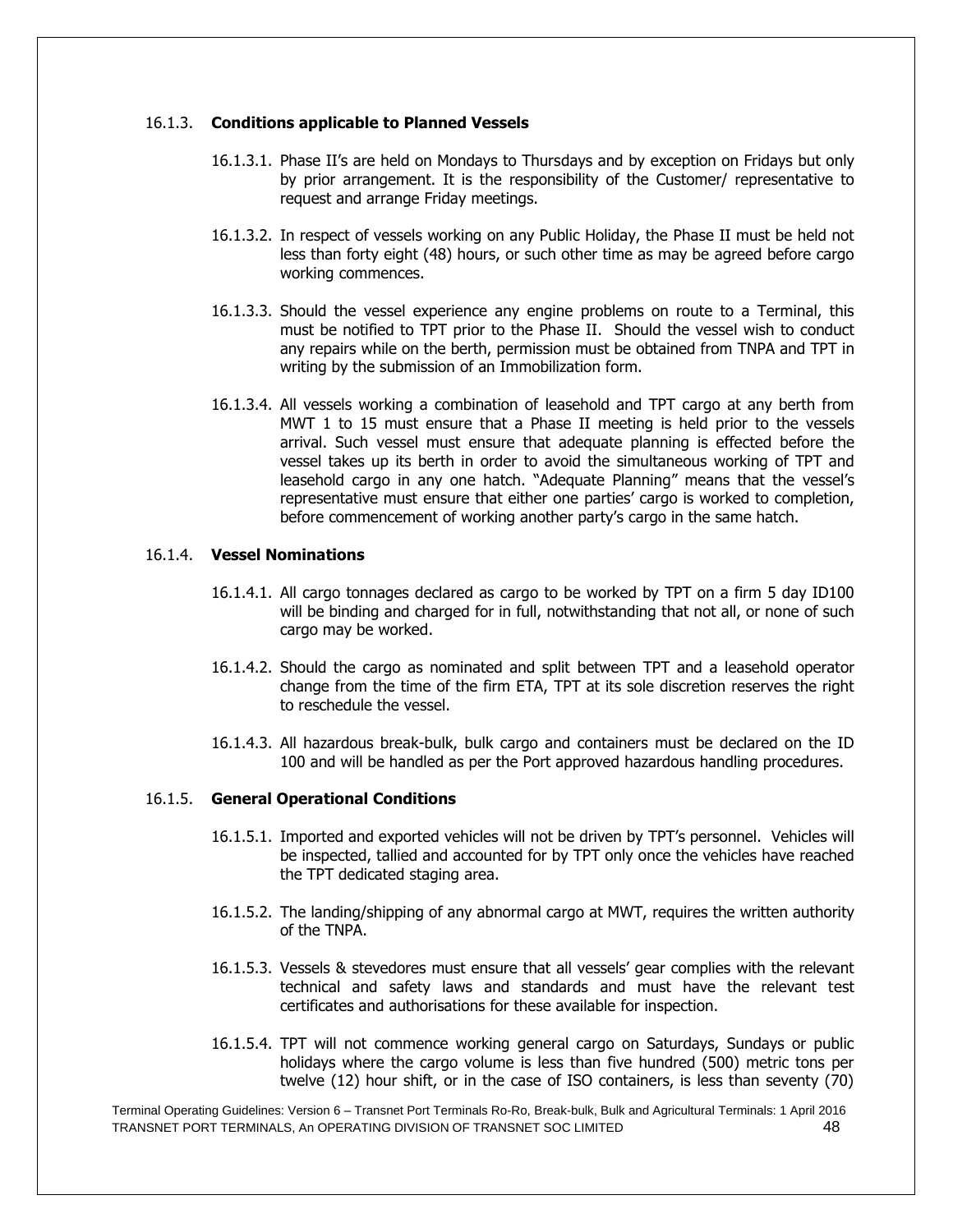containers per twelve (12) hour shift. Alternative arrangements may be made for such cargo working, in the sole discretion of TPT and provided a written request is made and agreed to in writing. Overtime charges for such cargo working will be payable to TPT.

- 16.1.5.5. Where delays in cargo working by a leasehold operator result in TPT having to work cargo on a weekend or public holiday and where such working was not originally planned, any/or all additional costs of the resources required for cargo working not originally planned for such weekend or public holiday will be for the account of the vessel/representative.
- 16.1.5.6. Should a vessel choose to work outside the demarcated MWT area, conveyance charges and any related consequential costs will be for the account of the vessel/representatives.
- 16.1.5.7. Where a vessel nominates a berth situated within the TPT terminal for working cargo, other than cargo stored or handled or otherwise serviced by TPT, a special request by such vessel must be made in writing to TPT to provide security personnel to open the security gates to allow road access through the TPT terminal.
- 16.1.5.8. All vessels which intend to work leasehold cargo and which nominate a berth adjacent to the area adjoining the Maydon Wharf TPT terminal must advise the CPO of such nomination in order to facilitate the scheduling of other vessel calls. Failure to do so may lead to a berth being double booked with resultant vessel delays for which TPT accepts no responsibility or liability.
- 16.1.5.9. Any vessel calling at a Maydon Wharf TPT berth, whether to work leasehold or TPT cargo, must attend a Phase II for proper planning and berth rotation.

#### 16.2. **Durban Agricultural Terminal Maydon Wharf**

- 16.2.1. The facility at this Terminal is designed to accommodate agricultural bulk products.
	- 16.2.1.1. The handling of import/export cargo through this Terminal is based on operational requirements at the sole discretion of TPT and requires that storage space be booked in advance with TPT or its representative and the requirements for such booking processes are available directly from the terminal.
	- 16.2.1.2. The slot will be determined by TPT with the forecast provided by Customers in advance and allocations will be made on a rotational basis notwithstanding all other conditions as required in these TOGs taking into consideration factors such as but not limited to berthing window, stockpile readiness, train scheduling, berth maintenance periods and Throughput contract.

#### 16.2.2. **Shipping/intake figure For Agricultural Products:**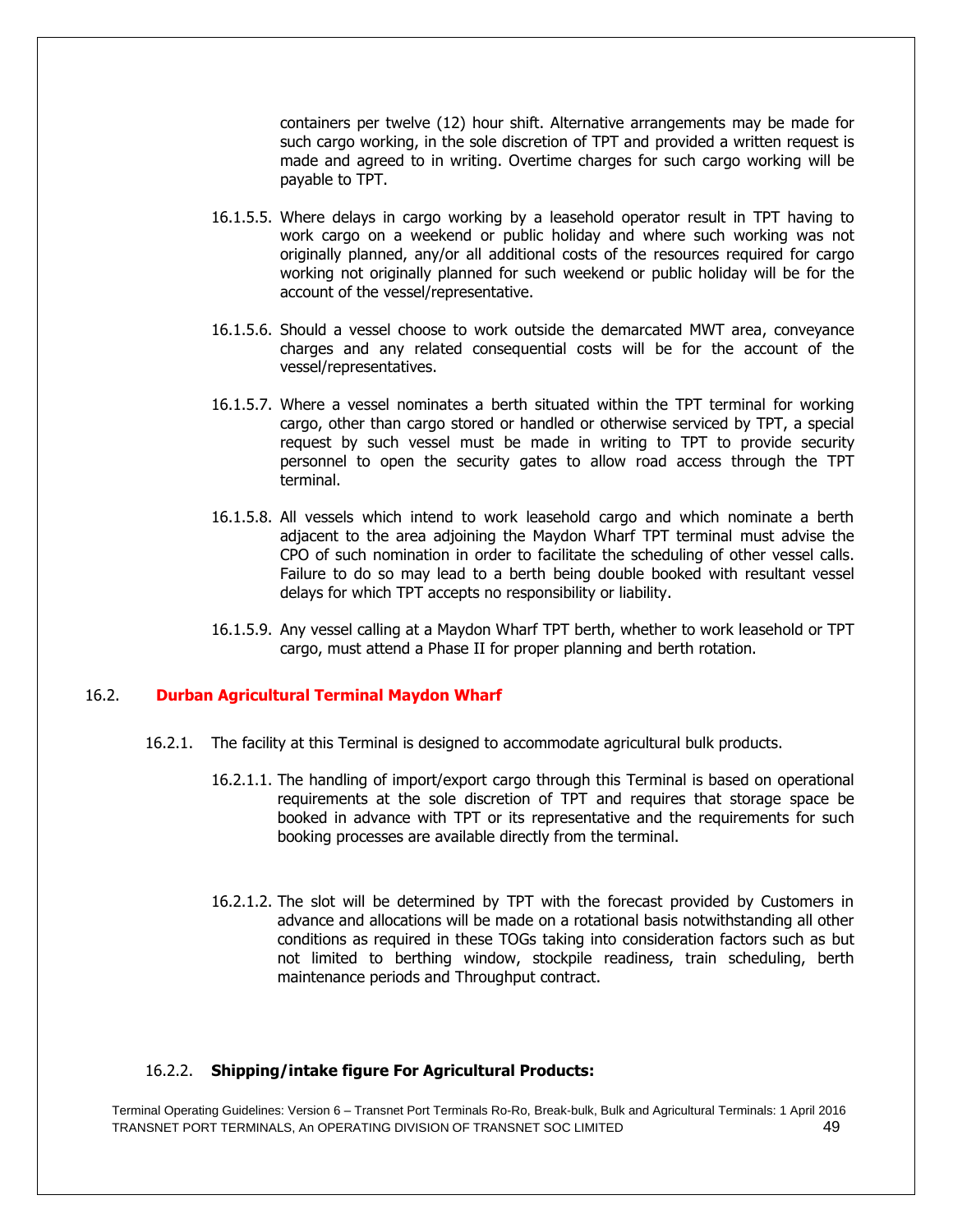16.2.2.1. The Terminal will weigh all agricultural products to or from vessels on its shipping and intake scales or in the absence thereof via a draft survey. When AMV tippers are used as a method of discharge then the road weighbridge will be utilised to ascertain the weights. These tonnages are used for billing/invoicing purposes as well on reports submitted to third parties (e.g. South African Grain Information service.)

# 16.3. **Ro-Ro Automotive Terminal: Port of Durban**

#### 16.3.1. **Operating hours and shift times**

| 16.3.1.1. | Mondays to Fridays:                     |
|-----------|-----------------------------------------|
| 16.3.1.2. | Morning: 06.00 to 14.00                 |
| 16.3.1.3. | Afternoon: 14.00 to 22.00               |
| 16.3.1.4. | Night: 22.00 to 06.00                   |
| 16.3.1.5. | Saturdays, Sundays and public holidays: |
| 16.3.1.6. | Day: 07.00 to 17.45                     |
| 16.3.1.7. | Night: 18.00 to 05.45                   |

#### 16.3.2. **Phase I nomination**

- 16.3.2.1. At the time of nomination the vessel or representative must provide the port rotation of cargo, weight of cargo and any IMCO class cargo details.
- 16.3.2.2. All vessels nominated as required herein must provide a daily update from and including day fourteen (14) from ETA, the purpose of which is to enhance stack predictability.
- 16.3.2.3. The berth will be firmed using a five (5) day firm nomination update.
- 16.3.2.4. Nominations may be submitted up to 60 days from ETA.
- 16.3.2.5. Should vessels compete for the same berth and arrive at outer anchorage as contemplated in clause 2.1.10, the following matters will be considered when assigning priority:
	- 16.3.2.5.1. in consultation with the lines, which vessel should be given priority based on suitable berth availability, cargo availability, terminal capacity, vessel working hours and any other information deemed relevant.
	- 16.3.2.5.2. Should no agreement arise pursuant to clause 16.3.2.3.1 the vessel with first NOR (arrival time) as recorded by Port Control - TNPA will be given priority, where both vessels are deemed to be unplanned.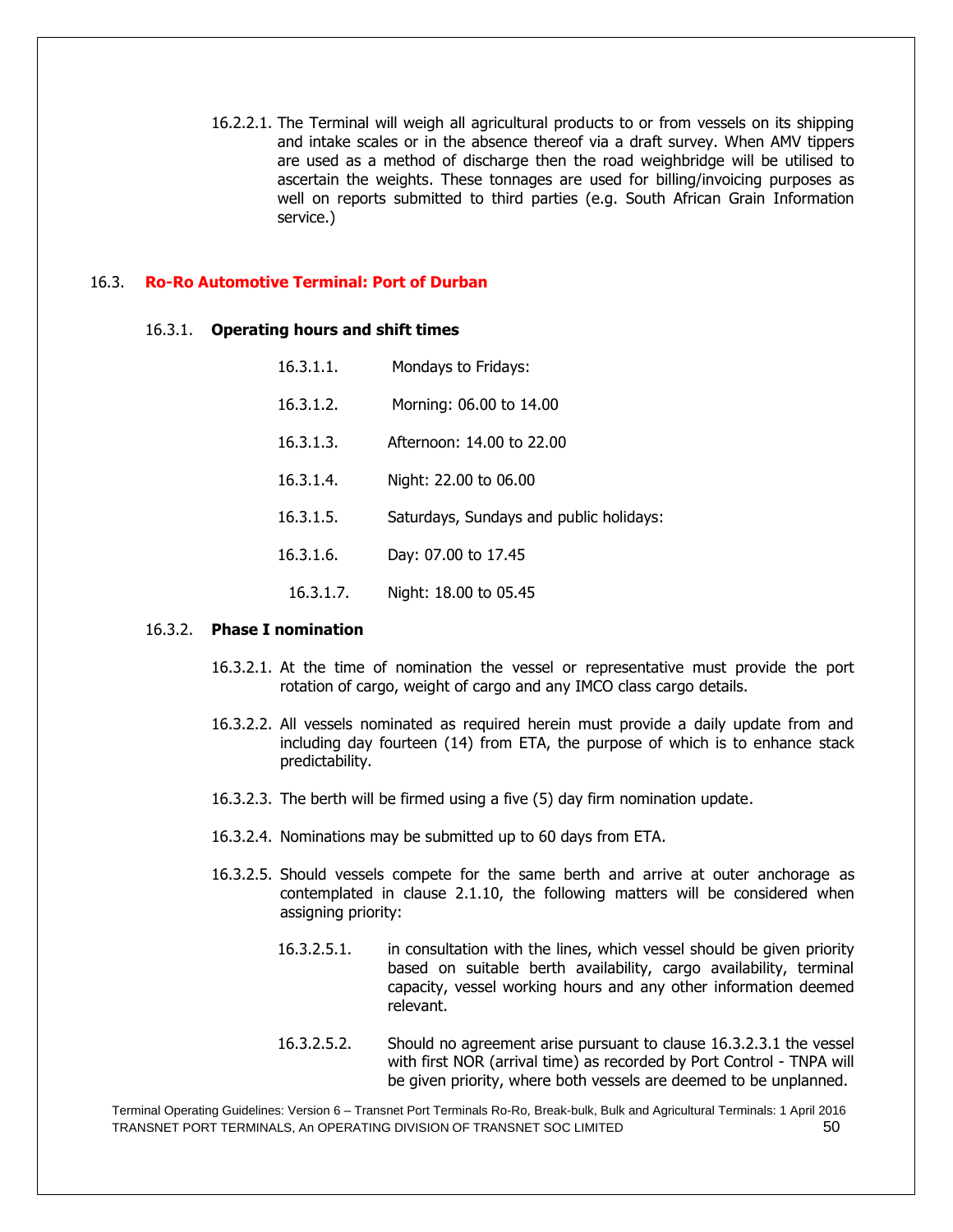16.3.2.5.3. During the validity period of this guideline and until further notice, TPT are in process of executing expansion activities at the Durban Container Terminal, and a strategy is in place to divert certain Container Lines to the Durban Ro-Ro (DRT) terminal and in particular to "D" berth. The container vessels so designated for diversion are nominated under the Container Terminal Operating Guidelines and as such will from time to time be incorporated on the DRT bar Chart by TPT.

#### 16.3.3. **Phase II Planning**

- 16.3.3.1. Phase II's will be held in accordance with the following guidelines and the information set out below must be sent to the CPO prior to the Phase II:
	- 16.3.3.1.1. The Ro-Ro Terminal Provisional Phase II Document must be submitted to the Ro-Ro CPO during office hours, five (5) days prior to arrival.
	- 16.3.3.1.2. A provisional booking list, detailing all cargo, including any High, Heavy and/or static units must be supplied five (5) days prior to vessel arrival. Such booking list must be updated on a daily basis.
	- 16.3.3.1.3. The discharge sequence of cargo and manifests must be supplied to the CPO three (3) working days prior to the vessel's arrival.
	- 16.3.3.1.4. A Pre-load plan / load sequence plan must be supplied together with the Phase I (5 day firm nomination). A final Pre-load plan / load sequence Plan must be supplied 24 hours prior to the Phase II.
	- 16.3.3.1.5. Phase II's will be held on Monday Friday at 14h00, on the day prior to the vessel's arrival. Should a vessel plan to arrive on a Sunday or Monday, the Phase II meeting will be held on the preceding Friday using provisional figures, with final figures being confirmed and electronically mailed to attendees at an agreed upon scheduled cut-off time for this information.
	- 16.3.3.1.6. Phase II's will not be held on 1 May, 25 December and 1 January of each year, or on any Saturdays or Sundays.
- 16.3.3.2. At the Phase II, the following matters will be discussed and recorded in the Phase II minute and all previous information and documentation supplied must be updated accordingly:
	- 16.3.3.2.1. The confirmed berth allocation;
	- 16.3.3.2.2. Cargo volumes cleared for discharging and loading including the following information as supplied by the Line:
	- 16.3.3.2.3. The number of new units;
	- 16.3.3.2.4. The number of second hand units;
	- 16.3.3.2.5. The number of High & Heavy units;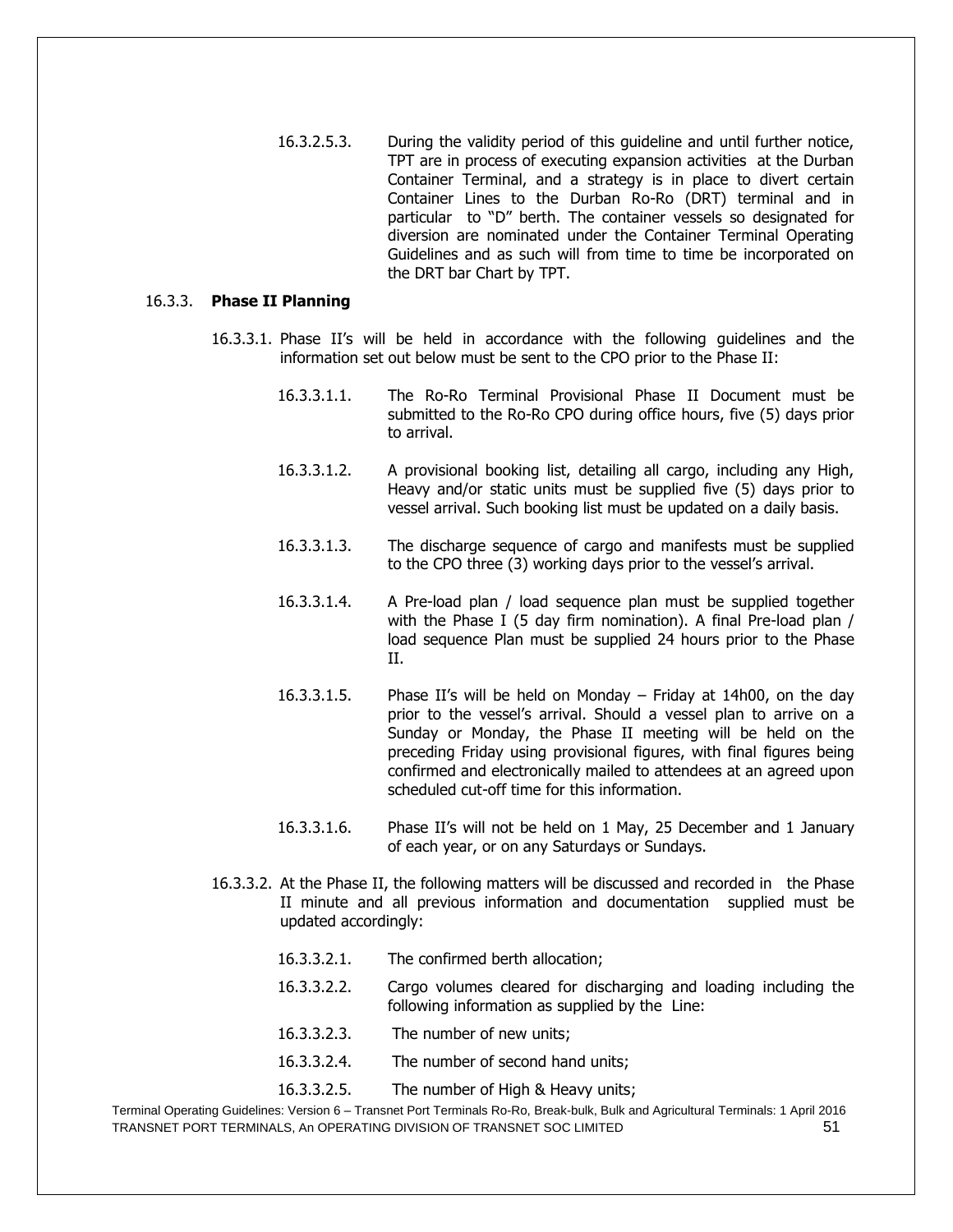- 16.3.3.2.6. The number of Static pieces/packages onboard;
- 16.3.3.2.7. The number of "Mafi" trailers for discharge or loading inclusive of marks/prefixes for "Mafi's"/bolsters being loaded, as well as details of any "Mafi" trailers that may need to be shifted between the berths or used as service trailers;
- 16.3.3.2.8. The number of units of transhipment cargo to be loaded/ discharged;
- 16.3.3.2.9. The number of Re-stow units, both direct and indirect together with the commencement time and duration of the operation. Failure to disclose this information will impact negatively on planning, giving rise to unproductive cargo working which will result in the vessel having to be re-planned;
- 16.3.3.2.10. Details of any specialized cargo as well as handling requirements for that cargo;
- 16.3.3.2.11. The prevailing available Ro-Ro Terminal capacity as well as any prevailing constraints must be highlighted;
- 16.3.3.2.12. The Terminal will supply a bay plan indicating where the Import / Export units are to be planned and placed in the terminal. Export units must be identified by make, model, Port of Discharge and if required, by final destination;
- 16.3.3.2.13. Updated Booking on exports and Manifest import lists must be supplied to the terminal;
- 16.3.3.2.14. Shipping and trans-shipping orders must be confirmed by TPT as processed and passed, and documentation which is identified as being required but which has not yet been received will be requested from the representative at the Phase II meeting for follow up by that representative;
- 16.3.3.2.15. Time on the berth must be agreed, including the estimated time for vessel cargo working commencement and completion. This must provide for sufficient time for the vessel to complete working;
- 16.3.3.2.16. The rate per hour for the discharge and loading operation must be planned, which will be dependent on the cargo mix and proximity to the pre-assembled cargo in relation to the allocated berth;
- 16.3.3.2.17. Where Export units are involved, the loading sequence must be agreed and planned accordingly;
- 16.3.3.2.18. The number of drivers, leadsman and flagmen (quayside/terminal) must be allocated by Durban Ro-Ro in conjunction with the Line for the discharge and load operations;
- 16.3.3.2.19. The number of lanes required must be determined and allocated according to availability;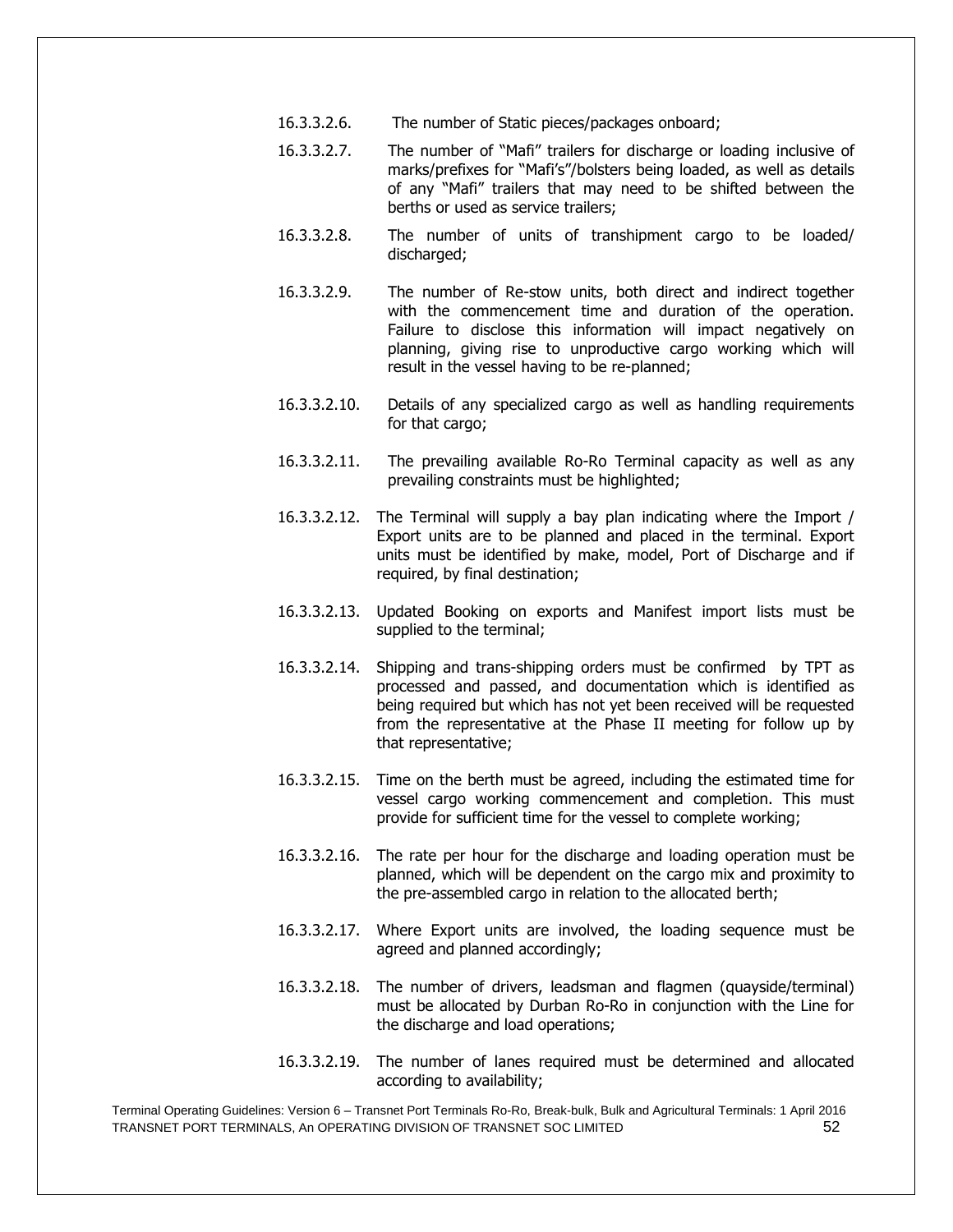- 16.3.3.2.20. All equipment requirements must be determined;
- 16.3.3.2.21. The Shift Roster inclusive of contact details must be determined and communicated;
- 16.3.3.2.22. The condition of cargo must be confirmed and recorded by both TPT and the vessel;
- 16.3.3.2.23. Only cargo which has valid shipping and/or transhipment orders in place will be included in the Export consignment list for export.
- 16.3.3.3. Berth allocation is subject to the following practices:
	- 16.3.3.3.1. If there is any cross haulage of cargo, the costs for the cross haulage of High, Heavy and Static cargo is for the account of the party who requested that the vessel berth at a berth other one defined as a Durban Ro-Ro berth.
	- 16.3.3.3.2. The Chief Logistics Manager (CLM) or his representative responsible for all planning activities may redeploy lanes and/or resources from an unproductive vessel in his/her sole discretion.

#### 16.3.3.4. Cargo Availability

16.3.3.4.1. Import and export cargo will be planned in accordance with the terminal capacity so as not to impede any other planned vessel.

# 16.3.4. **Transhipment Cargo**

- 16.3.4.1. Durban Ro-Ro must be notified by the Pre-Carrier shipping line or its nominated representative of transhipment cargo, inclusive of type and dimensions, five (5) days prior to the original ETA of the vessel concerned. Lines carrying transhipment cargo to final destination must include the cargo details thereof on the booking list.
- 16.3.4.2. All nominated transhipment cargo must be confirmed by the shipping line or its nominated representative at the Phase II confirming the details of the Pre-Carrier as well as confirmation of the dimensions, type and other On-Carrier vessel details.
- 16.3.4.3. Based on where the trans-shipment cargo is stored, the planning department will take into account the berth allocation for the on-carrier.
- 16.3.4.4. Failure to comply with clauses 16.3.4.1 and 16.3.4.2 which results in cross haulage will render the party so failing liable for the cost of such cross haulage. TPT will in such instances declare cross haulage charges to be applicable and notify both the pre-carrier and on-carrier by e-mail of the declared condition of cross haulage and seek confirmation as to which line is responsible for these charges.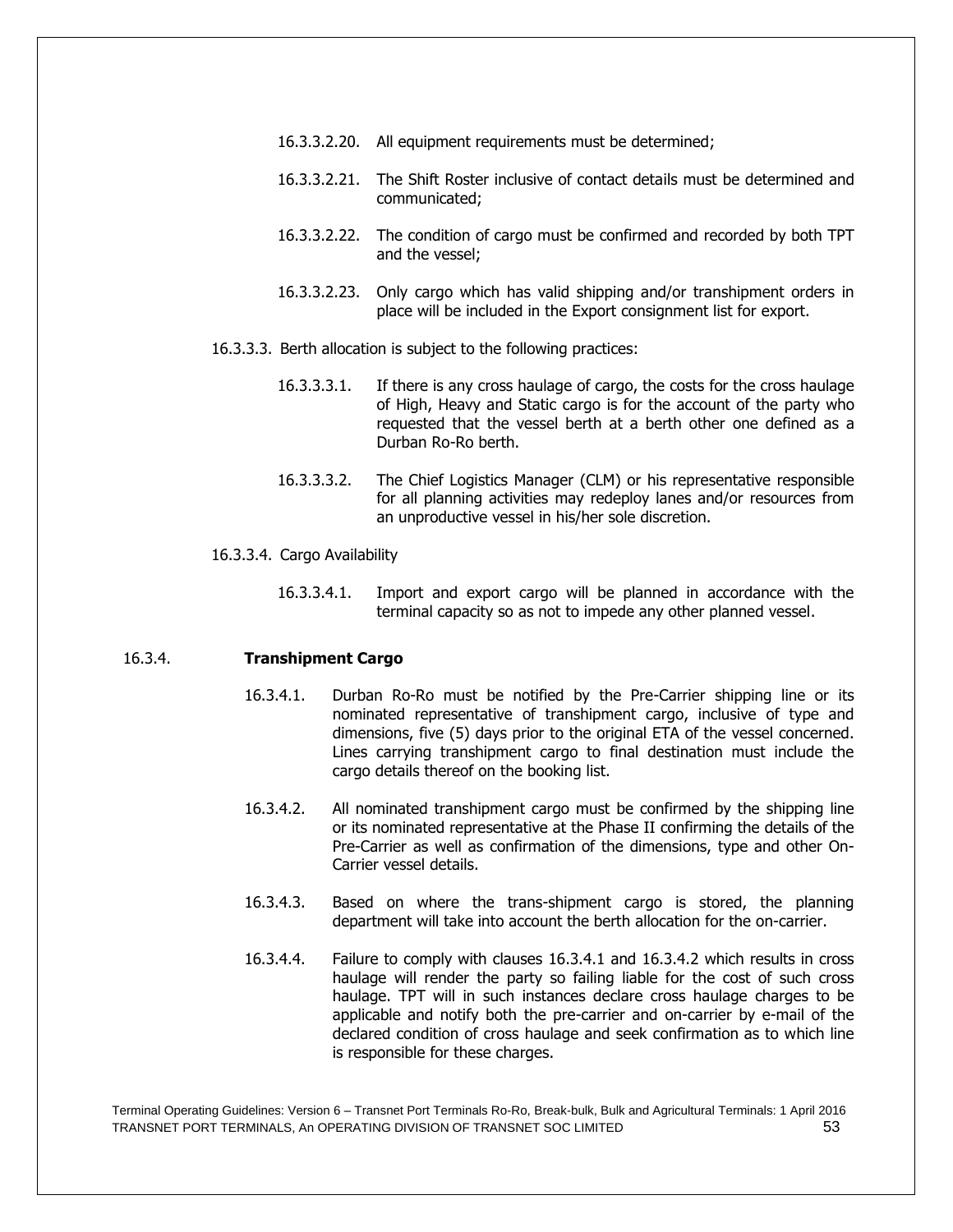16.3.4.5. Transhipment Cargo being discharged at the Durban Ro-Ro terminal must be clearly marked by the pre-carrier as transhipment cargo. Such marks must include the final destination and on-carrier details. Failure to comply with this provision may result in cargo being refused and/or cross haulage charges being raised in respect of static cargo.

# 16.3.5. **Ro-Ro Terminal General Operational Practices & Information**

- 16.3.5.1.1. Resource allocation will be in accordance with that agreed and recorded in respect of the Phase II document.
- 16.3.5.1.2. Vessel delays (and performance), recorded per lane, will be measured to obtain a net result of the terminal/vessel performance. The object is to identify and reduce all avoidable delays and to plan for improvement and such plans must be discussed at Phase IV.
- 16.3.5.1.3. Daily Ramp Meetings and shift handover meetings (Phase III) must be conducted.
- 16.3.5.1.4. A Phase IV Meeting must be held.
- 16.3.5.1.5. A compulsory AMV booking procedure is in effect and this procedure is available from the terminal.

# 16.3.6. **Post Cargo Working Reports**

- 16.3.6.1. An outturn report must be completed within six (6) hours of completion of a vessel for all exports.
- 16.3.6.2. In respect of imports, a provisional report must be provided within seven (7) days of completion of vessel working and a final report after any cargo found to be un-cleared is disposed of to the State's Warehouse.
- 16.3.6.3. A damage report of cargo identified as damaged must be completed within 6 hours of completion of vessel working.
- 16.3.6.4. After seven (7) days, the vessel's representative must be issued with an uncleared Cargo Report, by way of a receipt advising them of all un-cleared cargo.
- 16.3.6.5. A short shipment report of cargo short shipped must be completed within six (6) hours of completion of the vessel working.
- 16.3.6.6. On vessel completion, TPT must submit to the vessel/representative an exception report detailing the units in dispute. The units reflected on the report to include discrepant and/or over and or short landed cargo.
- 16.3.6.7. Within three (3) days, the vessel's representative must be issued with a receipt advising him/her of over-landed cargo.

#### 16.3.7. **Combined Export Documents**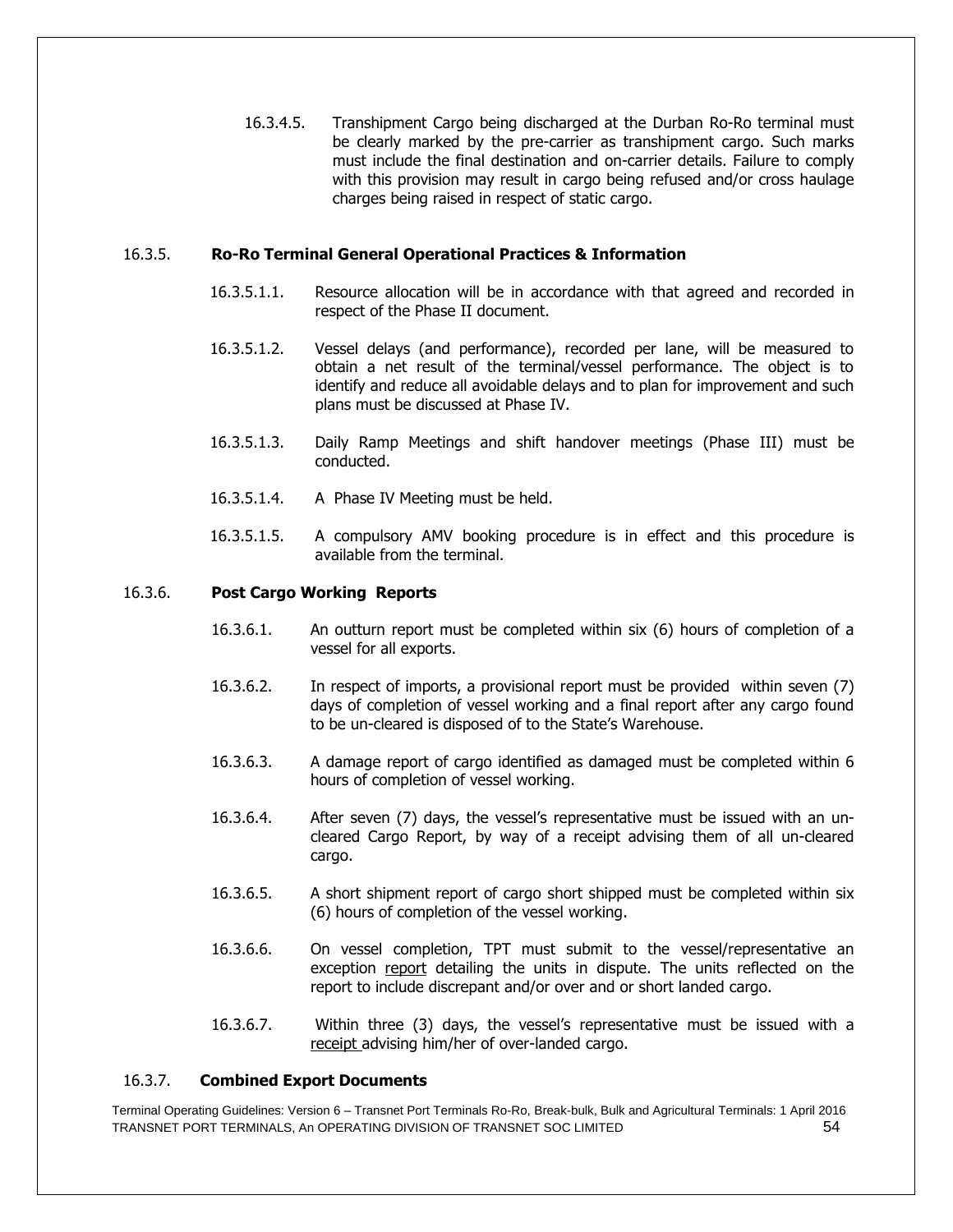16.3.7.1. Four (4) copies of the Export Outturn Report (EOR) are produced. Once the document is signed and stamped by TPT and the vessels representative, copies must be held by TPT, the vessel's representative and the vessel's tally representative.

# 16.3.8. **Terminal Resources**

- 16.3.8.1. Durban Ro-Ro has a maximum of nine (9) lanes allocated for vessel loading and off-loading situated at the three (3) Durban Ro-Ro berths.
- 16.3.8.2. The normal maximum allocation of lanes to work a particular vessel at any given time of loading or discharge is three (3). Where a vessel requests more than three (3) lanes, such vessel may receive more lanes provided this does not impact on the working of other vessels and is also dependent on resource availability. Any requests for additional lanes must be made in writing twenty four (24) hours prior to the Phase II.

# 16.3.9. **Stand-by charges**

- 16.3.9.1. Should, during any weekend, working lanes allocated to the next shift be cancelled less than two (2) hours before the end of a shift, stand-by charges, of a minimum of eight (8) hours over weekends and a minimum of four (4) hours for the following weekday, will be raised.
- 16.3.9.2. If resources are utilized for four (4) hours or more, no stand-by charges will be applicable.
- 16.3.9.3. If booked lanes are required to stand-by longer than the first four (4) hours of a shift as a result of weather sensitive cargo being worked or vessel's default, then stand-by charges will be raised.
- 16.3.9.4. All work / services provided over and above those planned in the Phase II will be charged for by way of a Miscellaneous Service Note (MSN). The service type will be specified on the invoice as issued for such service.
- 16.3.9.5. Verbal requests for changes, notifications, amendments and the like communicated to a nominated TPT supervisor by the vessel or its agent will be valid only if confirmed in writing. Failure to comply with this requirement will result in such communications not being acted upon.
- 16.3.9.6. TPT is not liable under any circumstances for vessel demurrage and accepts no risk, liability and/or responsibility pertaining to "mafi" trailers being cleared from the terminal onto any vessels calling at the terminal. Mafi trailers cannot leave the terminal for any reason whatsoever without a written and signed release letter from the relevant shipping line or their representative.
- 16.3.9.7. Mafi trailers left in the terminal may not be used by any other line and/or stevedore without the explicit written permission of the owner of the trailer concerned, with a copy of such permission being provided to all concerned.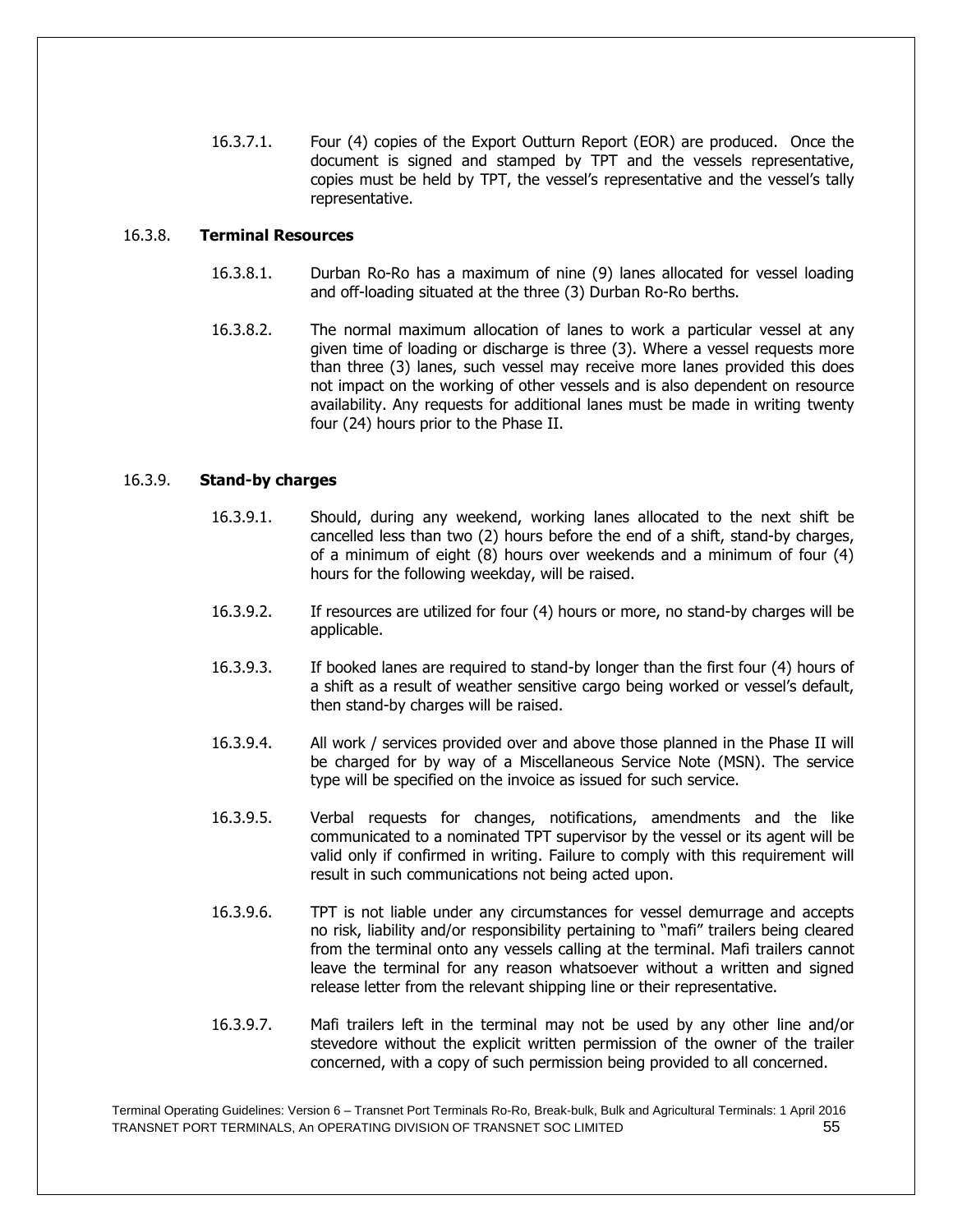- 16.3.9.8. Empty "mafi" trailers stored at Durban Ro-Ro must be removed from the terminal within ten (10) days of discharge from vessel. Should the Line concerned not have a vessel to load "mafi" trailers such Line can agree a time period with the terminal to have such trailers stored until a vessel becomes available. In such event, all movement and storage costs will be for the Line's account. The number of "mafi" trailers that can be stored is subject to available stack capacity and must be pre-arranged between the Line and TPT at the Phase II, and this clause is not to be interpreted as placing any obligation on TPT to agree to such storage.
- 16.3.9.9. This document supersedes all previous communication on berthing and vessel working at Durban Ro-Ro.

#### **17. Richards Bay Terminals incorporating:**

#### 17.1. **Ro-Ro, Break-bulk and Agricultural Terminal**

#### 17.1.1. **Operating Hours and shift times**

- 17.1.1.1. Mondays to Fridays:
- 17.1.1.2. Morning: 06.00 to 14.00
- 17.1.1.3. Afternoon: 14.00 to 22.00
- 17.1.1.4. Night: 22.00 to 06.00
- 17.1.1.5. Saturdays, Sundays and Public Holidays:
- 17.1.1.6. Day: 06.00 to 18.00
- 17.1.1.7. Night 18.00 to 06.00
- 17.1.2. Where a vessel is scheduled to commence cargo working on a weekend or public holiday after 12h00 midday, the vessel will only be planned to commence at 18h00. However, if the vessel insists on commencing cargo working earlier and is prepared to have the shift on standby from 06h00 and this is agreed to in writing, then standby charges will be applicable from the commencement of the 06h00 shift.

#### 17.1.3. **Terminal Cargo and Berth Allocation Planning:**

17.1.3.1. The Richards Bay Bulk Terminal incorporates the original bulk appliance series of berths (berths 801, 804, and 701 to 705 and berth 609) and the Multi-purpose six and seven Series berths (berths 606 to 608 and berths 706 to 708 respectively). The bulk appliance series of berths, being a specialized bulk facility, will remain a premium series of berths for bulk cargo working on a first planned, first served basis. Without assigning preferential berthing, at the Agri Ro-Ro six and seven series of berths, cargo is planned and pre-assembled for a specific series of berths, be it liner cargo or non-liner cargo. Vessels or lines must call at the series of berths where they traditionally have called in the past in order to expedite vessel and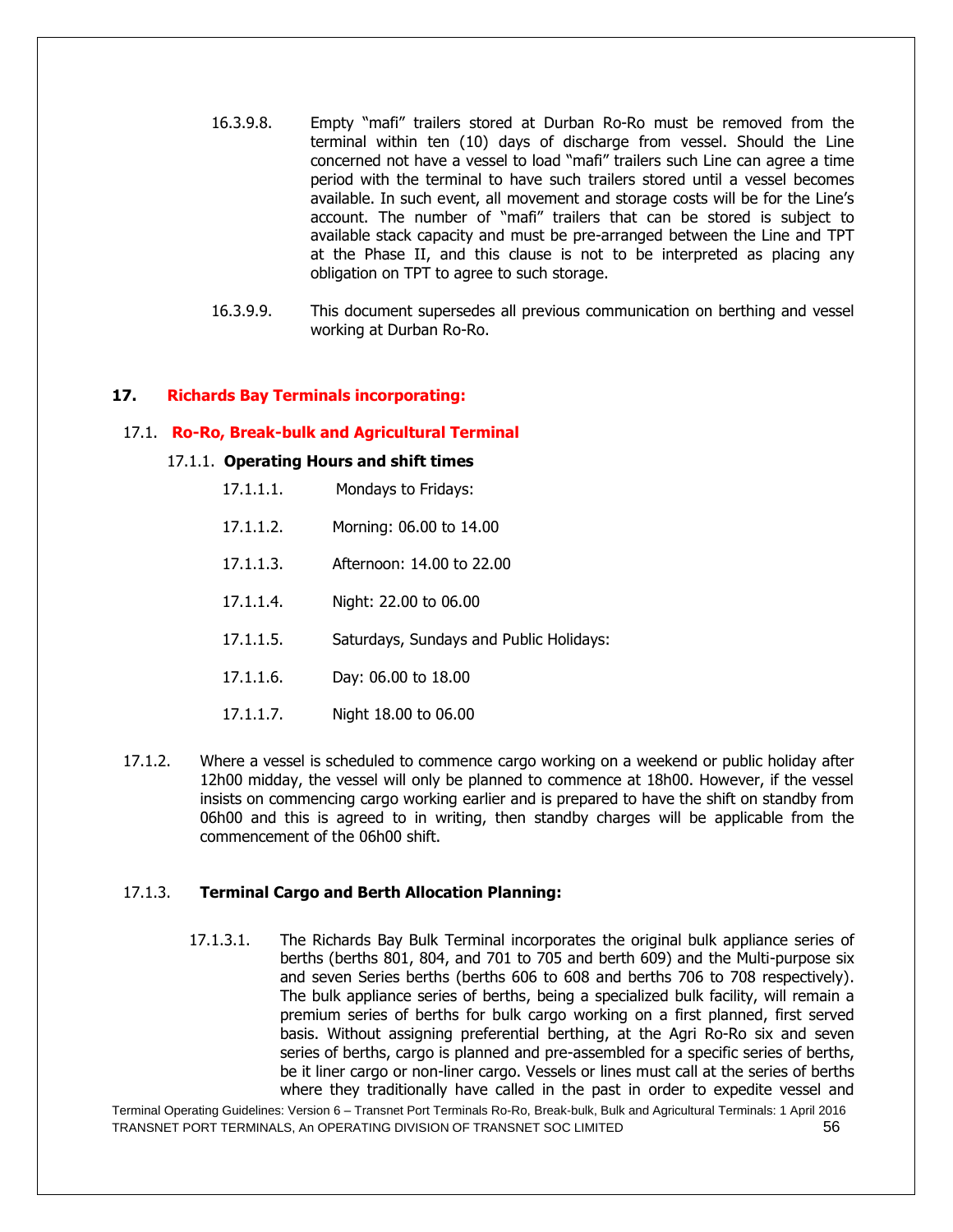cargo turnaround and to eliminate the need for time consuming cargo conveyance between series.

- 17.1.3.2. Conveyance of cargo between berth series will be allowed at the discretion of TPT as the exception and as a means to keep berths operational during times of possible congestion, provided it does not impede on the planned productivity of other scheduled or planned vessels. In such instance no charges will apply. However, the remainder of the criteria of clause 2.9.5 for ring fenced cargo will apply.
- 17.1.3.3. Conveyance of cargoes will be dependent on safety, equipment availability and cargo type and as such no abnormal cargo will be conveyed.
- 17.1.3.4. All vessels calling at the Ro-Ro, Break-bulk and Agricultural Terminal for the purposes of working cargo via skips must as a minimum have twenty five (25) ton SWL cranes. Where one or more of the vessel's cranes falls below twenty five (25) tons SWL and/or proves to be incapable of handling the cargo, and the TPT norms are not attainable, then TPT may raise a surcharge based on decreased productivity or refuse the working of such a vessel.
- 17.1.3.5. Where a vessel has less than the minimum required SWL cranes and TPT choses to work that vessel, then if the planned net norm of the vessel is achieved in accordance with the TPT norm, TPT and the Customer will agree between themselves to waiver any surcharge which would normally apply.

#### 17.2. **Mineral Bulk Terminal (MBT): Port of Richards Bay**

#### 17.2.1. **Operating hours and shift times**

- 17.2.1.1. The terminal will operate on a twenty four (24) hour system Mondays to Fridays including those public holidays not defined as mandatory public holidays in clause 1.1.37 above.
- 17.2.1.2. The period of closure for National Workers Day (1 May) will be from 06h00 until 06h00 the following day, and for Christmas and New Year the period of closure will be from 14h00 on the previous day up until 06h00 on the day following the holiday.
- 17.2.1.3. Weekend operational working hours are between 22h00 on the Friday and 06h00 on the Monday, both inclusive.

#### 17.2.2. **Nomination firming**

17.2.2.1. The Bulk Berths (berths 801, 804, and 701 to 705 and berth 609) will be scheduled upon receipt of the ID 100, but will only be firmed by TPT, using the updated ETA confirmation received from the vessel or representative, within three (3) days of ETA, with an accurate ETA of within twelve (12) hours. Should the final ETA change by more than twelve (12) hours later than the original firm ETA, the vessel will be re-scheduled at the discretion of TPT to an alternative window, either at the same berth or to follow on if the berth was still occupied or at the next suitable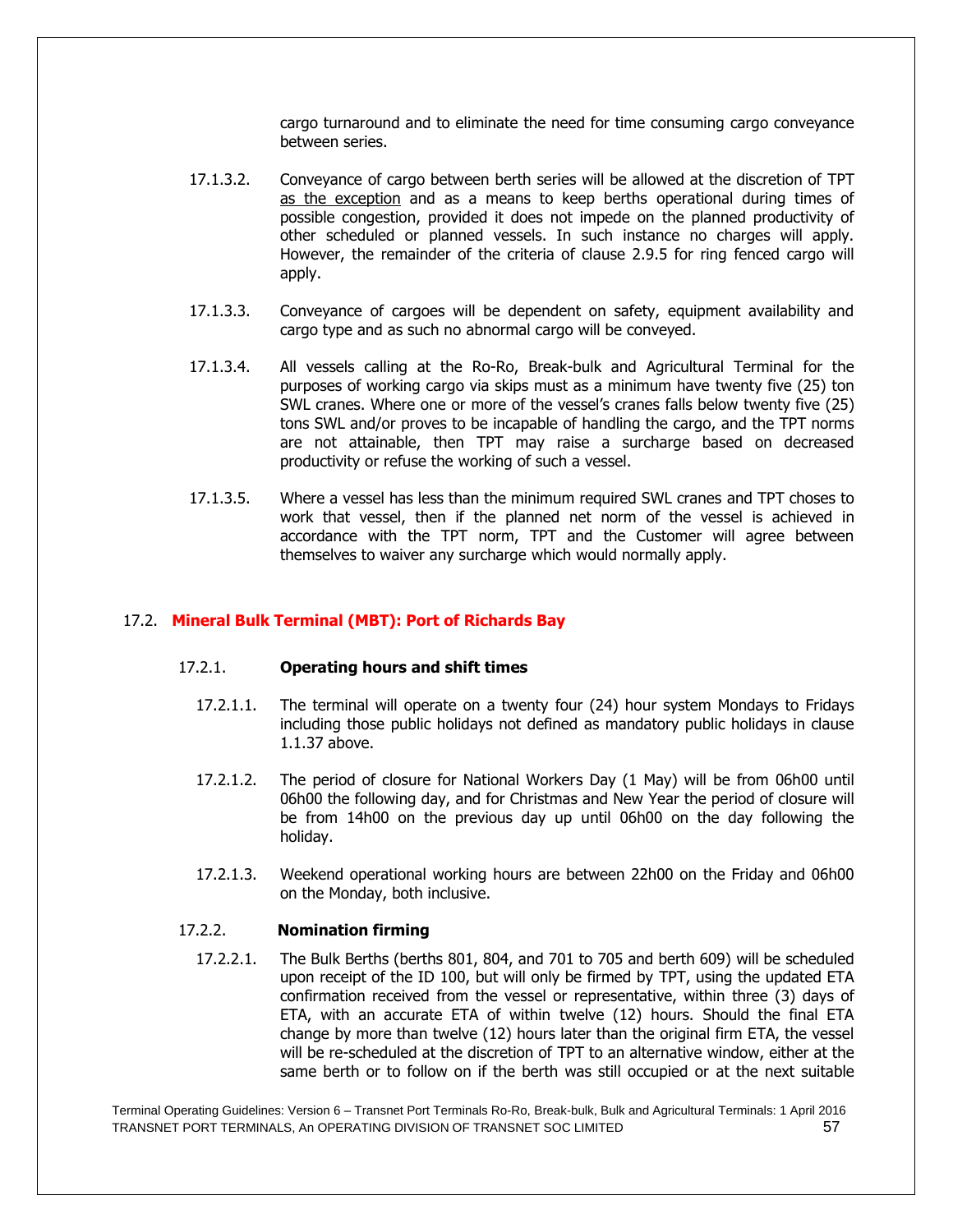and available berth, provided that no scheduled or planned vessel is prejudiced thereby. In this instance, the default period will be a three (3) day firm period.

- 17.2.2.2. Where a vessel in a single port stay calls at both the Bulk and Ro-Ro, Break-bulk and Agricultural berths, then the five day firm nomination rule as per clause 2.1.9 will apply.
- 17.2.2.3. Should a vessel having submitted a five (5) day firm nomination, elect to cancel its Ro-Ro, Break-bulk and Agricultural call and only call at the bulk terminal, then such vessel will be treated as an early arrival and will either be berthed if a window is available or it will be required to wait for its scheduled bulk slot. Such vessel will not be required to nominate afresh and will not be treated as an opportunistic call.

# 17.2.3. **General Information**

- 17.2.3.1. In order to maximise capacity utilization, MBT will further undertake additional cargo rationalisation exercises that involves the migration of suitable small bulk parcel cargo to the Ro-Ro, Break-bulk and Agricultural Terminal at Richards Bay. During the implementation of this exercise MBT will, as an interim measure until further notice but in its sole discretion, permit the handling of parcels smaller than the minimum sizes reflected in Clause 17.2.6.3 below for both import & export cargo at MBT.
- 17.2.3.2. The minimum export parcel that will be planned at MBT is ten thousand (10 000) Tons and deviations will be managed, in the sole discretion of TPT, on a case by case basis to suit clause 17.2.6.3 and until such time as further migration is implemented. All export vessels planned for berths 704/705 and 801 shall be required to nominate a minimum tonnage of thirty thousand tons (30 000)
- 17.2.3.3. The minimum import parcel that will be planned at MBT is fifteen thousand (15 000) Tons.
- 17.2.3.4. Where TPT has accurate calibrated cargo scales in place to measure bulk exports via its cargo conveyor belts, then only one (1) additional run will be permitted provided that such additional run is no less than two hundred (200) tons. In the absence of accepted scales, all additional cargo belt runs will be managed to meet the export order requirements.
- 17.2.3.5. Bulk vessels loading by means of the belt facilities must be able to handle a minimum loading rate of 1 000 tph except in instances where the cargo characteristics allow for a slower shipping norm.
- 17.2.3.6. Weather sensitive cargo: In instances where Customers are prepared to ship cargo during periods of light rain, a letter to this effect must be presented at the Phase II and not during the working of the vessel. Where no rain letter is presented at the Phase II, then any vessel affected by rain will be treated in accordance with clause 5.2
- 17.2.3.7. Where a rain letter has been presented and the Master of the vessel for reasons of rain is not prepared to open hatches or work cargo, then the letter will be deemed invalid and the vessel will be treated in accordance with clause 5.2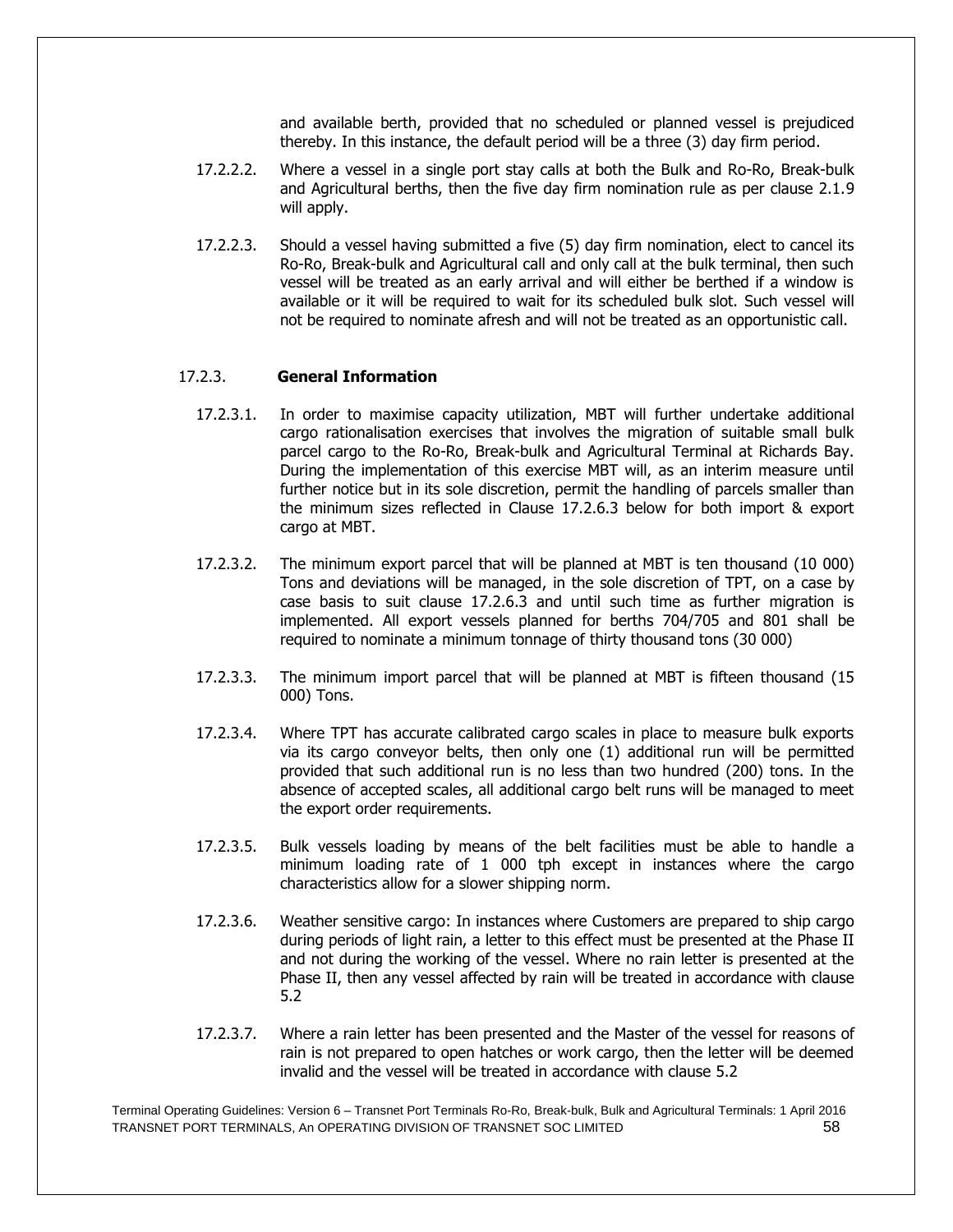17.2.3.8. A vessel which is firm and planned, which arrives earlier or later than its ETA, will be planned to berth and work, but only for that period of time that the berth is available and provided the vessel, in all respects, remains stable to vacate the berth after completion of the parcel or parcels which are requiring completion before the vessel can be moved, provided that no other scheduled or planned vessel is prejudiced thereby.

# 17.2.4. **Bulk berth nomination requirements**

17.2.4.1. All vessels requiring to be scheduled at the bulk berths will be scheduled at the discretion of TPT to a suitable berth in order to achieve the best cargo throughput outcome to maximise berth usage must be read inconjucntion with 17.2.6.

#### 17.2.4.2. **The maximum export tonnage will be limited to berth restrictions and any deviations will be at the discretion of TPT.**

# 17.2.5. **Acid Vessels**

- 17.2.5.1. In order to reflect a more equitable planning platform, all phosphoric acid vessels deemed TNPA businesses, requiring scheduling on the TPT Bar Chart, must in accordance with an agreement reached with the TNPA provide to the TNPA a minimum ID 100 nomination time of fourteen (14) days. Once the nomination is accepted, then in terms of the joint scheduling between the TNPA and TPT, the vessel will be scheduled in the TPT line-up of all other scheduled vessels. Such acid vessel may not impede a working vessel or any other normally nominated vessel.
- 17.2.5.2. For the purposes of planning, berths 609 and 608 have dedicated facilities for the discharge of phosphoric acid. In all instances berth 608 will be the priority berth in scheduling acid vessels while berth 609 will from time to time serve as a substitute berth as per normal nomination criteria.

#### 17.2.6. **Bulk Berth Scheduling**

17.2.6.1. The table below is an indicator of the general order of sequencing that will be used by TPT in the allocation of berths for imports at MBT. All allocations and deviations will be managed in the sole discretion of TPT with due regard to maximum cargo throughput and berth utilisation. The indicative list should not be interpreted as a right by any vessel to claim seniority or right to the berth over another.

| <b>Priorit</b><br>509<br>ר∩ל<br>701<br>Bc<br>me<br><u>UZ</u><br>—————— |
|------------------------------------------------------------------------|
|------------------------------------------------------------------------|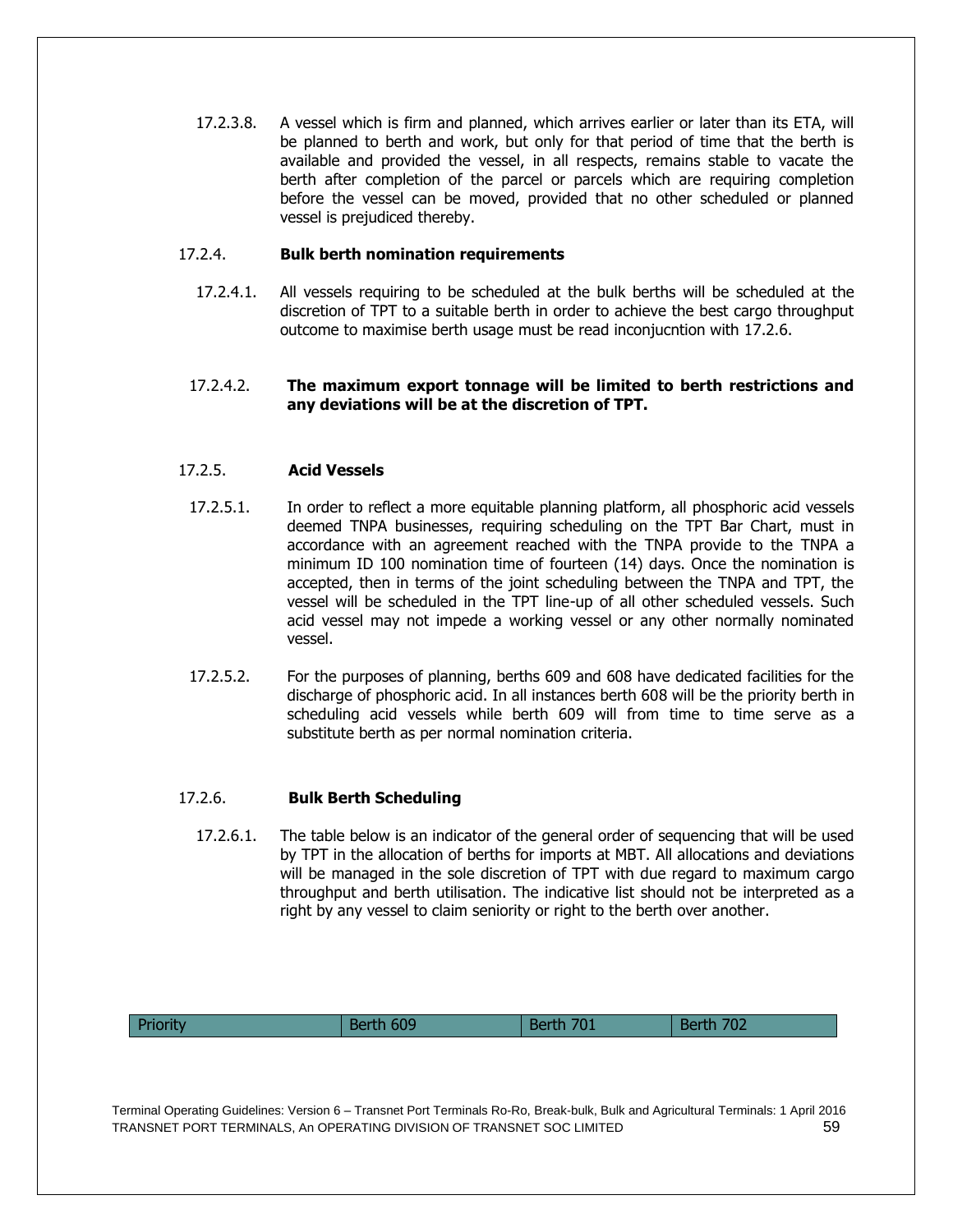| $1^{\text{st}}$ | Acid Vessels as well as<br>Alumina & Pet coke<br>vessels | Nominated<br>bulk<br>vessels other than<br>those<br>carrying<br>coking<br>coal<br>as<br>agreed to by CPO | Nominated<br>import<br>bulk vessels carrying<br>coking coal                   |
|-----------------|----------------------------------------------------------|----------------------------------------------------------------------------------------------------------|-------------------------------------------------------------------------------|
| $2^{nd}$        | <b>Vessels</b><br>Opportunity<br>agreed to by MBT CPO    | Nominated Vessels<br>coking<br>carrying<br>coal                                                          | Nominated<br>import<br>Vessels other<br>than<br>those carrying coking<br>coal |
| $3^{rd}$        |                                                          | Opportunity<br>Vessels agreed to<br>by MBT CPO                                                           | Vessels<br>Opportunity<br>agreed to by MBT                                    |

- 17.2.6.2. The table below is an indicator of the general order of sequencing that will be used by TPT in the allocation of berths for exports at MBT.
- 17.2.6.3. Furthermore it must be noted that construction upgrades underway at the chrome storage areas necessitates certain chrome ore exports being incorporated into the shipping mix for berth 801. Provided these chrome parcels constitute a minimum of fifteen thousand tons (15 000 tons) for drop stow not requiring separations, then such chrome parcels will be managed as scheduled for berth 801. All deviations will be managed at the sole discretion of TPT.
- 17.2.6.4. Bulk export vessels will be scheduled based on operational requirements in accordance with cargo compatibility where export bulk parcels are less than 10 000 tons in order to achieve the best cargo throughput outcome to maximise berth usage. Vessels that are clustered will retain their berthing seniority as per section 2 and in accordance with clause 17.2.6.2 to 17.2.6.3.

| Priority          | Berth 703                                                                                                                                                   | Berth 704/705                                                                                                                                                                           | Berth 801                                                                                                                                                                       | Berth 804                                                 |
|-------------------|-------------------------------------------------------------------------------------------------------------------------------------------------------------|-----------------------------------------------------------------------------------------------------------------------------------------------------------------------------------------|---------------------------------------------------------------------------------------------------------------------------------------------------------------------------------|-----------------------------------------------------------|
| $1^{\frac{st}{}}$ | vessels<br>All Coal<br>loaded<br>ex<br>Navitrade storage<br>areain accordance<br>with the Laycan<br>scheduling<br>slot<br>in<br>stipulated<br>clause 17.2.7 | Coal/Magnetite<br>All<br>vessels with parcels<br>greater than 30 000<br>tons; AND<br>Vessels with small<br>parcels less than<br>10 000 tons based<br>operational<br>on.<br>requirements | All<br>Magnetite/Chrom<br>e/ Coal vessels<br>with<br>parcels<br>than<br>greater<br>30 000 tons and<br>vessels<br><i>in</i><br>with<br>accordance<br>clause<br>17.2.6.3<br>above | Woodchips vessels<br>and all suitable neo<br>bulk vessels |
| $2^{nd}$          | Opportunity<br>Vessels agreed to<br>by MBT CPO                                                                                                              | <b>Opportunity Vessels</b><br>agreed to by MBT<br>CPO                                                                                                                                   | Opportunity<br>Vessels agreed to<br>by MBT CPO                                                                                                                                  | Opportunity<br>Vessels agreed to<br>by MBT CPO            |

# 17.2.7. **Laycan slot scheduling**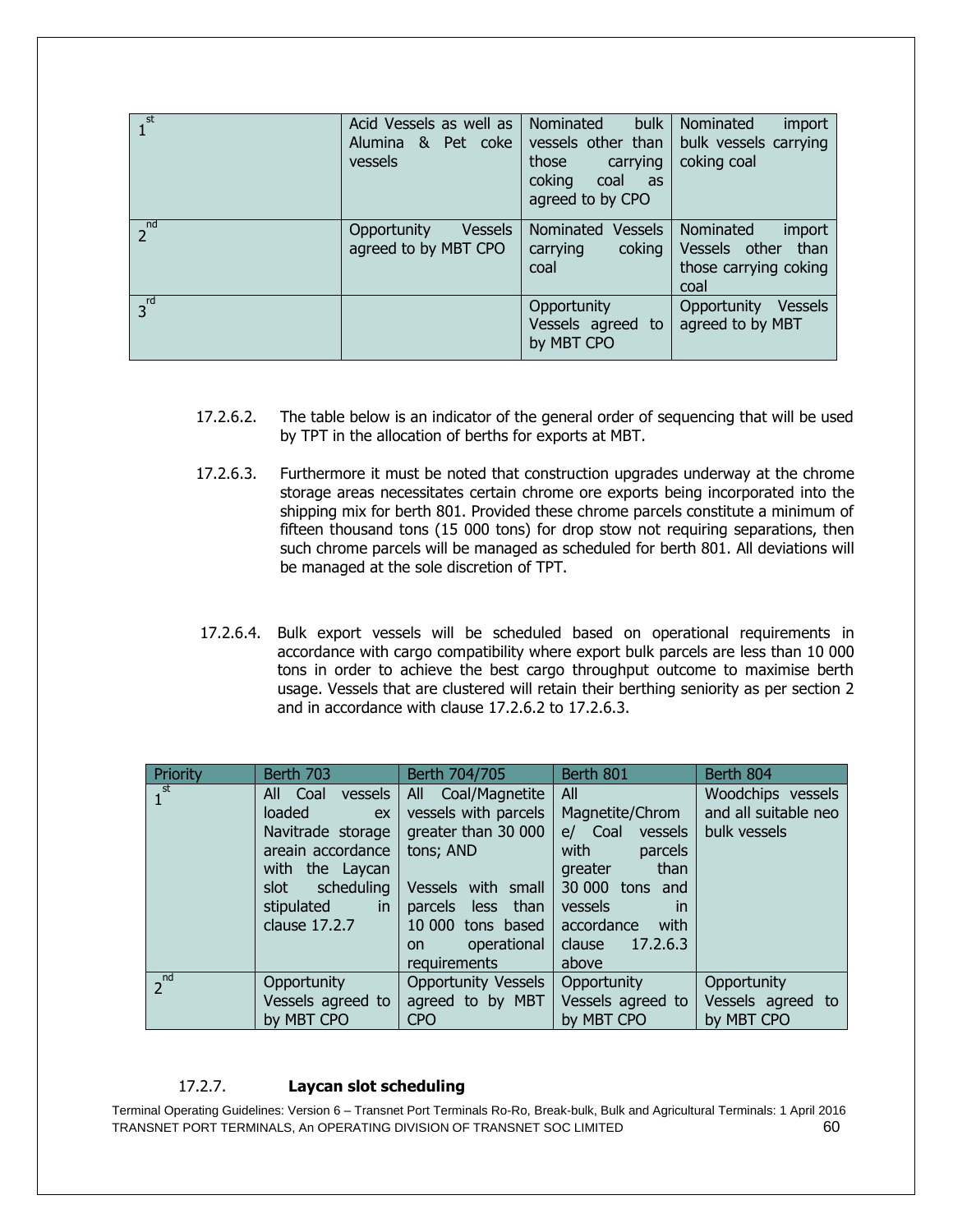- 17.2.7.1. The laycan berth scheduling will only apply to Coal vessels where cargo is reclaimed from the Richards Bay Terminal Grindrod (RBTG) Navitrade storage area and loaded via bulk appliance at berth 703. This is underpinned by a Throughput performance contract entered into by the shipper with TPT.
- 17.2.7.2. During the first week of each month the cargo owner/shipper must submit its shipping requirements for the next two months in monthly increments, details inclusive of but not limited to the amount and grade to be shipped, at which time CPO shall allocate the cargo owner/shipper a 7 (seven) day laycan per vessel indicated. Allocations will be made on a rotational basis notwithstanding all other conditions as required in these guidelines and Throughput contract capacity entitlement for the contracting period.
- 17.2.7.3. Within 30 days (days) of the nominated vessel being due in port per details provided in clause 17.2.7.2, the cargo owner/shipper concerned shall furnish CPO with its vessel nomination , which shall include details of:
	- 17.2.7.3.1. Vessel's name and cargo/shipper details;
	- 17.2.7.3.2. GRT, NRT, LOA, Beam and Draft;
	- 17.2.7.3.3. Vessel's scheduled ETA;
	- 17.2.7.3.4. Estimated export tonnage;
	- 17.2.7.3.5. Cargo grade; and
- 17.2.7.4. At least 14 (fourteen) days prior to the ETA of the nominated vessel, but not before at 90% (ninety per centum) of the cargo to be loaded is on stockpile at the storage area, the cargo owner/shipper or its nominated agent concerned shall furnish CPO with its vessel nomination, which shall include:
	- 17.2.7.4.1. Vessel's name and IMO number;
	- 17.2.7.4.2. Vessel dimensions GRT, NRT, LOA, Beam and Draft;
	- 17.2.7.4.3. Discharge port;
	- 17.2.7.4.4. Vessel's scheduled ETA;
	- 17.2.7.4.5. Last port of call and confirmation of departure or estimated time of departure;
	- 17.2.7.4.6. Estimated export tonnage;
	- 17.2.7.4.7. Vessel agent;
- 17.2.7.5. At least 10 (ten) days prior to the vessel ETA, the cargo owner/shipper shall provide CPO with a cargo loading plan, which shall include:
	- 17.2.7.5.1. Loading sequence plan;
	- 17.2.7.5.2. Allocation of holds for particular cargo;
	- 17.2.7.5.3. De-ballasting requirements;
	- 17.2.7.5.4. Arrival and departure drafts.
- 17.2.7.6. TPT reserves the right to request any other information that may be required for planning purposes and terminal efficiency.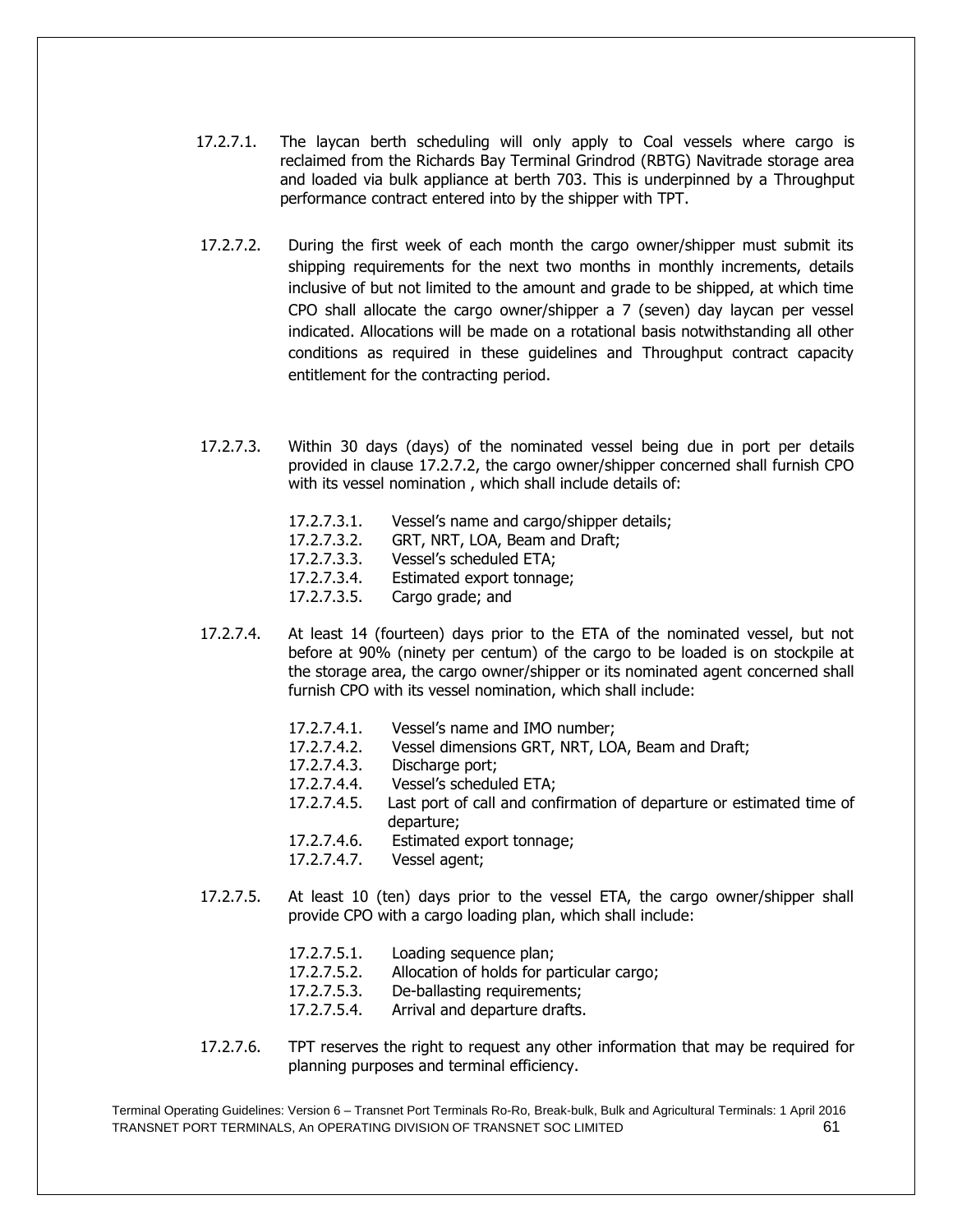- 17.2.7.7. The cargo owner/shipper is to keep CPO advised of the progress of the nominated vessel, including confirmation of the departure from the last port of call and submit further update reports before ETA:
	- 17.2.7.7.1. 14 (fourteen) days; 10 (ten) days; 7 (seven) days; 3 (three) days; 48 (forty eight) hours; and 24 (twenty four) hours.
	- 17.2.7.7.2. Failing which the nominated vessel may lose its berthing seniority.
- 17.2.7.8. The nominated vessel or their agents, but not before at 100% (one hundred per centum) of the cargo to be loaded is on stockpile at the storage area, are required to provide CPO as early as possible, but no later than 48 (forty eight) hours prior to the vessel ETA with final confirmation of the following information:
	- 17.2.7.8.1. Final tonnage required to be loaded;
	- 17.2.7.8.2. Final stowage plan and loading sequence;
	- 17.2.7.8.3. Draft forward and aft on arrival and estimated sailing draft forward and aft; and
	- 17.2.7.8.4. Anticipated de-ballasting time.
- 17.2.7.9. The cargo owner/shipper shall be entitled to substitute another vessel for the nominated vessel from time to time provided that:
	- 17.2.7.9.1. Such vessel substitution is submitted to CPO for consideration and approval; and
	- 17.2.7.9.2. the cargo owner/shipper gives the vessel name and all relevant details concerning it not less than 7 (seven) days before the ETA of the vessel.
- 17.2.7.10. If the cargo owner/shipper gives less than the requisite notice mentioned in 17.2.7.9 and such substitution will adversely affect the nominated vessels of other cargo owners/shippers, the substituted vessel may, at the discretion of TPT, forfeit its berthing and loading seniority position. In that event, the cargo owner/shipper shall be required to re-nominate the performing vessel in accordance with clause 17.2.7.3, provided that TPT may, in its sole discretion, permit the re-nominated vessel to berth and commence loading within the renomination period, subject to operational requirements and capacity of TPT.
- 17.2.7.11. Berthing slot allocation all shipping activities at the terminal and related storage areas will be scheduled by TPT and will be in accordance with these guidelines.
- 17.2.7.12. TPT will distribute a daily rolling 30 (thirty) day barchart. The barchart shall reflect slot allocation times for the loading of the nominated vessels in accordance with:
	- 17.2.7.12.1. The cargo owner/shipper's allocated laycan/(s);
	- 17.2.7.12.2. The capacity of the storage area and terminal;
	- 17.2.7.12.3. The notices referred to in the section 2;
	- 17.2.7.12.4. The ETA of the respective nominated vessels; and
	- 17.2.7.12.5. Such other considerations as may be necessary to ensure the efficient and proper operation of the terminal.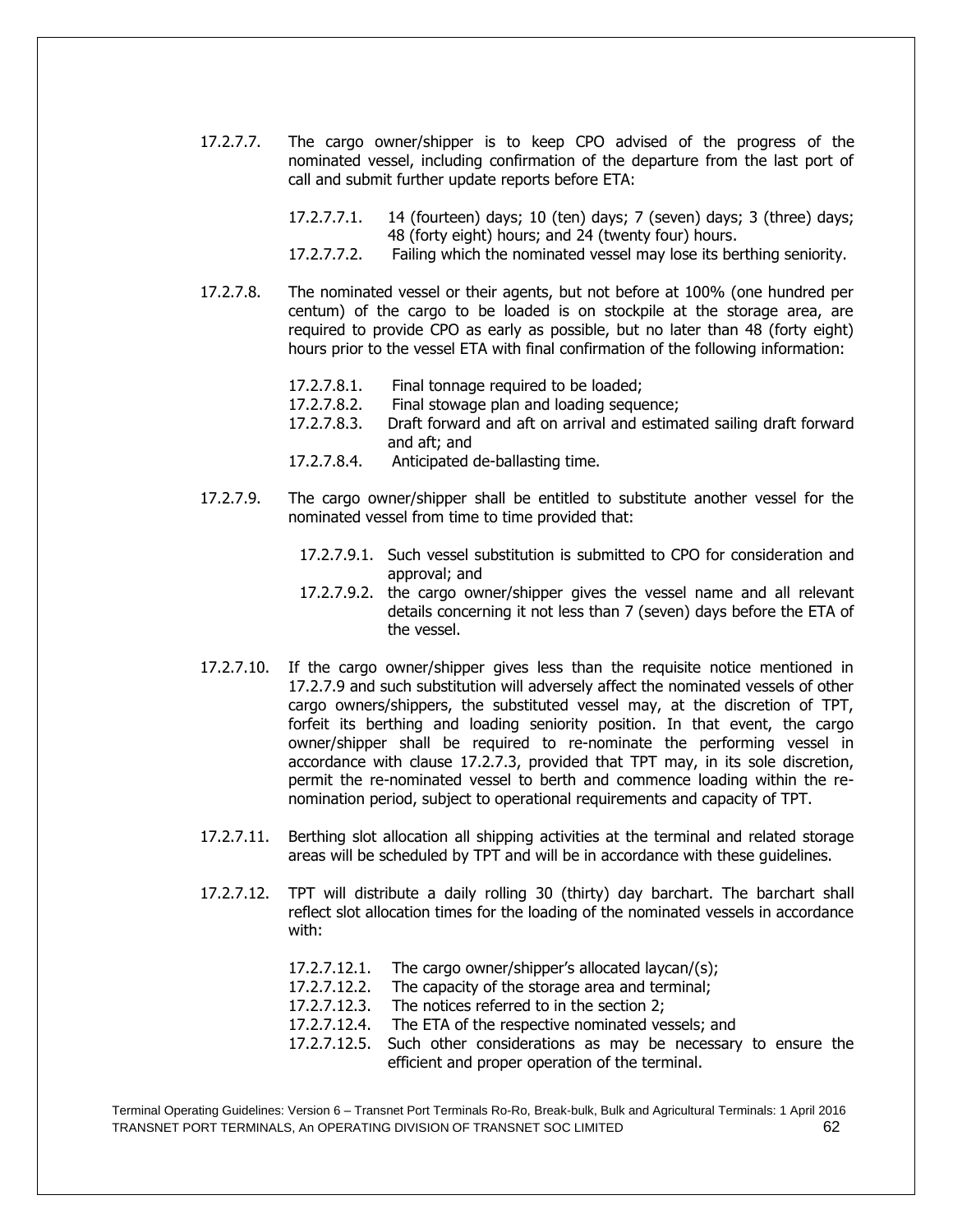- 17.2.7.13. A vessel with an earlier allocated laycan slot, ETA and NOR shall generally be senior to and be scheduled to commence loading before a vessel with a later allocated laycan slot and ETA.
- 17.2.7.14. In accordance with clause 17.2.7.13, TPT shall have the right to deviate from these guidelines in terms of order of loading, if in its discretion such deviation is warranted on any ground listed in clause 17.2.7.12 and TPT decision to the berthing of the nominated vessels shall be final.
- 17.2.7.15. Where a nominated vessel's ETA fall back it may, in the sole discretion of TPT, lose berthing seniority if it will significantly prejudice other nominated vessels or if operational efficiency will be adversely affected.
- 17.2.7.16. Nominated vessels that have complied with these guidelines may call at another terminal in the Port, provided that, if it is not available when called to the berth by TPT, it shall lose its berthing slot and shall take its place after the vessels waiting to load cargo on the day that it becomes available.
- 17.2.7.17. Increase in tonnage to be loaded beyond the nominated terms in terms of clause 2.3 without the prior written consent of the TPT, the loading of such additional tonnage will constitute a new nomination subject to a 14 (fourteen) day notice period, provided the barchart permits, it may in its sole discretion waive the 14 (fourteen) day notice period and permit the loading of the additional tonnage.
- 17.2.7.18. If a nominated vessel arrives in port and complies with all the terms and conditions of these Guidelines as a result of weather related difficulties, or a vessel is affected on berth by weather and delaying other nominated vessels, these delays is a risk of the cargo owner/shipper and TPT will not accept any responsibility or costs.
- 17.2.7.19. Should a junior nominated vessel tender its NOR and complies with the provisions of these Guidelines and a more senior vessel does not have at least 90% (ninety per centum) of cargo for loading on stockpile, the junior nominated vessel may be berthed ahead of the more senior nominated vessel.
	- 17.2.7.20. The minimum tonnage per export consignment will be twenty five thousand (25 000) tons, and any maximum will be managed with due consideration for the limitations of the berth and will be in its sole discretion of the terminal.

#### 18. **Dispute resolution**

- 18.1. Except as otherwise indicated, if any dispute arises between TPT and the Customer/ vessel (hereinafter referred to as "the parties") regarding the implementation and/ or interpretation of these TOGs (hereinafter referred to as "disputes"), the parties must attempt to resolve by negotiating such disputes in good faith.
- 18.2. If a dispute cannot be resolved by agreement between the parties, it must be referred to the CLM at the relevant Terminal who must make a ruling in respect of the dispute. If both parties accept such ruling, the dispute is at an end. Should the dispute not be resolved, the dispute must be escalated as provided for in clauses 18.3 and 18.4 below.